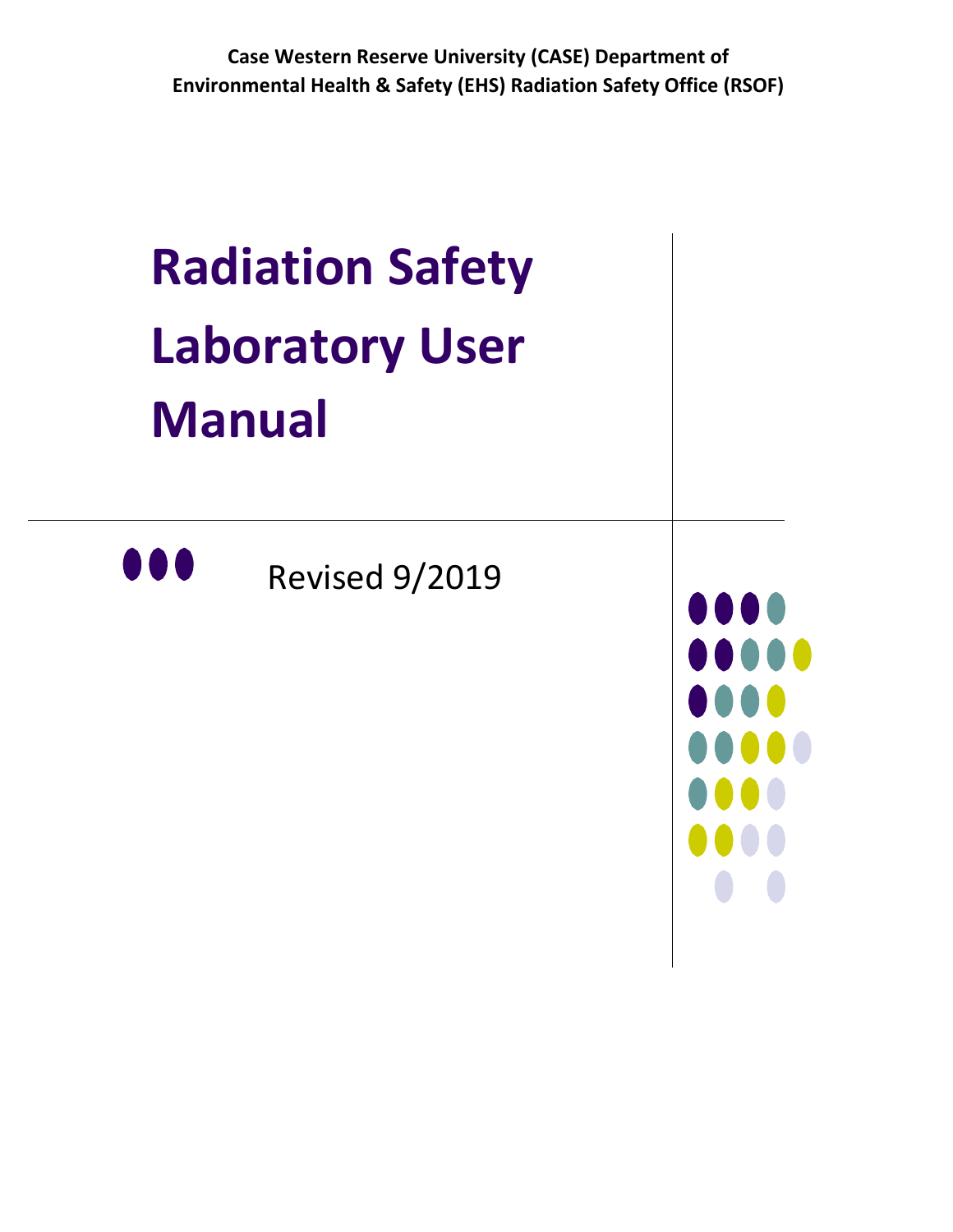# **Table Of Contents**

| <b>Table Of Contents</b>                                                                    | $\mathbf{2}$ |
|---------------------------------------------------------------------------------------------|--------------|
| <b>GENERAL LABORATORY PROCEDURES</b>                                                        | 8            |
| Training                                                                                    | 8            |
| Policy                                                                                      | 8            |
| <b>Regulatory References</b>                                                                | 8            |
| <b>Worker Categories and Training Requirements</b>                                          | 8            |
| What if a worker leaves or wants to change their status?                                    | 9            |
| Procedure for New Radiation Laboratory Worker Training                                      | 9            |
| Procedure for Annual Retraining                                                             | 10           |
| When and where are the classes scheduled, and how to sign up?                               | 10           |
| What training is needed if I'm only using Radiation Generating Equipment (RGE)?             | 11           |
| What if I'm using RAM and RGE?                                                              | 11           |
| What if I'm using irradiator, laser, and/or ultra violet (UV) equipment?                    | 11           |
| <b>Posting and Labeling</b>                                                                 | $12 \,$      |
| Policy                                                                                      | 12           |
| <b>Regulatory References</b>                                                                | 12           |
| Where do I obtain needed labels?                                                            | 12           |
| How, what and where do I label?                                                             | 12           |
| What is considered "special labeling"?                                                      | 14           |
| What are the exemptions from posting and labeling?                                          | 15           |
| <b>Inactive AU Status, Absence from Laboratory</b>                                          | 16           |
| Policy                                                                                      | 16           |
| <b>Regulatory References</b>                                                                | 16           |
| What do I need to do to change status to inactive mode?                                     | 16           |
| What if I want to become active again?                                                      | 16           |
| What do I need to do to change status to storage mode?                                      | 17           |
| What if I do not have isotopes in my laboratory, but still want to retain active AU status? | 18           |
| What if I'm going to be absent from my laboratory?                                          | 18           |
| What if I am going on sabbatical?                                                           | 18           |

#### **Personal Protective Equipment/ Personal Safety 19 19**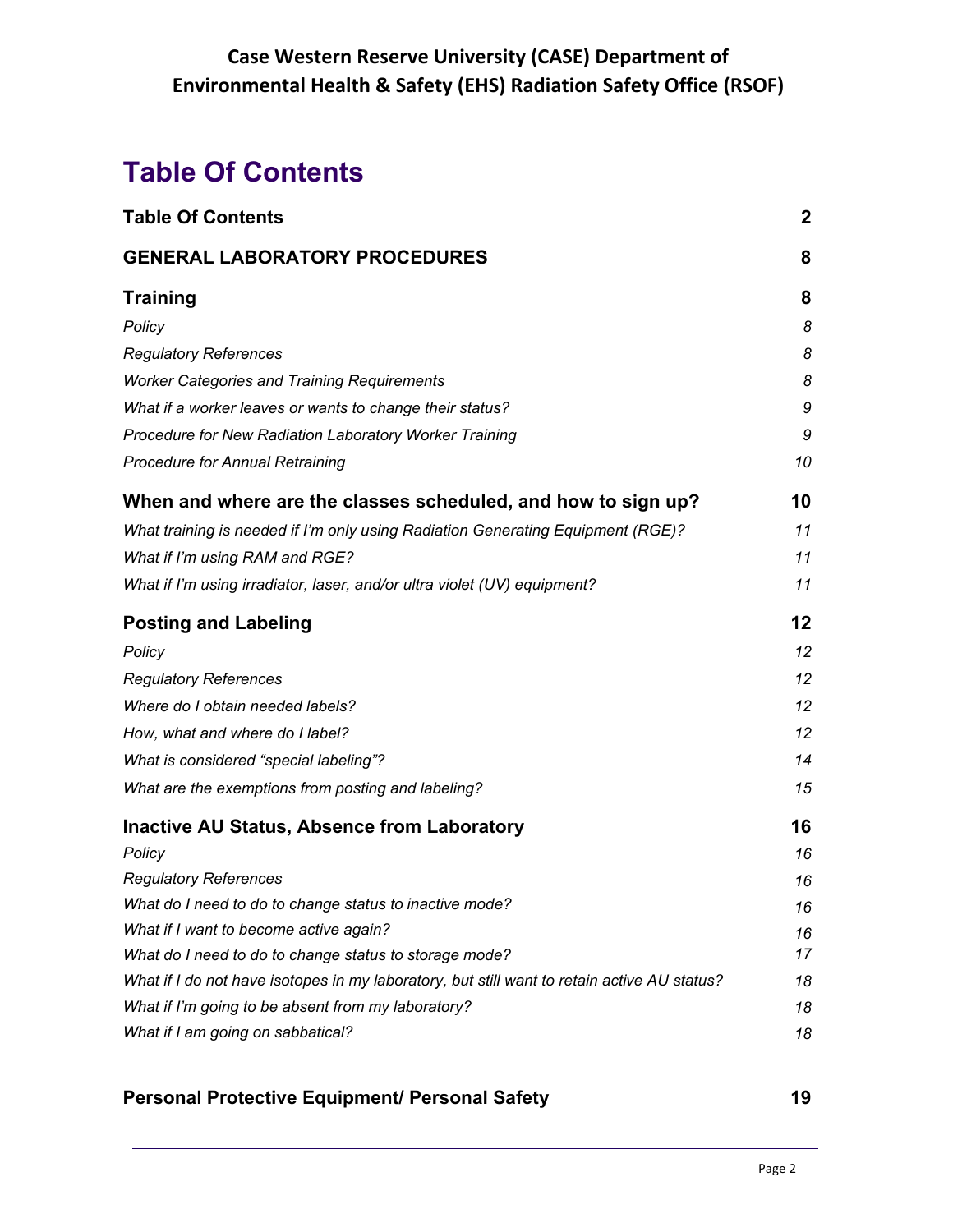| Policy                                                                                                     | 19 |
|------------------------------------------------------------------------------------------------------------|----|
| <b>Regulatory References</b>                                                                               | 19 |
| What is PPE and why is it so important?                                                                    | 19 |
| PPE - When, Where and How                                                                                  | 19 |
| General safety tips that you need to follow                                                                | 21 |
| <b>Dosimetry</b>                                                                                           | 23 |
| Policy                                                                                                     | 23 |
| <b>Regulatory References</b>                                                                               | 23 |
| When do I need to wear a badge?                                                                            | 23 |
| Do I need a special badge if I'm working with a neutron source?                                            | 23 |
| Do I need a badge if I'm working with X-ray machines, X-ray diffraction units, or electron<br>microscopes? | 23 |
| What if I'm pregnant or think I might be?                                                                  | 24 |
| Where can I get a badge?                                                                                   | 24 |
| How often are badges exchanged?                                                                            | 24 |
| What if my badge is lost or damaged?                                                                       | 24 |
| How should I properly use and care for my dosimeters?                                                      | 25 |
| <b>Bioassays</b>                                                                                           | 26 |
| Policy                                                                                                     | 26 |
| <b>Regulatory References</b>                                                                               | 26 |
| When is a bioassay required?                                                                               | 26 |
| Radioactive iodine bioassay - what do I need to do?                                                        | 26 |
| Tritium bioassay - What do I need to do?                                                                   | 27 |
| Can I perform my own bioassay for tritium?                                                                 | 27 |
| Are there any exceptions?                                                                                  | 27 |
| <b>Record Keeping</b>                                                                                      | 28 |
| Policy                                                                                                     | 26 |
| <b>Regulatory References</b>                                                                               | 28 |
| What records do I need to keep?                                                                            | 28 |
| Why do I need to keep these records?                                                                       | 28 |
| How long do I need to keep these records?                                                                  | 28 |
| What if the AU leaves the university?                                                                      | 29 |
| Does the RSOF provide any forms?                                                                           | 29 |
| What is an RSOF Compliance Review?                                                                         | 29 |
| What is an Environmental Release Summary?                                                                  | 29 |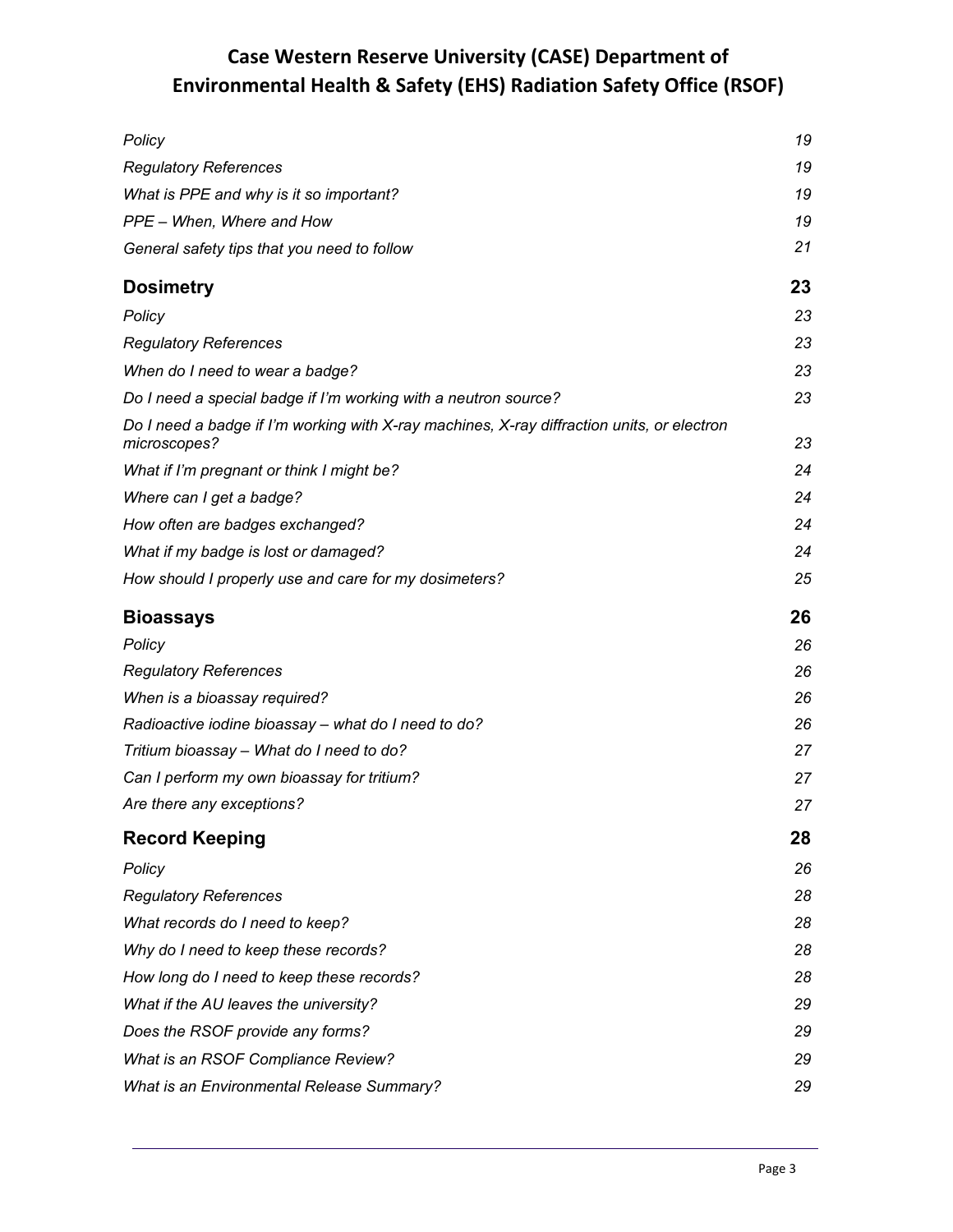| <b>Survey Meter Maintenance and Calibration</b>                                                                                     | 30 |
|-------------------------------------------------------------------------------------------------------------------------------------|----|
| Policy                                                                                                                              | 30 |
| <b>Regulatory References</b>                                                                                                        | 30 |
| What type of calibration can the RSOF do and how long does it take?                                                                 | 30 |
| What if the meter requires dose rate calibration?                                                                                   | 30 |
| When do I need to bring the meter for calibration?                                                                                  | 31 |
| What if the meter is not working?                                                                                                   | 31 |
| If an outside vendor has calibrated the meter, does it still need to be brought to the RSOF?                                        | 31 |
| If a new meter is purchased, what needs to be done?                                                                                 | 31 |
| What precautions should be taken for the survey meter?                                                                              | 32 |
| <b>USE OF RADIOACTIVE MATERIAL</b>                                                                                                  | 33 |
| <b>Purchase of Radioactive Material (RAM)</b>                                                                                       | 33 |
| Policy                                                                                                                              | 33 |
| <b>Regulatory References</b>                                                                                                        | 33 |
| How do I purchase radioactive materials (RAM)?                                                                                      | 33 |
| What do I do with the Purchase Requisition once it's completed?                                                                     | 35 |
| What if I cancel an order?                                                                                                          | 35 |
| What if I need to order an isotope but the activity of the isotope puts the AU over their possession<br>limit for that isotope?     | 35 |
| What if I want to purchase an isotope, but it's not on my license?                                                                  | 35 |
| What if I want to purchase a Sealed Source?                                                                                         | 35 |
| What if I want to purchase a Liquid Scintillation Counter (LSC)?                                                                    | 35 |
| What if I want to purchase a Gamma Counter?                                                                                         | 36 |
| <b>Receipt of Radioactive Material (RAM)</b>                                                                                        | 37 |
| Policy                                                                                                                              | 37 |
| <b>Regulatory References</b>                                                                                                        | 37 |
| P+++                                                                                                                                |    |
| ackage Receipt and Check-In                                                                                                         | 37 |
| The Case RAM Package Receipt Form                                                                                                   | 37 |
| Transfer of Radioactive Materials (RAM), LSCs, and Sealed Sources                                                                   | 39 |
| Policy                                                                                                                              | 39 |
| <b>Regulatory References</b>                                                                                                        | 39 |
| What if I want to transfer radioactive material (RAM) to another AU at CASE?                                                        | 40 |
| What if I want to transfer radioactive material (RAM) to someone at another institution, within or<br>outside of the United States? | 40 |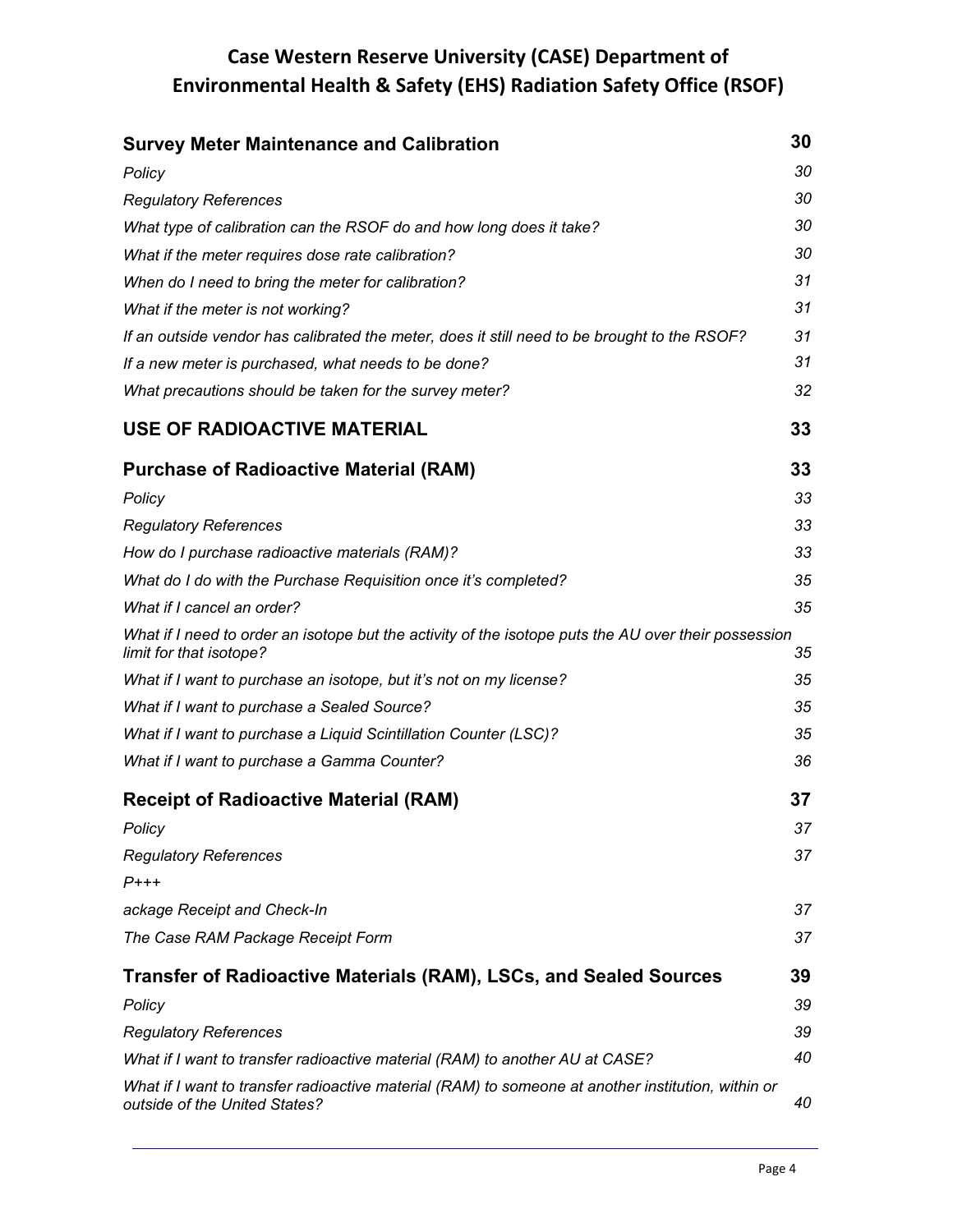| What if I'm transferring an LSC to another AU at CASE, or an AU outside of Case?          | 40 |
|-------------------------------------------------------------------------------------------|----|
| What if I'm transferring a sealed source to another AU at Case, or an AU outside of Case? | 41 |
| How do I prepare radioactive material (RAM) for shipment?                                 | 41 |
| What are the safety precautions when checking in packages?                                | 41 |
| <b>Radioactive Material (RAM) Incident Response/Reporting</b>                             | 42 |
| Policy                                                                                    | 42 |
| <b>Regulatory References</b>                                                              | 42 |
| Are incident response procedures included in the AU application?                          | 42 |
| When do I need to call the RSOF?                                                          | 43 |
| How do I know if it is a major or minor spill and how do I make this determination?       | 43 |
| What if I determine that it is a minor spill?                                             | 44 |
| What if I determine that it is a major spill?                                             | 44 |
| What if there is a fire or a medical emergency or personal injury?                        | 44 |
| <b>Security Of Radioactive Materials (RAM)</b>                                            | 46 |
| Policy                                                                                    | 46 |
| <b>Regulatory References</b>                                                              | 46 |
| When does radioactive material (RAM) need to be secured?                                  | 46 |
| What type of radioactive material (RAM) needs to be secured?                              | 46 |
| Does radioactive waste need to be secured?                                                | 46 |
| What equipment needs to be secured?                                                       | 46 |
| What if the equipment doesn't contain radioactive material (RAM)?                         | 47 |
| Where can I purchase secure lock boxes?                                                   | 47 |
| Does the RSOF conduct security checks?                                                    | 47 |
| <b>Uranyl Acetate</b>                                                                     | 48 |
| Policy                                                                                    | 48 |
| <b>Regulatory References</b>                                                              | 48 |
| <b>Description of Uranyl Acetate</b>                                                      | 48 |
| What about external dose?                                                                 | 48 |
| What about skin dose?                                                                     | 48 |
| What is the external radiological hazard from Uranyl Acetate?                             | 48 |
| What is the internal radiological hazard from Uranyl Acetate?                             | 49 |
| <b>Isotope And Shielding Requirements</b>                                                 | 50 |
| <b>CLOSING A RADIATION LABORATORY</b>                                                     | 51 |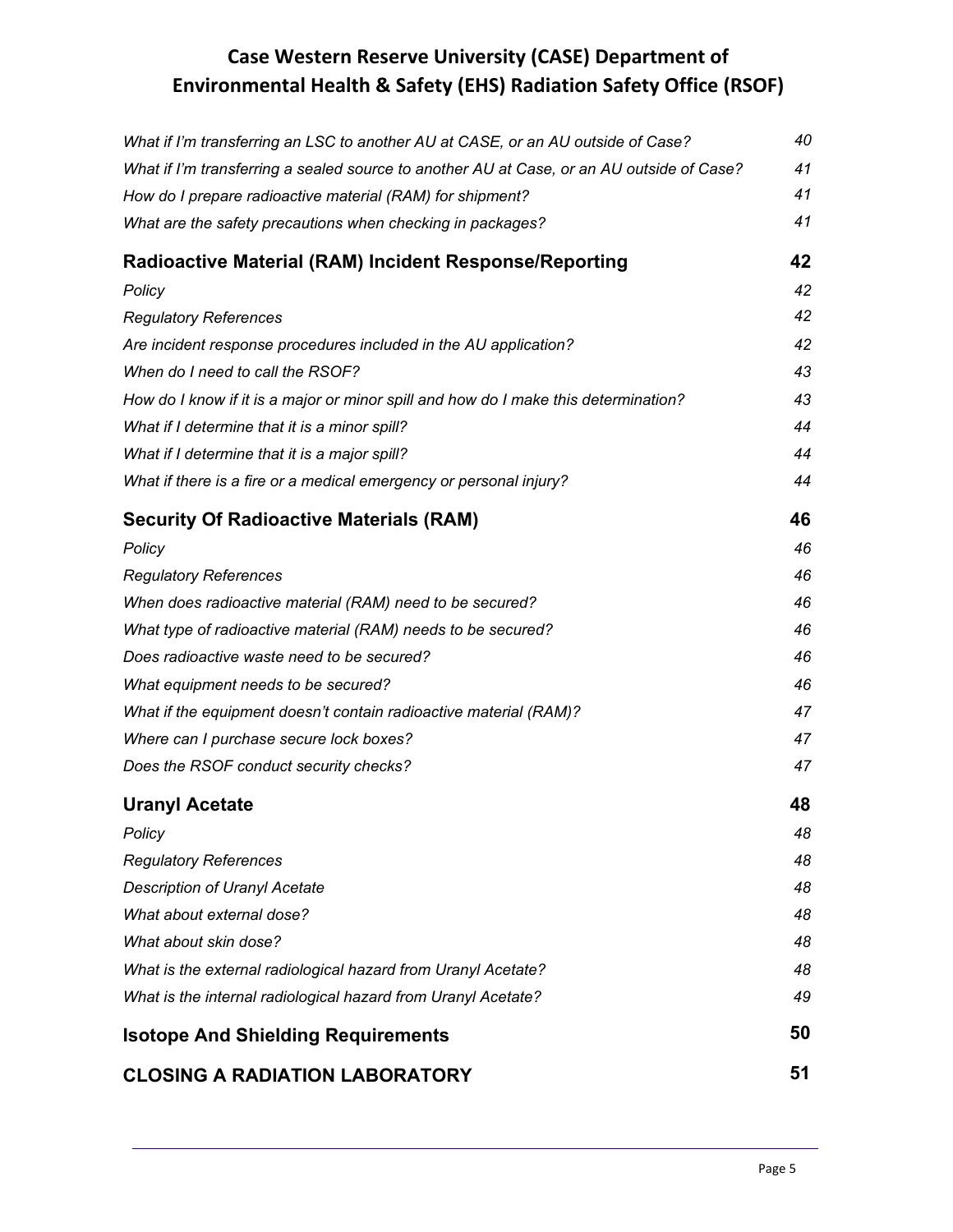| <b>Laboratory Decommissioning</b>                                                                                                                                                   | 51 |
|-------------------------------------------------------------------------------------------------------------------------------------------------------------------------------------|----|
| Policy                                                                                                                                                                              | 51 |
| <b>Regulatory References</b>                                                                                                                                                        | 51 |
| <b>Radioactive Waste Disposal</b>                                                                                                                                                   | 52 |
| Policy                                                                                                                                                                              | 52 |
| <b>Regulatory References</b>                                                                                                                                                        | 52 |
| What does the AU need to do?                                                                                                                                                        | 52 |
| General waste handling procedures                                                                                                                                                   | 52 |
| How do I schedule a waste pickup?                                                                                                                                                   | 53 |
| <b>Types of Radioactive Waste</b>                                                                                                                                                   | 54 |
| <b>Radioactive Animal Waste</b>                                                                                                                                                     | 58 |
| Radioactive Waste Containing Infectious Material                                                                                                                                    | 59 |
| <b>Laboratory Contamination Surveys/ Decontamination Guidelines</b>                                                                                                                 | 60 |
| Policy                                                                                                                                                                              | 60 |
| <b>Regulatory References</b>                                                                                                                                                        | 60 |
| When do I need to perform laboratory surveys?                                                                                                                                       | 60 |
| What if I have isotopes in storage but do not actively use them?                                                                                                                    | 60 |
| What if my laboratory does not currently have RAM, but I still want to keep the room as<br>a RAM-active room?                                                                       | 62 |
| What documentation do I need?                                                                                                                                                       | 62 |
| What items do I need before I perform a contamination survey?                                                                                                                       | 62 |
| Should I perform a meter survey, a wipe test, or both?                                                                                                                              | 62 |
| How do I perform a meter survey?                                                                                                                                                    | 64 |
| How do I perform a wipe test?                                                                                                                                                       | 64 |
| Can I use my survey meter to run my wipes instead of an LSC?                                                                                                                        | 65 |
| What is fixed contamination and how do I know?                                                                                                                                      | 65 |
| Decontamination Procedures: How do I do it?                                                                                                                                         | 65 |
| <b>Clearance Requests For Radiation Equipment Or Rooms</b>                                                                                                                          | 69 |
| Policy                                                                                                                                                                              | 69 |
| <b>Regulatory References</b>                                                                                                                                                        | 69 |
| How do I dispose of equipment that was used for radioactive material (RAM)?                                                                                                         | 69 |
| What do I do if equipment that is used for radioactive material (RAM) breaks and I need to<br>have it repaired?                                                                     | 70 |
| What if a piece of equipment or a laboratory is no longer used for radioactive material<br>(RAM), or I want to move a piece of Radiation equipment into a non-Radiation laboratory? | 70 |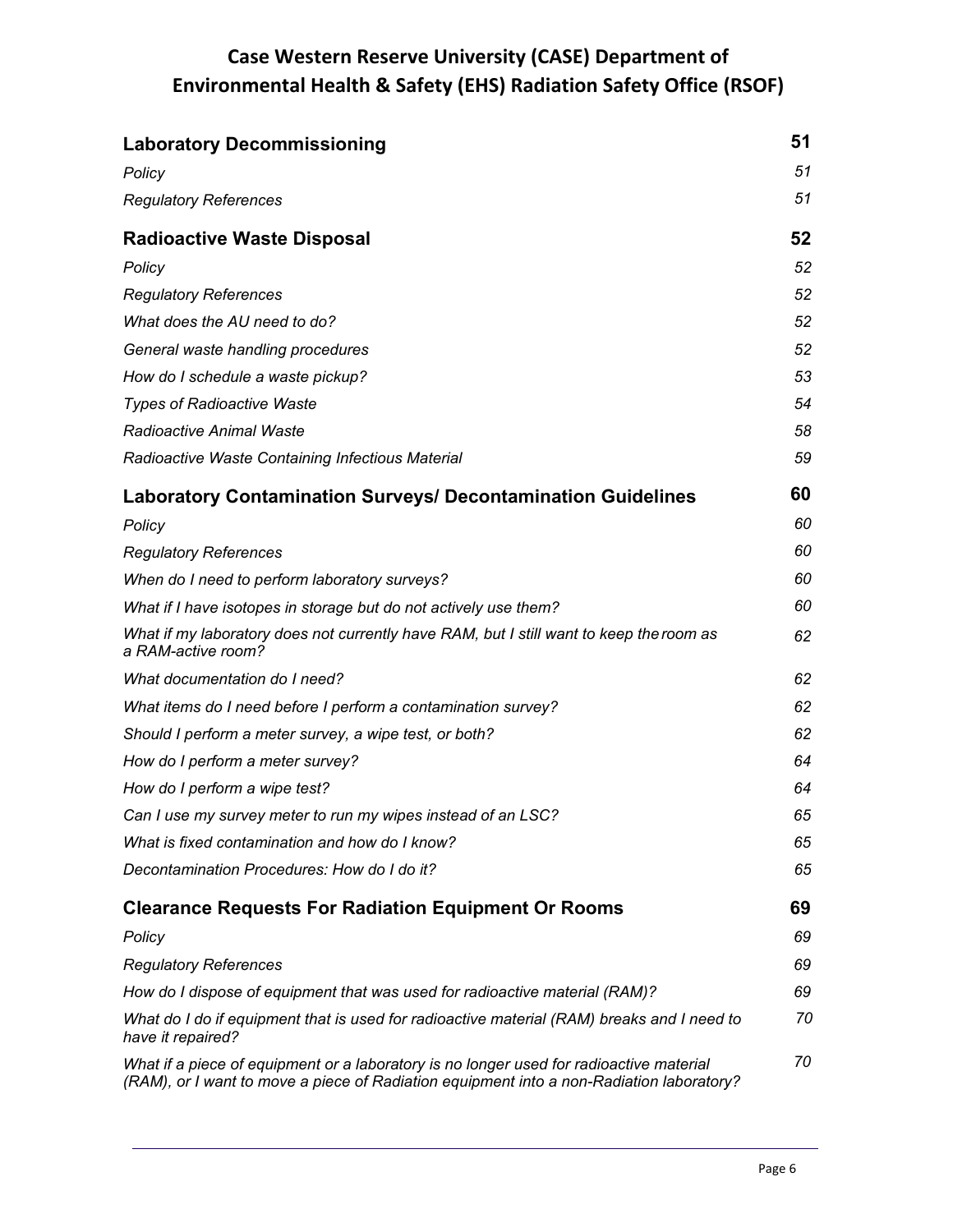*What do I do if I need to have maintenance work performed in a Radiation laboratory area, 70 cold room, or chemical hood?*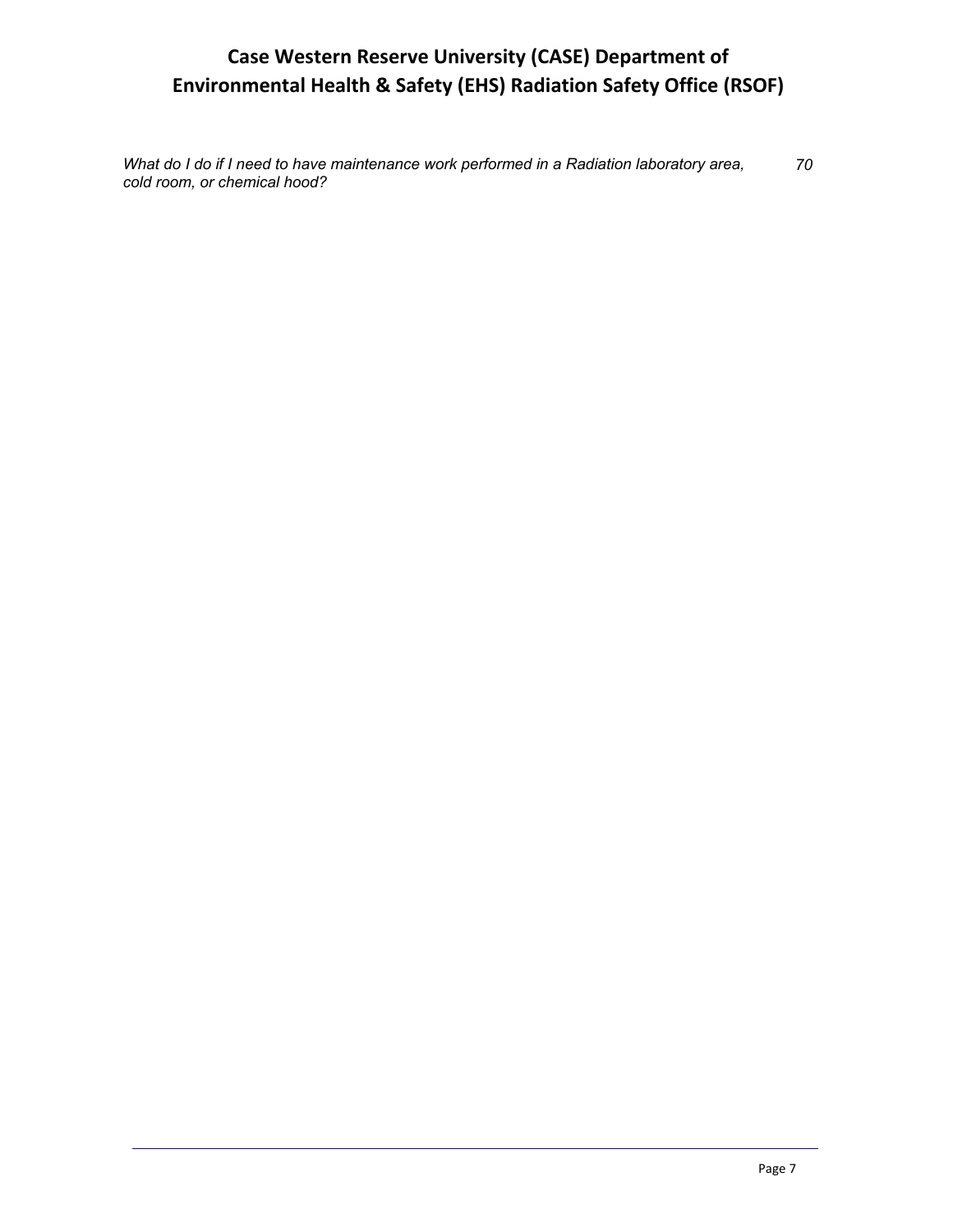# **GENERAL LABORATORY PROCEDURES Training**

# **Policy**

The Radiation Safety Office (RSOF) provides Radiation Safety Training for individuals who work with or around radioactive materials (RAM), Radiation Generating Equipment (RGE), Irradiators, Lasers, or UV equipment. Authorized Users (AUs) and workers using RAM must have initial training before using



radioactive materials (RAM). Ancillary Radiation Laboratory Workers who have only minor contact with radioactive material (RAM) must attend either the New Radiation Laboratory Worker training or the Hazard Communication (Right-to- Know) training within 30 days of beginning work. All employees that work for an Authorized User of radioactive materials are required to attend one of these two radiation safety trainings. Those who work with radioactive materials are required to complete radiation safety training annually. Those who do not work with radioactive materials are required to complete ancillary radiation safety training annually. If a worker is more than 60 days overdue for annual retraining as stated in the RSOF Training Enforcement Policy, he or she must repeat the New Radiation Laboratory Worker training. The Training Enforcement Policy can be accessed on the EHS website https://www.case.edu/ehs/ under the heading "Radiation Safety."

# **Regulatory References**

OAC 3701:1-38-10 - Notices, instructions, and reports to workers

# **Worker Categories and Training Requirements**

#### *Authorized Users (AUs)*

A Principal Investigator (aka Authorized User) who wishes to use radioactive materials (RAM) must have a faculty appointment. AUs are directly responsible for compliance with all regulations governing radiation safety in the laboratory. AUs must attend the New Radiation Laboratory Worker training prior to applying for AU status and are subject to the same retraining requirements as radiation workers.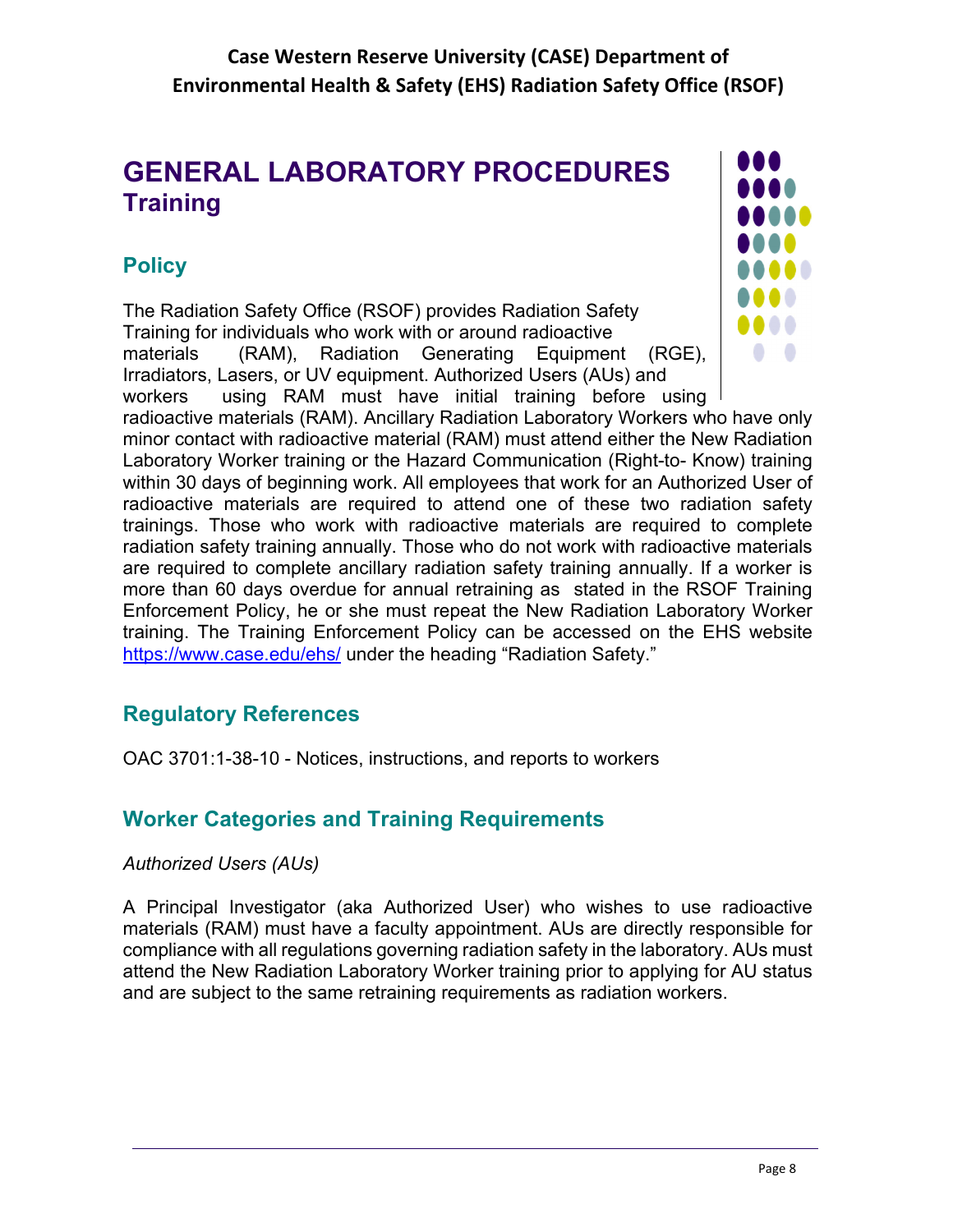#### *Radiation Workers*

These individuals work in a radiation laboratory. They must initially train by attending the New Radiation Laboratory Worker training before starting work in the laboratory. The annual retraining requirement can be fulfilled on the EHS website https://www.case.edu/ehs under the Training link.

#### *Ancillary Radiation Laboratory Workers*

These are personnel are listed under an AU. They work in laboratories that use radioactive materials, but have only minor, incidental contact with radioactive material (RAM. They include dishwashers, workers with data only management functions and other workers who do not handle radioactive materials. Initial training can be the three-hour New Radiation Laboratory Worker training or the Hazard Communication (Right-to-Know) training. These ancillary personnel are subject to the same retraining requirements as active Radiation workers.

#### *Non-Radiation Laboratory Workers*

These workers are personnel who are associated with laboratories or administration but have no direct contact with radioactive material (RAM). These personnel must attend the Hazard Communication (Right-to-Know) training. Annual retraining is required.

## **What if a worker leaves or wants to change their status?**

It is the responsibility of the AU to inform the RSOF, either by written memo or email, of the category of each person working in their laboratory. It is also the responsibility of the AU to inform the RSOF as to a change in personnel status, which includes a change in the category of worker type or an individual departing the laboratory as well as departure from Case Western Reserve University (CWRU).

### **Procedure for New Radiation Laboratory Worker Training**

All new radiation workers should review the following before attending the New Radiation Laboratory Worker training:

- $\geq$  The Radiation Safety Manual
- $\geq$  The Radiation Safety Training Manual
- $\geq$  The AU's RAM-use protocols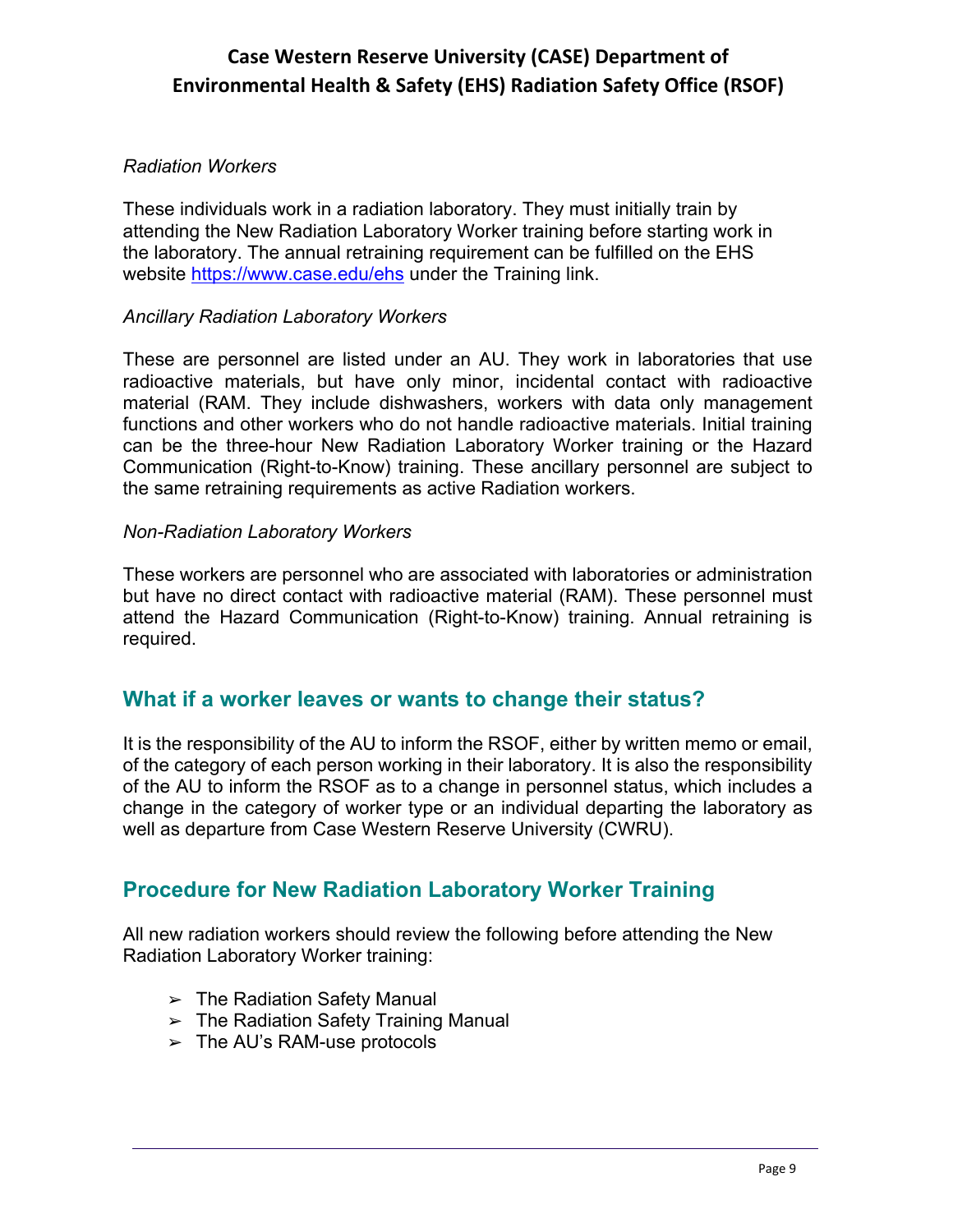Copies of these manuals are available at the RSOF and on the EHS website https://www.case.edu/ehs/ under the Radiation Safety link. The New Radiation Laboratory Worker training consists of sections on the fundamentals of radiation, radiation and biological risk, a twelve-minute video on laboratory safety practices while using ionizing radiation, and on laboratory and control procedures specific to CASE. Each AU is responsible for training workers under his/her supervision on radiation safety procedures and practices specific to their particular laboratory.

## **Procedure for Annual Retraining**

You can visit https://www.case.edu/ehs and use check your training button to view your training information. Every radiation laboratory worker will be informed of the expiration of his/her training occurs via email by the RSOF and the consequences of its expiration at least 30 days before expiration of the past years training. The retraining requirement can be most easily fulfilled on the Canvas system. The retraining course provides updates in RSOF policies, as well as general topics of interest that are relevant to those working around radioactive material (RAM). You will need your CASE User ID and password. After viewing the presentation, you will click on the handout and have the option to view/print it. You will then be allowed to take the quiz. The EHS database will be updated automatically within two working days if a passing grade is achieved.

### **When and where are the classes scheduled, and how to sign up?**

New Radiation Laboratory Worker training and Hazard Communication (Right-to-Know) training can be found on the EHS website https://www.case.edu/ehs under Training. Special classes for large groups may be given, as needed, if prior arrangements are made. Call the RSOF at (216) 368-2906 to sign up for the New Radiation Laboratory Worker training. Hazard Communication (Right-to-Know) trainings are held every Tuesday from 10:30 a.m.-12:00 p.m. at EHS.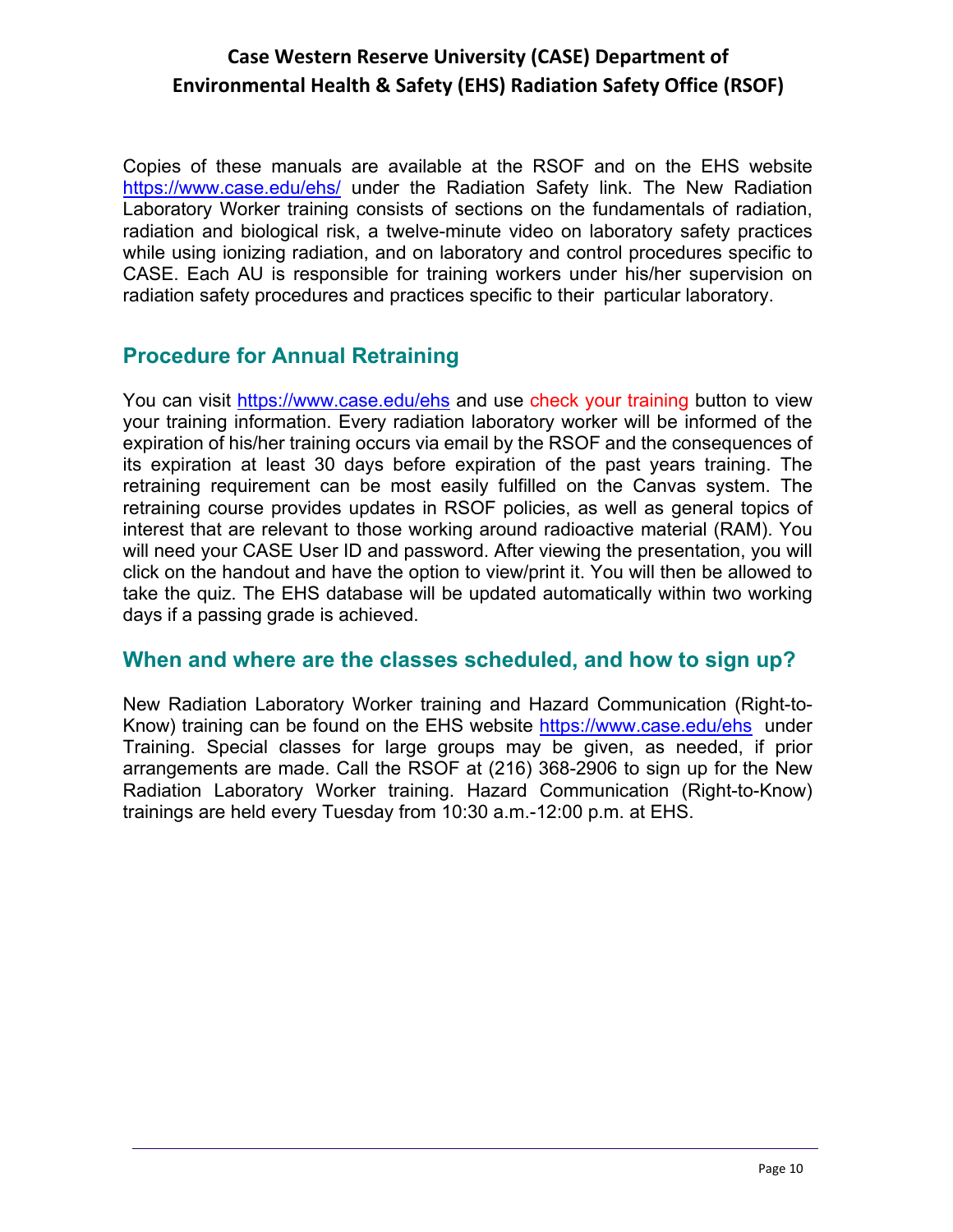## **What training is needed if I'm only using Radiation Generating Equipment (RGE)?**

Individuals that are only using RGE (X-ray diffraction units, fluorescents/spectrometers, industrial radiography equipment, X-ray machines in the Animal Resource Center (ARC), and PET scanners) should refer to the RGE Manual found on the EHS website https://www.case.edu/ehs regarding training requirements.

## **What if I'm using RAM and RGE?**

You must register for both the New Radiation Laboratory Worker training and the Xray training. The individual in charge of the equipment performs site-specific training on the RGE.

#### **What if I'm using irradiator, laser, and/or ultra violet (UV) equipment?**

Contact the Radiation Safety Office (RSOF) at (216) 368-2906 regarding training requirements for using an Irradiator, Laser, and/or Ultra Violet (UV).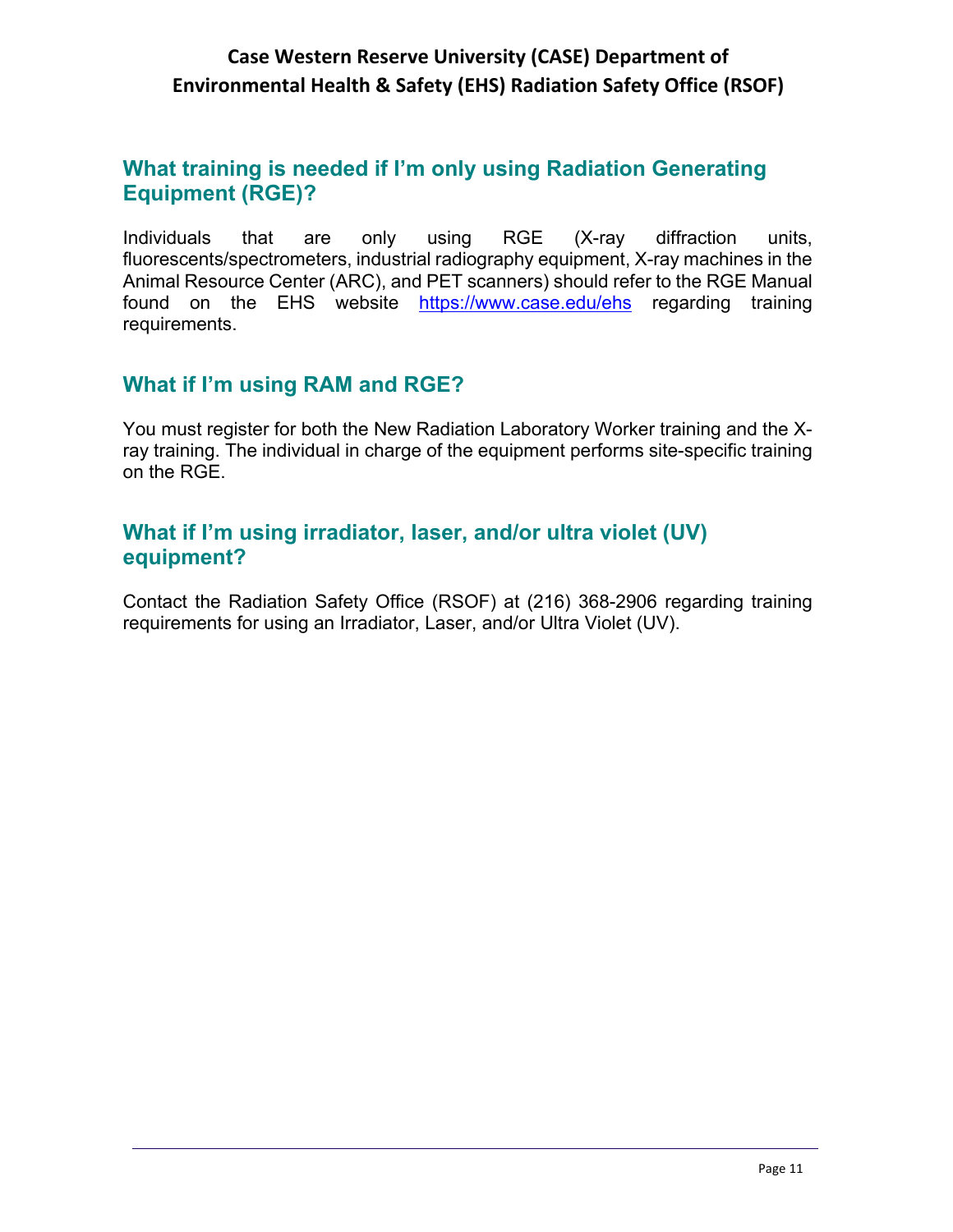# **Posting and Labeling**

# **Policy**

All rooms and areas where regulated quantities of radioactive material (RAM) are used or stored must be posted with appropriate signs and labels to inform personnel and visitors to use caution upon entering the area. An Ohio Department of Health (ODH) notice to employees information sheet must be posted so that all employees can observe and have the opportunity to read the notice on their way to or from these work areas. If the room contains an irradiator, emergency procedures for possible radiation exposure from the irradiator is also posted.



### **Regulatory References**

OAC 3701:1-38-10 - Notices, instructions, and reports to workers OAC 3701:1-38-18 - Posting, labeling, and receipt of packages ODH Broad Scope License

### **Where do I obtain needed labels?**

All radiation labels, Emergency Contact Information sheets, and ODH notices can be obtained from the RSOF.

# **How, what and where do I label?**

#### *Laboratory Areas*

A "Caution Radioactive Materials" label and a "No Eating, Drinking, Smoking" label should be placed on the Emergency Contact Information sheet and must be visibly posted at the entrance or on the door for each area or room where licensed quantities of radioactive materials (RAM) are stored or used. The name of the AU, as well as the name of an alternate contact, along with their after-hours telephone numbers should be clearly printed on the Emergency Contact Information sheet. It is the responsibility of the laboratory to keep this information current.

An ODH Notice to Employees information sheet must be posted in an area in the main laboratory that is readily visible to all employees. It does not need to be posted in every room under an AU.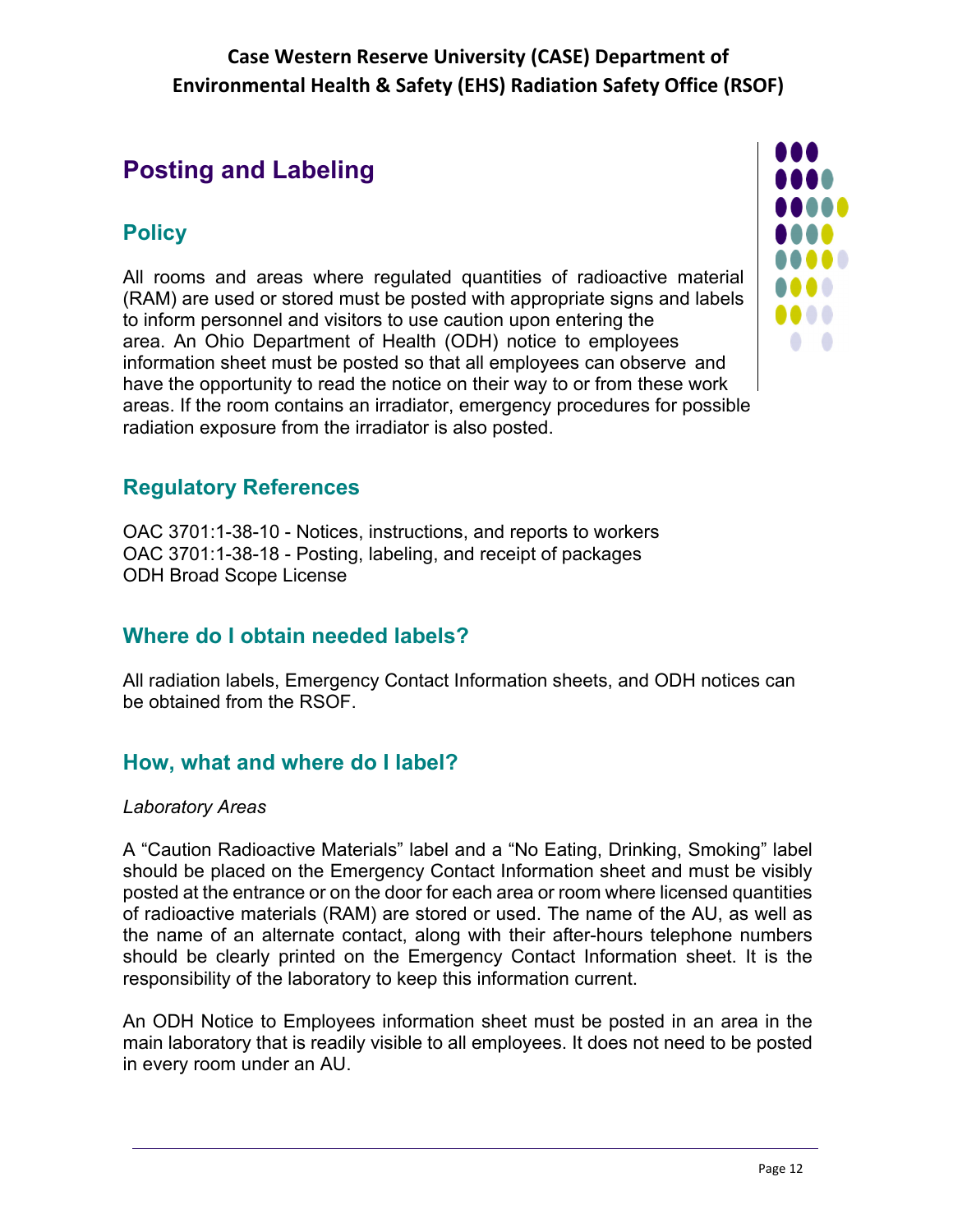#### *Refrigerators and Freezers*

Refrigerators and freezers that are used to store radioactive material (RAM) stock solutions and sample preparations should be prominently labeled with a "Caution: Radioactive Material" sign or sticker. Refrigerators and freezers used for radioactive material (RAM) storage not in a lockable laboratory need to be posted with an Emergency Contact Information sheet containing a radiation label along with the name of the AU and an alternate contact in the event of an emergency. They also must be locked, unless a secured Rad-Lock Box is contained within the refrigerator. If a secured, internal Rad-Lock Box is used, a radiation label must be placed on the outside of the Rad-Lock Box. If any sample preparations are stored inside, the isotope, total activity, and the date should be posted somewhere on the outside of the Rad-Lock Box. A "Caution: Secured Radioactive Material Stored Inside" label must be posted on the outside door of the refrigerator or freezer in addition to the Emergency Contact Information sheet. Please contact the RSOF to obtain the "Caution: Secured Radioactive Material Stored Inside" label.

#### *Sinks and Waste Containers*

All sinks used for radioactive material (RAM) disposal must be labeled with "Radioactive Material" tape. A sewer disposal log for each AU, indicating isotope, activity, date, and the chemical form of each isotope disposed, must be posted so that it is readily visible from the sink. These log sheets can be found on the EHS website.

All radioactive waste containers must be labeled with a "Caution Radioactive Material" label. The trefoil labels must be large enough and clearly visible from all sides of the waste container. A radioactive waste accumulation log indicating the isotope, activity, and the disposal date should be posted on or near the container. If the log sheet is not directly on the waste container, the isotope, waste type, and maximum activity in the waste container should be written somewhere on the container. Each container of radioactive liquid waste must be doubly contained.

#### *Small Laboratory Equipment*

All trays, containers, racks, tools, etc. that are used for radioactive material (RAM) experiments must be labeled with "Radioactive Material" tape.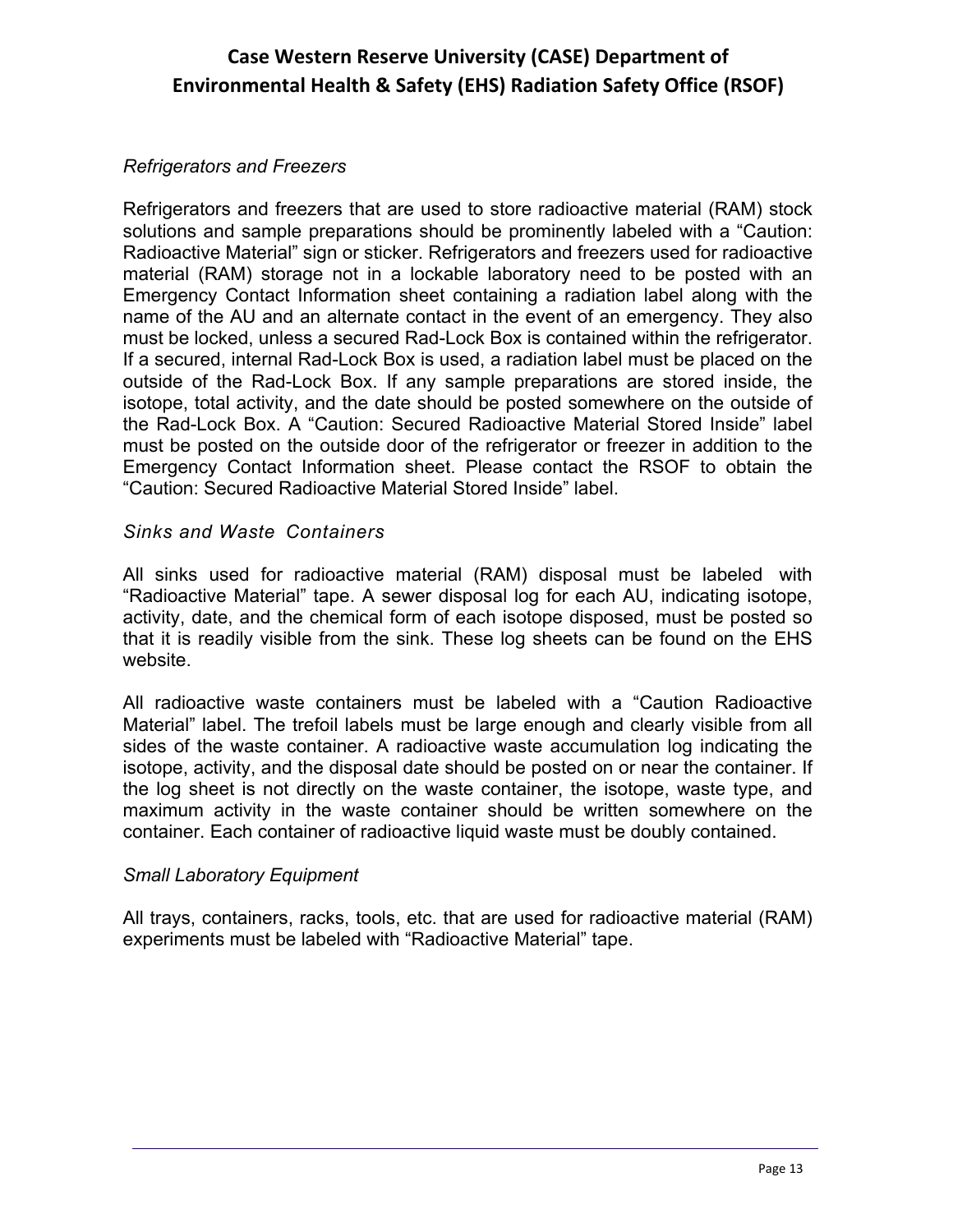#### *Hallway Equipment*

Equipment in hallways used with radioactive material (RAM) (other than refrigerators or freezers mentioned above) must be labeled "Caution Radioactive Materials." In addition, these items must be posted with an Emergency Contact Information Sheet listing the AU's name and emergency contact, after-hours telephone number.

#### *Stock Solutions and Sample Preparations*

All trays, containers, and racks that contain stock solutions of radioactive material (RAM) must be labeled with "Radioactive Material" tape indicating isotope, estimated activity, and reference date if it is stored in a refrigerator or freezer. While it is not reasonable to expect that each tube or vial is labeled, each tray or rack that holds radioactive material (RAM) must be labeled.

# **What is considered "special labeling"?**

*Radiation Area* refers to any area accessible to personnel in which the radiation levels are such that a major portion of the body could receive a dose of 5 mRem or more in one hour at 30 cm from the source, or 100 mRem in any five consecutive days.

*High Radiation Area* refers to any area accessible to personnel in which the radiation levels are such that a major portion of the body could receive a dose of 100 mRem or more in one hour at 30 cm from the source. Ropes or fences should be used in addition to the warning signs to clearly mark restricted areas. A locked door must be used to control access when unattended.

Please contact the RSOF if you feel you have any laboratory areas that fall under these categories.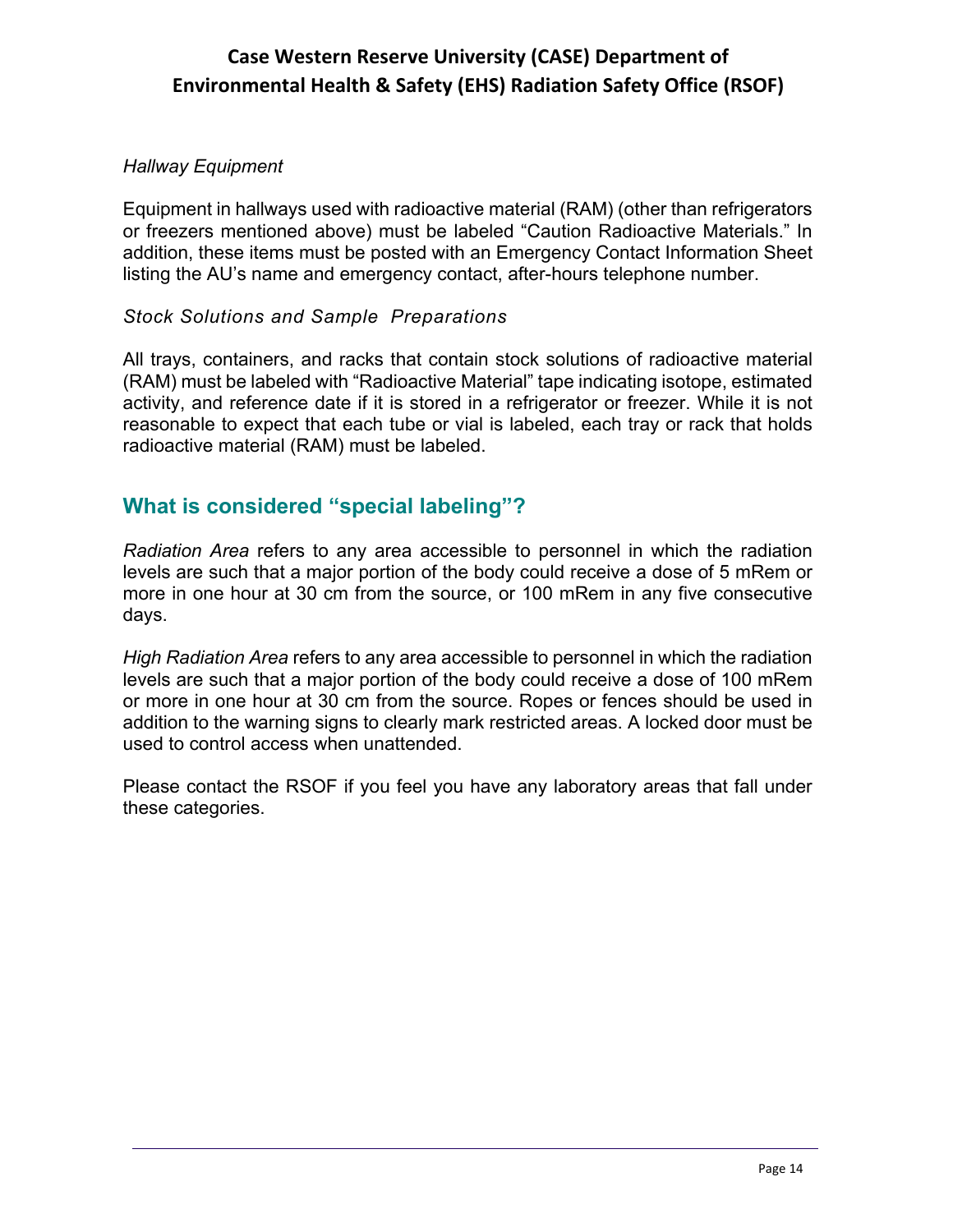# **What are the exemptions from posting and labeling?**

Areas or rooms containing radioactive material (RAM) for periods of less than eight hours are exempt from posting requirements if one of the following conditions is met:

- $\ge$  containers are attended by an individual who takes the precautions necessary to prevent the exposure of other people (less than 2 mRem) in an hour at a distance of one foot) from the source and does not involve the manipulation of open radioactive material (RAM); or
- ➢ containers are in transport and are packaged and labeled in accordance with the U.S. Department of Transportation (USDOT) regulations.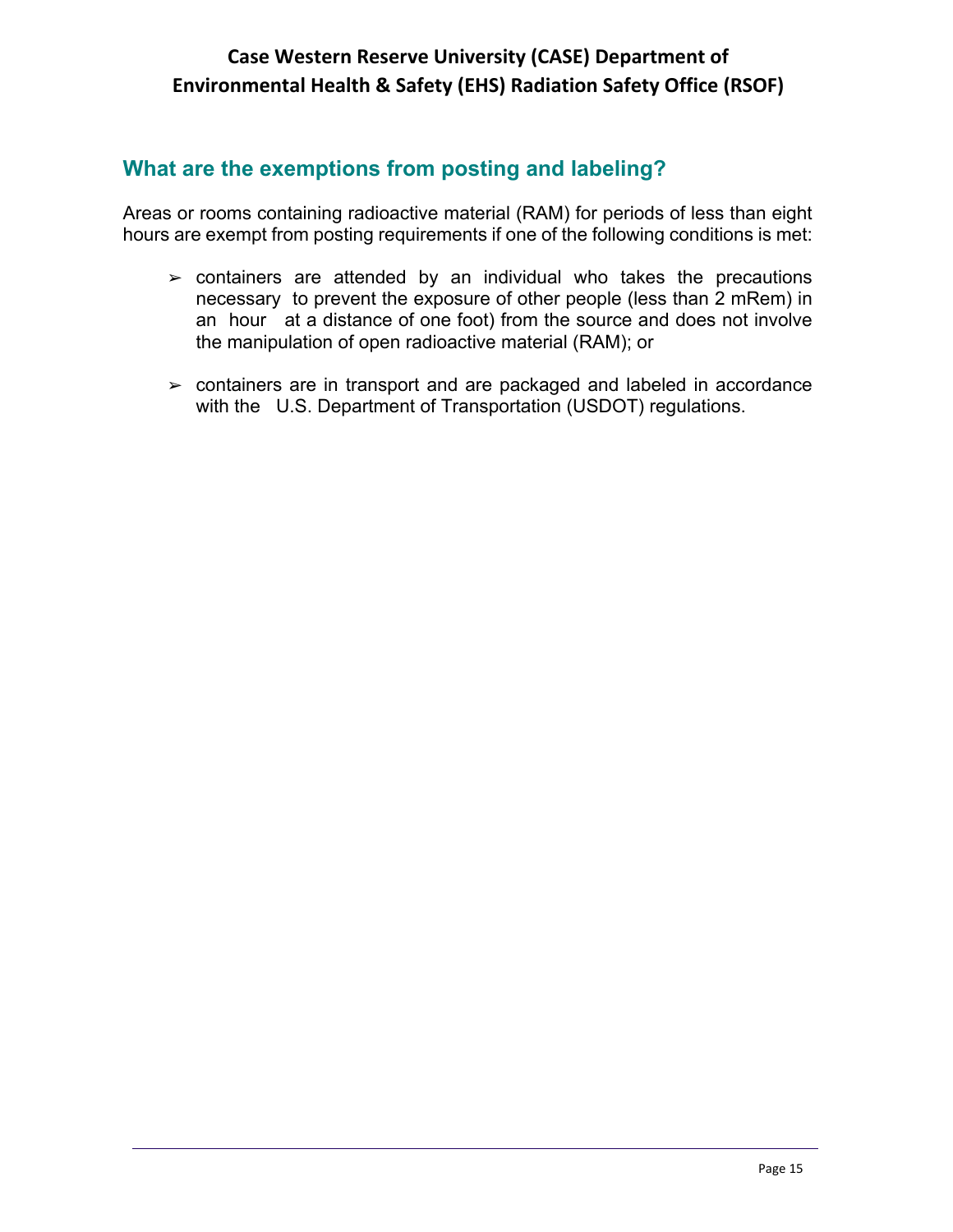# **Inactive AU Status, Absence from Laboratory**

# **Policy**

The RSOF has an AU classification of Inactive AU status for laboratories that do not need to possess or use radioactive material (RAM) for the foreseeable future, or in Storage Mode for more than six months. An inactive AU is relieved of the requirements to send in environmental release summary reports and complete laboratory contamination surveys. They must adhere to the annual retraining policy.



# **Regulatory References**

None

# **What do I need to do to change status to inactive mode?**

Inactive Status, The Radiation Safety Office (RSOF) has a classification of Inactive for laboratories that do not need to possess or use radioactive material in the foreseeable future. If you wish to become inactive the following procedures must be completed:

- 1. Send a letter of intent to the RSOF. This can be either a fax or an email.
- 2. You will be contacted by the RSOF indicating the steps that must be taken to make your laboratory inactive.
- 3. Follow the guidelines as stated in the Laboratory Decommissioning/ Laboratory Relocation section of this manual.
- 4. Return all personnel dosimeters to the RSOF.

### **What if I want to become active again?**

- 1. Send a letter to the RSOF requesting reactivation. This can be either a fax  $(216-368-2236)$  or an email  $(arso@case.edu)$  to the Assistant RSO.
- 2. Send updated room maps with survey locations, as well as an updated protocol to the RSOF.
- 3. Verify that survey meters are within annual calibration.
- 4. Verify that radiation workers, ancillary radiation workers, and the AU were retrained within the past year.
- 5. Obtain required personnel dosimeters for all radiation workers, ancillary radiation workers, and the AU.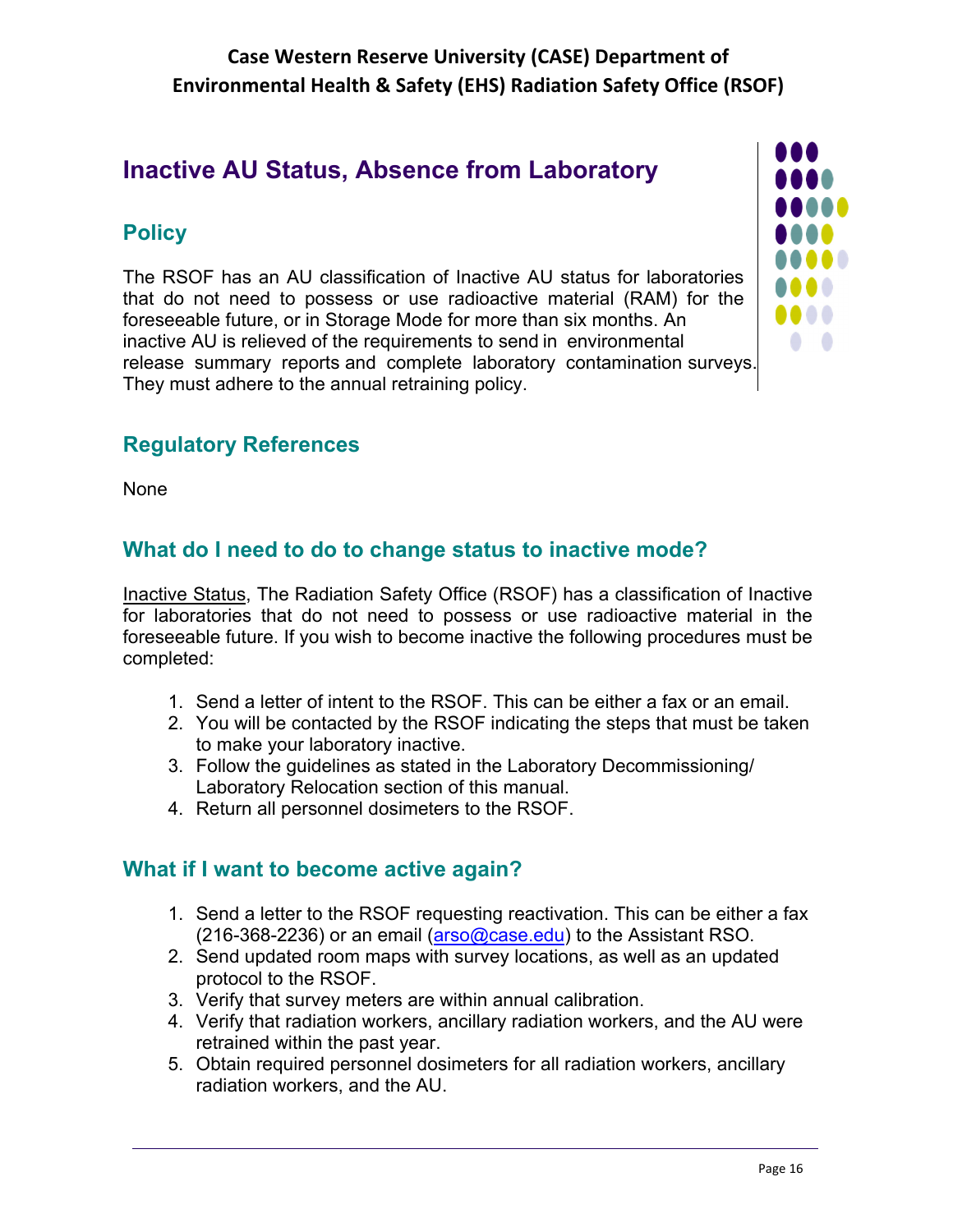- 6. Replace all required postings and labels.
- 7. After the steps outlined above have been completed and, the RSOF will activate your rooms for radioactive material use.

## **What do I need to do to change status to storage mode?**

Storage mode is for an Authorized User (AU) who wishes to remain active with or without radioactive material inventory for a period greater than 6 months.

Storage mode means that the AU has chosen to maintain their laboratory in immediate readiness for isotope usage, even if they have no active inventory (shortlived isotope users). Therefore, survey meters must be kept in calibration, training for all involved personnel must be kept up to date, and protocols need to be reviewed & updated every 5 years. The RSOF will continue surveying the laboratory.

The laboratory will no longer need to perform surveys while in storage mode. You can drop the use of dosimetry until use starts again (unless you use equipment that requires it). Turn in your badges to the RSOF with a note to discontinue use.

At 6-month intervals, AUs must also send a notification to the RSOF that states:

- 1. No isotope use has occurred in the laboratory.
- 2. The AU has checked all isotope stocks to ensure that no loss of radioactive material has occurred.

If you wish to place your laboratory into this status, send an email to the Assistant RSO (arso@case.edu) stating that you wish to go into Storage mode. Resumption of isotope use shall not occur until and unless an email requesting active status is sent to the Assistant RSO (arso@case.edu). Stop by EHS to obtain new badges if you are required to do so by your protocol. The laboratory will then be required to perform contamination surveys as outlined in their protocol.

Please Note!!!! Laboratories are welcome to go into storage mode if they are sure they will not use radioactive material for 6 months or more.

Such laboratories must be thoroughly surveyed by the AU before entering and after leaving storage mode (Pre-storage Mode Survey and Post-storage Mode Survey) regardless of whether there are isotopes in the laboratory.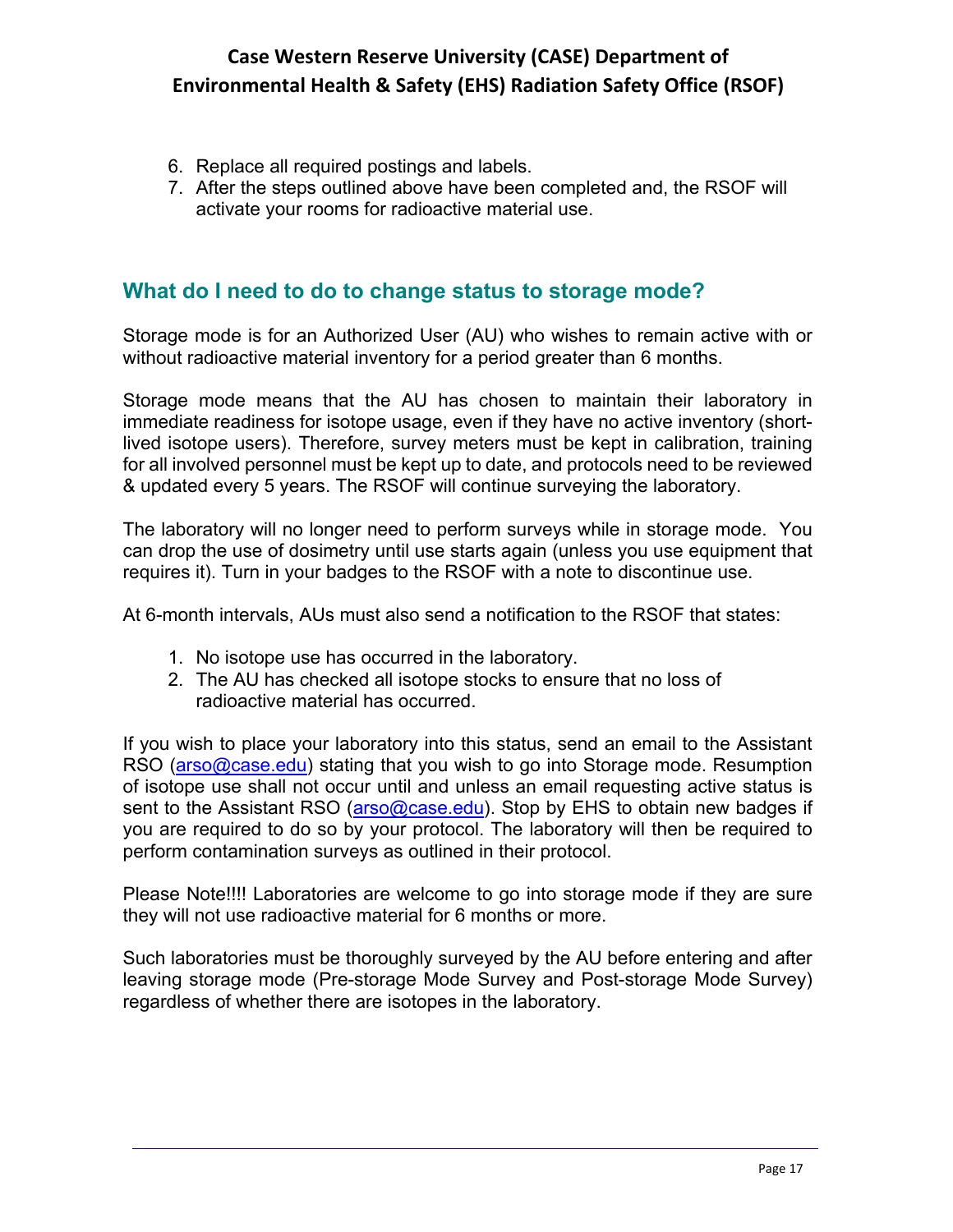The Post-Storage Mode Survey ensures a clean baseline that demonstrates no unauthorized RAM use has occurred in your posted area.

## **What if I do not have isotopes in my laboratory, but still want to retain active AU status?**

The AU should survey the laboratory monthly or decommission the laboratory for radioactive material (RAM) use. If the AU decides to use radioactive materials (RAM), contact the RSOF so the room can be posted with the appropriate signage and labels.

### **What if I'm going to be absent from my laboratory?**

If you are going to be absent from your laboratory for greater than five working days, designate another AU (not a technician) to assume responsibility for all radiation safety issues. Please contact the Assistant RSO indicating the date you are leaving, when you will be returning, as well as the AU that will be assuming responsibility for all radiation safety issues in your absence.

### **What if I am going on sabbatical?**

If you are going on sabbatical, an individual must be designated to assume responsibility for all radiation safety issues in your absence. This individual must be another AU (not a technician) preferably within the same department. Please contact the Assistant RSO indicating the date you are going on sabbatical, when you will be returning, as well as the AU that will be assuming responsibility for all radiation safety issues in your absence.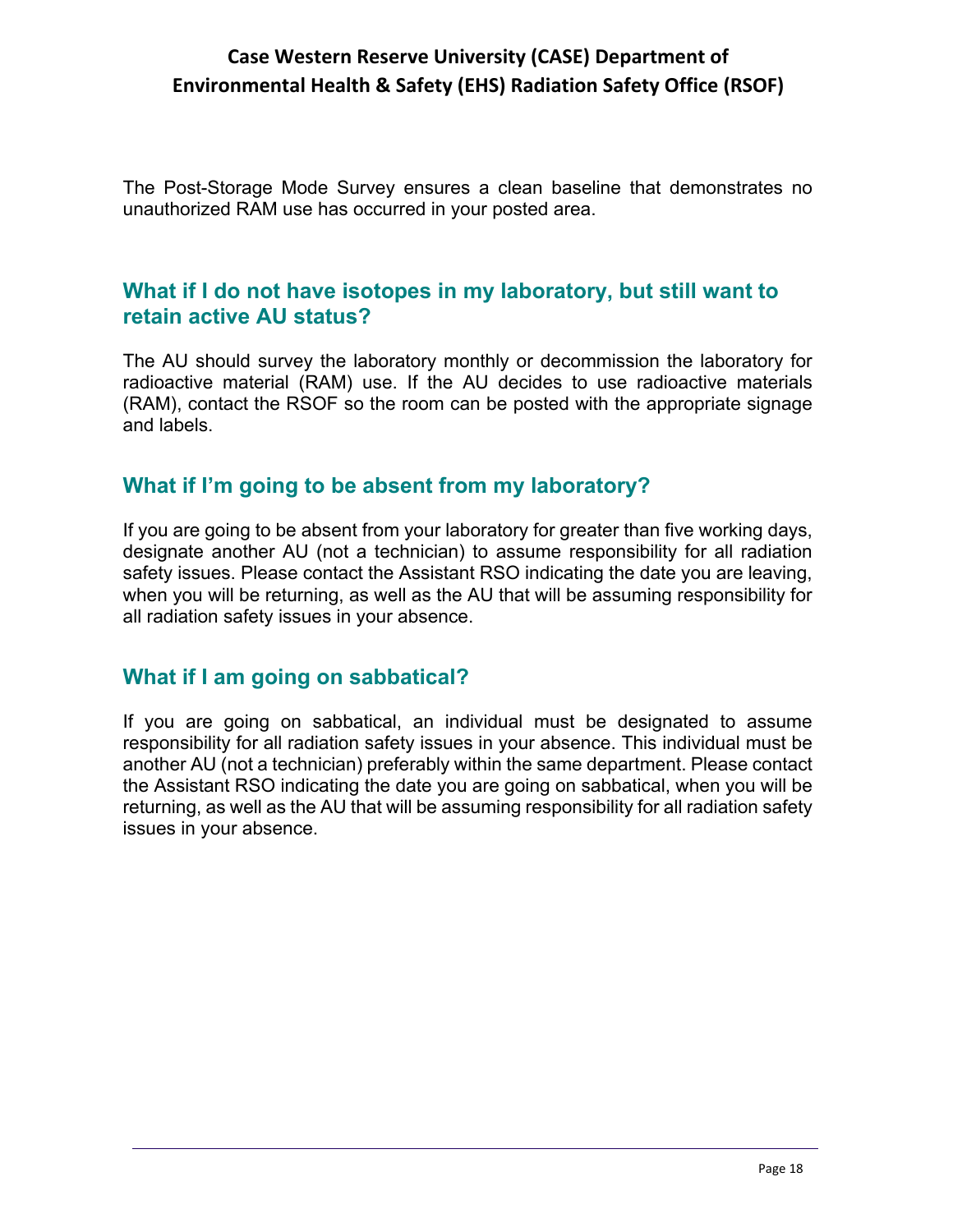# **Personal Protective Equipment/ Personal Safety**

# **Policy**

To ensure the health and safety of all members of the CASE research community.

# **Regulatory References**

OAC 3701:1-38-11 - Radiation protection standards, general provisions 29 CFR 1450 Appendix A - National Research Council Recommendations Concerning Chemical Hygiene in Laboratories (Non-Mandatory) 29 CFR 1910.1030 - Bloodborne pathogens ODH Broad Scope License

# **What is PPE and why is it so important?**

In general, the use of Personal Protective Equipment (PPE) is meant to prevent direct skin contamination and minimize the risk of internal contamination. Laboratory coats, appropriate gloves, and eye protection are the primary form of PPE recommended to protect you from contamination with radioactive material. The Authorized User must provide all necessary equipment for workers in each laboratory.

# **PPE – When, Where and How**

#### *Eye Protection*

Eye protection is required if there is risk of splash or splatter in the laboratory and where radioactive material (RAM) is stored and handled. Wearing contact lenses is prohibited while working in the laboratory unless non-vented goggles are worn. Where there is danger of splashing or flying particles, safety goggles are mandatory and are the minimum protection required. If extra safety protection is necessary, combine safety goggles with a face shield. Information about eye protection can be found on the EHS website, https://www.case.edu/ehs/LabSafety/ under the Personal Protective Equipment link.

*Laboratory Coats* 

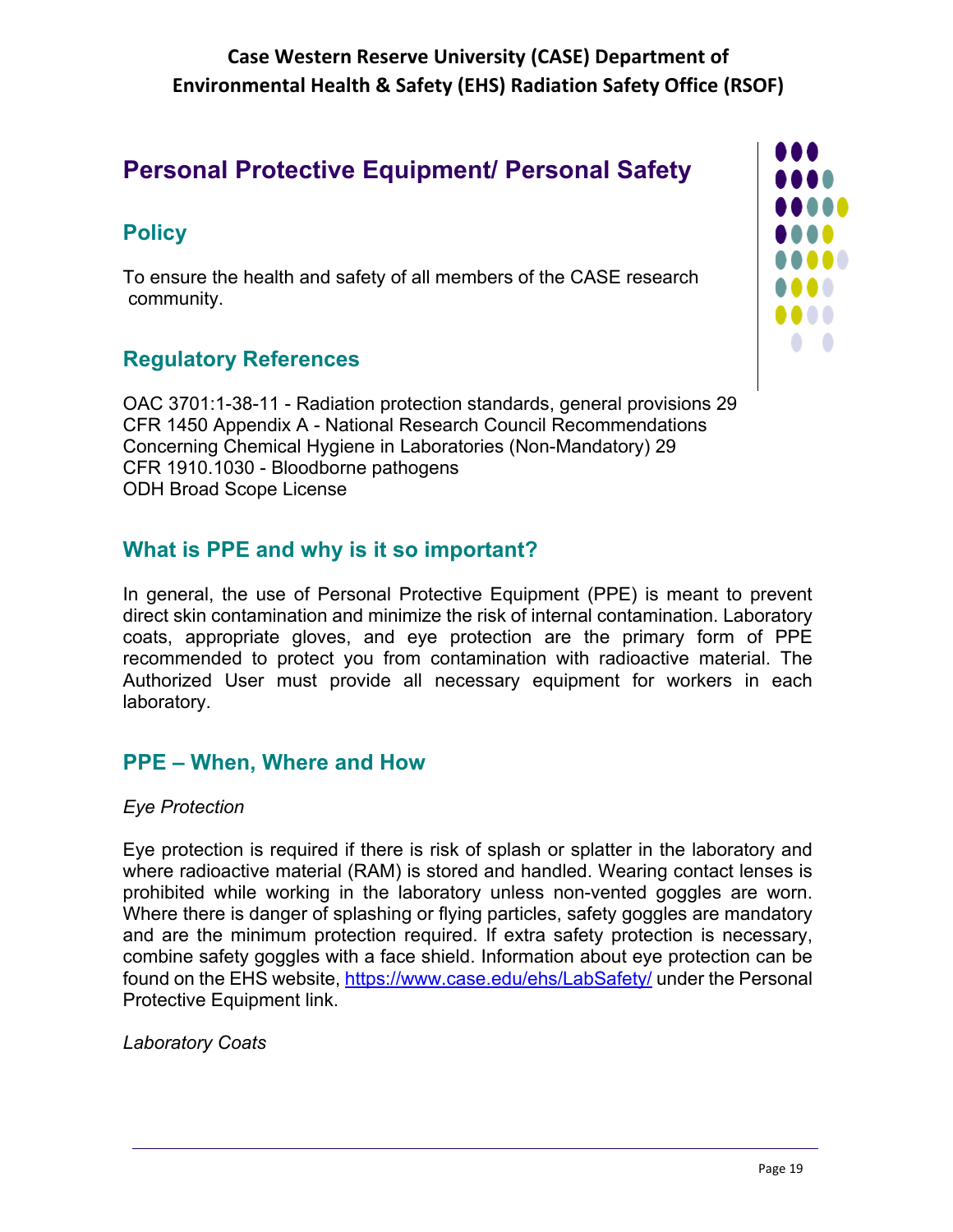Laboratory coats and other PPE shall be worn at all times while handling radioactive material (RAM). Laboratory coats should be fastened completely to provide complete protection. Information about laboratory coats can be found on the EHS website https://www.case.edu/ehs under the Personal Protective Equipment link on the Laboratory Safety page.

OSHA regulations prohibit employees from taking laboratory coats home to be laundered. Laboratory coats **must not** be laundered at community laundromats.

To facilitate laundering of laboratory clothing, arrangements have been made with Merchants Linen Services for the laundering of laboratory coats. Before using the service, you must contact the Merchants Linen representative for CWRU to set up an account at (216) 961-3310. Laboratory coats should be taken to the Merchants Linen drop off area in a clear plastic bag (Service Building dock or the Wolstein Research Building dock).

All laboratory coats must be checked for radioactive contamination and decontaminated before they are dropped off. If a laboratory coat cannot be decontaminated, bring it to the RSOF for proper handling. **DO NOT wear laboratory coats in public areas.** 

#### *Gloves*

Selection of proper glove materials is important. Disposable gloves are required while handling unsealed radioactive material (RAM). Contaminated gloves cannot be reused and must be disposed of as radioactive waste. Potentially contaminated gloves cannot be worn when handling uncontaminated materials.

Please consult the glove compatibility charts found on the EHS website https://www.case.edu/ehs/LabSafety/ under the Personal Protective Equipment link, to identify the safest gloves to wear, since one glove material cannot protect you from all chemicals.

Remove and change your gloves if they are torn, ripped, or punctured. Contaminated gloves must not be reused. **DO NOT wear gloves outside the laboratory.** Gloves must be changed frequently, and hands must be washed at each change.

It is the policy of the CASE EHS that all laboratory materials be transported using double containment. The material to be transported must be in a leak-proof container that is then placed into an outer container. The surface of the secondary container must be sufficiently free of materials to be handled without the use of PPE.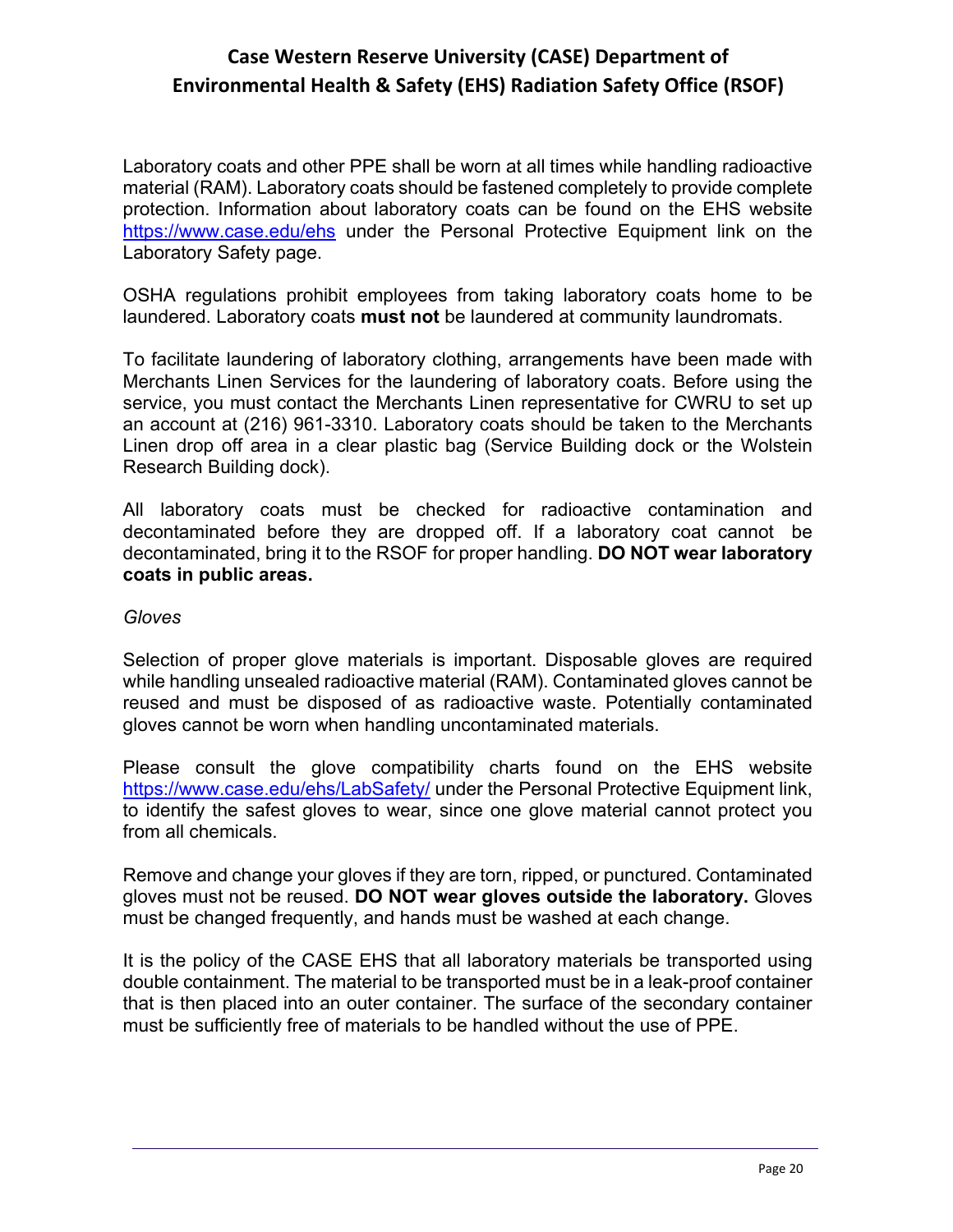### **General safety tips that you need to follow**

*Food, beverages, cosmetics, medications* 

Federal and state laws *prohibit* storing or eating food and drink, chewing gum, smoking, applying cosmetics, and taking medications in *all* CASE laboratory areas. This includes standard laboratory areas, cold rooms, warm rooms, equipment rooms, common use and other laboratory-related areas. Any food, drink, and their containers found in laboratory areas will be confiscated and disposed of as bio-hazardous waste. All food or drink used for research purposes must be labeled "NOT FOR HUMAN CONSUMPTION."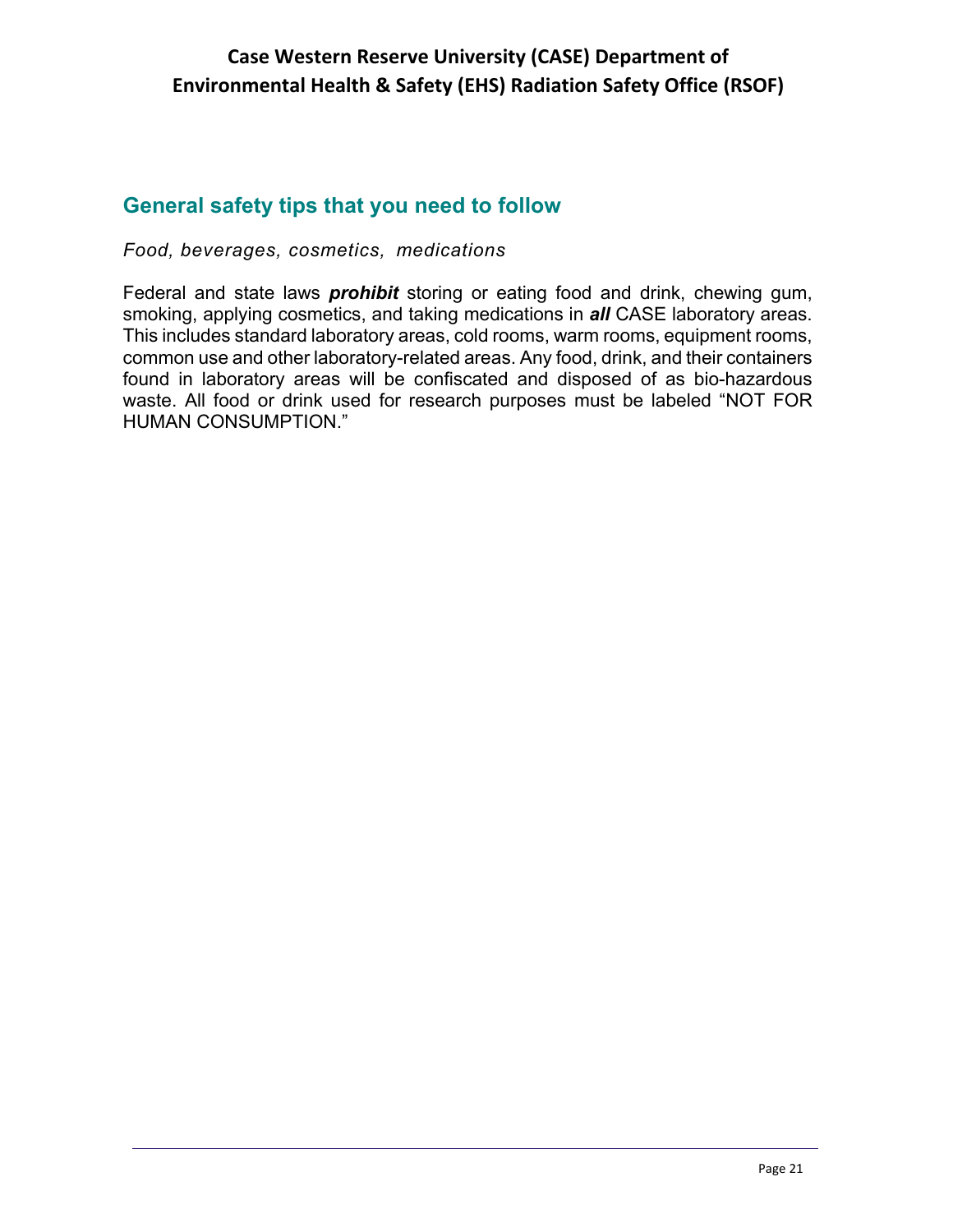Certain hand lotions are permitted. According to 29 CFR 1910.1030 - Bloodborne Pathogens, hand lotion is not considered a cosmetic and is permitted. However, after this rule went into effect, it was brought to the attention of OSHA that petroleumbased hand lotions affect the integrity of latex gloves. Hand lotions that are NOT petroleum based are, therefore, recommended if you are using latex gloves in the laboratory. Examples of satisfactory hand lotions are:

- $\blacktriangleright$  Johnson and Johnson Baby Lotion
- ➢ Cetaphil
- ➢ Jason Natural Cosmetics
- ➢ Nexcare
- $\triangleright$  Keri Lotion

#### *Clothing*

Shorts, ties, pants with holes, or other loose clothing is not satisfactory while conducting experiments in the laboratory. Open-toed shoes or sandals (including crocs) are not permitted in the laboratory.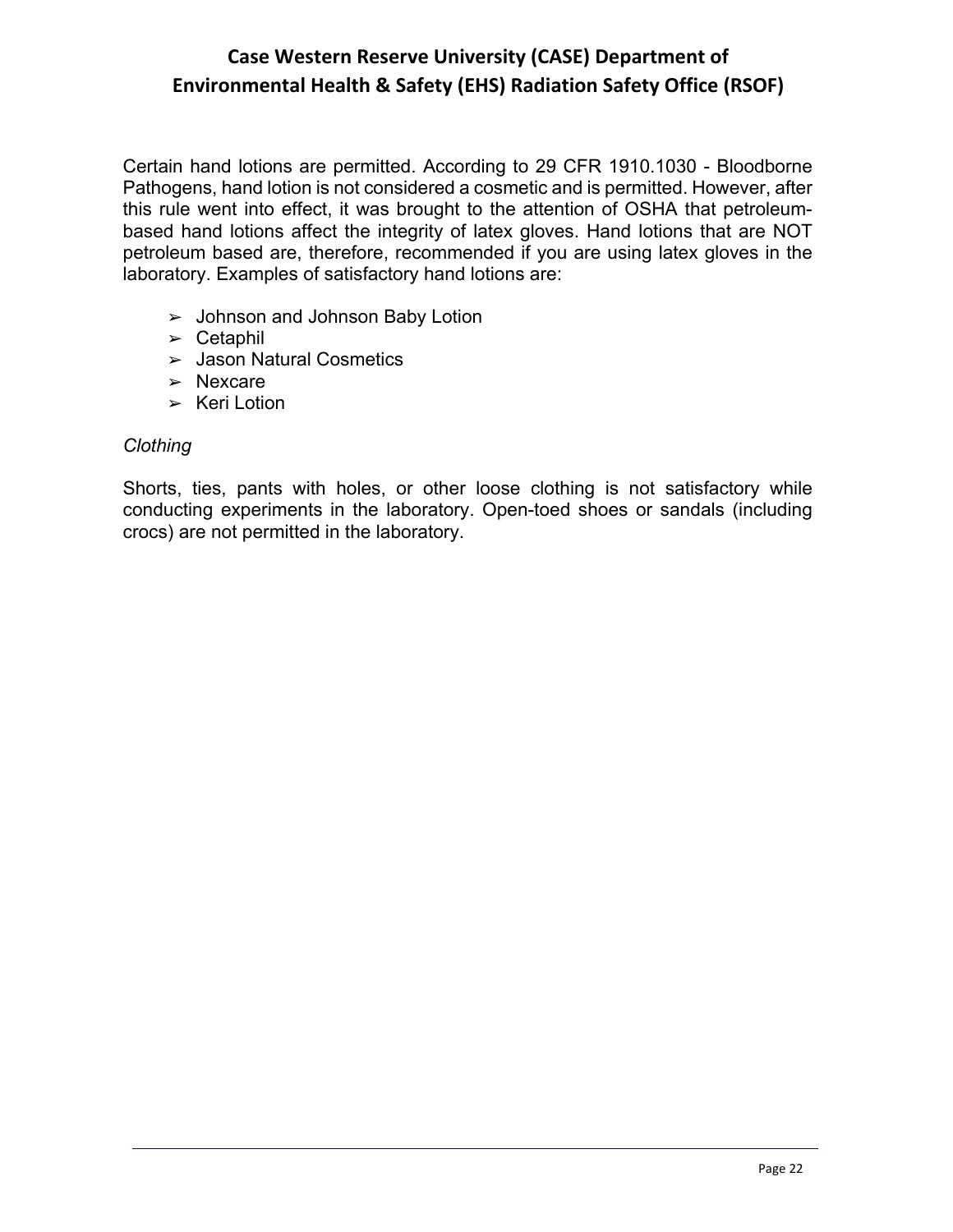# **Dosimetry**

# **Policy**

Each individual likely to receive a measurable radiation dose must wear a personal radiation dosimeter. This includes all laboratory workers, visitors to the laboratory, and maintenance workers or contractors working in the laboratory. Other personnel may request dosimeters that will be provided at the discretion of the RSOF.



# **Regulatory References**

OAC 3701:1-38-10 - Notices, instructions, and reports to workers OAC 3701:1-38-12 - Occupational dose limits OAC 3701:1-38-14 - Survey and monitoring requirements ODH Broad Scope License

# **When do I need to wear a badge?**

Whole body Luxel dosimeters will be issued for users of all isotopes  $EXCEPT$  for  ${}^{3}H$ , 35S, and <sup>14</sup>C. Finger badges are required for all personnel working with more than 0.5 mCi of  ${}^{32}P$ ,  ${}^{86}Rb$ , or  ${}^{22}Na$ , particularly if aliquoting radioactive samples from high activity stock vials. Whole body badges are also issued for individuals using irradiators.

# **Do I need a special badge if I'm working with a neutron source?**

Yes. For experiments and procedures involving the use of neutron sources, personal monitors sensitive to neutron radiation must be worn. These can be obtained by contacting the RSOF.

## **Do I need a badge if I'm working with X-ray machines, X-ray diffraction units, or electron microscopes?**

For users of X-ray equipment, see the RGE Manual for badge requirements. The RGE Manual is available on the EHS website https://www.case.edu/ehs under the Radiation Safety link.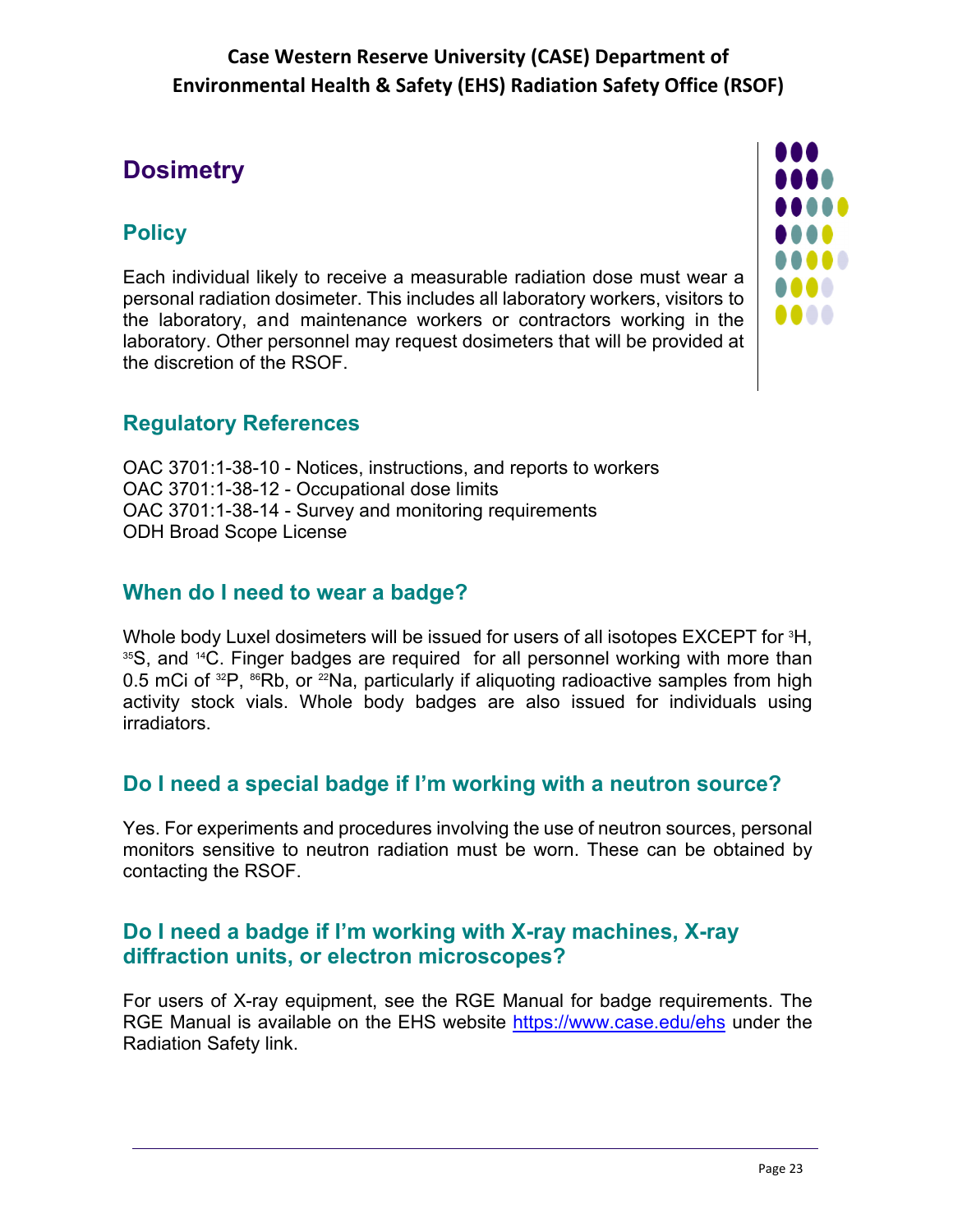# **What if I'm pregnant or think I might be?**

Any radiation worker who is pregnant or thinks they might be pregnant may declare themselves a pregnant worker by completing a Declaration of Pregnancy form and sending it to the RSOF. Declaration of pregnancy is voluntary. Counseling will be provided, and an additional dosimeter will be issued which is read every month. This additional fetal badge is worn such that any dose to the developing baby is conservatively measured. The Declaration of Pregnancy form can be found on the EHS website https://www.case.edu/ehs under the Radiation Safety link.

## **Where can I get a badge?**

Badges can be obtained through the RSOF by completing the Radiation Worker Dose History Sheet. This can be done either during the New Radiation Laboratory Worker training or at the time you come to the RSOF to pick up your badge. The badges are provided. No work can start, however, until the proper training requirement has been fulfilled.

#### **How often are badges exchanged?**

All badges (with the exceptions of fetal badges) are exchanged quarterly (January, April, July, and October) at the RSOF. Fetal badges are exchanged monthly. Each laboratory is notified via email of the badge exchange date. Badges are to be returned promptly at the end of each cycle to assure the RSOF can take timely action consistent with implementation of ALARA (As Low as Reasonably Achievable), in the event any significant dose is measured.

### **What if my badge is lost or damaged?**

Report lost or damaged badges (crushed, broken, melted, washed, accidentally exposed, contaminated, heated in any way, etc.) to the RSOF as soon as you are aware of the situation so that a new badge can be issued. If the badge has been lost, the individual will also be required to complete a Lost Dosimetry (Ring or Badge) form. This form can be found on the EHS website https://www.case.edu/ehs under the Radiation Safety link.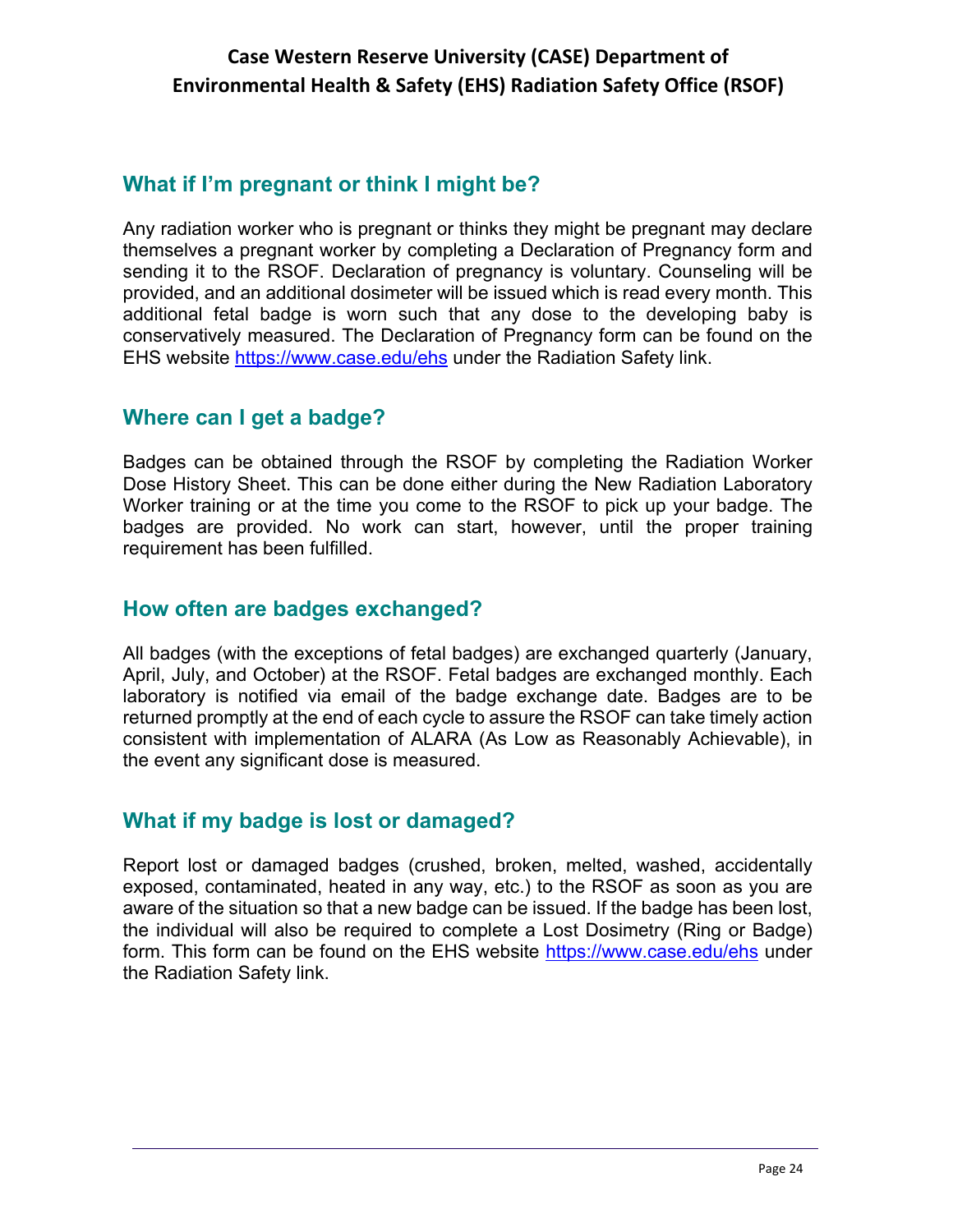## **How should I properly use and care for my dosimeters?**

- $\geq$  The whole body badge is worn between the neck and waist. However, since one area of the body may be more likely to be exposed under some experimental conditions, the badge should be worn in that area.
- $\geq$  The front of the badge must be exposed toward the source of radiation with no obstruction such that it correctly samples the actual exposure of the radiation worker.
- $\geq$  The badge shall be worn outside of any PPE.
- ➢ Extremity badges (ring badges) should be worn under *any* protective gloves on the hand most likely to receive the greatest exposure. The front of the ring badge should face toward the radiation source.
- $\geq$  Badges are issued to a single user and cannot be shared.
- $\geq$  Store the badge in a radiation-free area, such as a desk drawer, when not in use. Do not take the dosimeter home.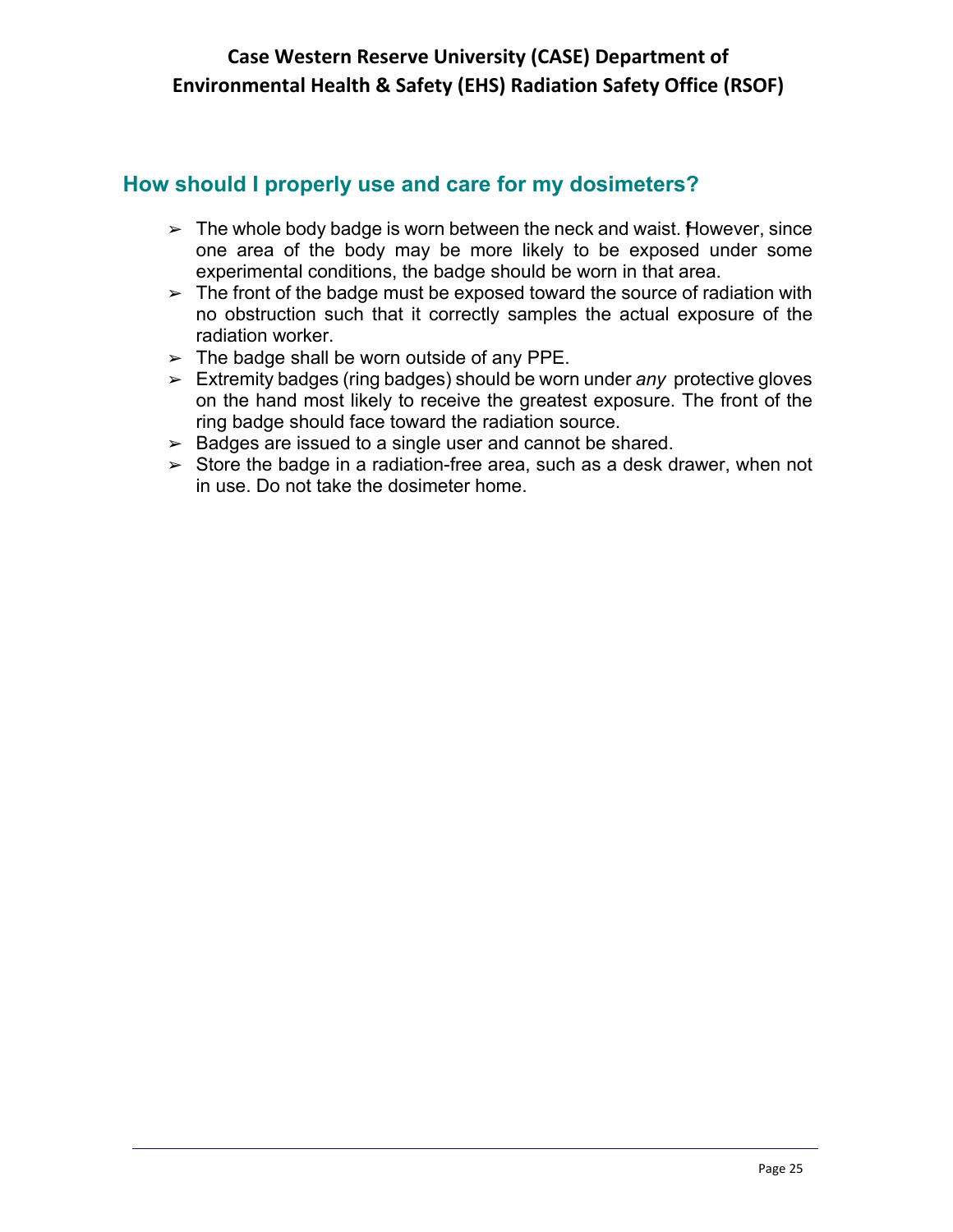# **Bioassays**

# **Policy**

Bioassays are required for employees who may receive an internal, measurable radiation dose. Bioassay procedures include, but are not limited to, thyroid screening and urinalysis.

# **Regulatory References**

NRC Regulatory Guide 8.20 - Applications of Bioassay for <sup>125</sup>l and <sup>131</sup>l NRC Regulatory Guide 8.32 - Criteria for Establishing a Tritium Bioassay OAC 3701:1-38-12 - Occupational dose limits ODH Broad Scope License

# **When is a bioassay required?**

A bioassay is required any time more than 1 mCi of radioactive iodine is used, or if more than 10 mCi of <sup>3</sup>H is used. Use, by definition, includes opening a stock vial containing more than 1mCi of radioactive iodine or 10 mCi of 3 H.

# **Radioactive iodine bioassay – what do I need to do?**

Call the RSOF before handling more than 1 mCi of radioactive iodine. If bioassays are performed, a baseline bioassay must be recorded for anyone involved in the procedure that does not have a baseline bioassay on file.

Also arrange for the RSOF to monitor effluent releases to the atmosphere during the iodination in order to measure any release of radioactive iodine to the environment. Please call at least 24 hours in advance to allow the RSOF to set up monitoring equipment in the chemical hood.

Anyone performing an iodination should also use a special glove box containing an activated charcoal filter inside the chemical hood. These boxes are provided free of charge to any AU that is performing this type of procedure. Please contact the RSOF at (216) 368-2906 if you need one of these glove boxes.

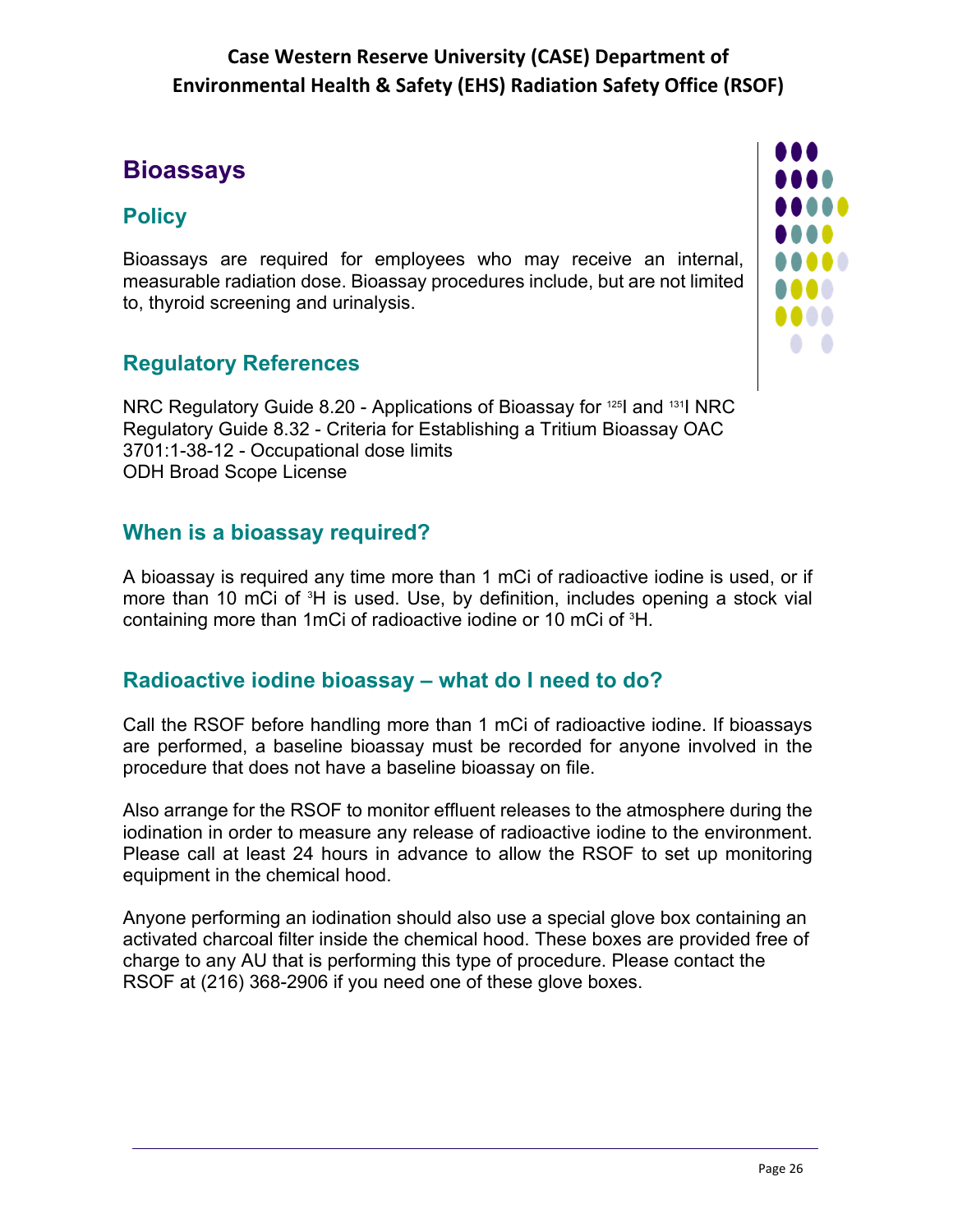After the iodination, the RSOF must be contacted to remove the monitoring equipment. Record the date of the procedure, the room number where the procedure took place, the length of time the monitoring equipment was running, and the amount, in mCi, of radioactive iodine that was used. Each individual performing an iodination requiring bioassay must come to the RSOF on the next business day following the procedure to obtain a five-minute thyroid scan.

## **Tritium bioassay – What do I need to do?**

Call the RSOF before handling more than 10 mCi of <sup>3</sup>H. If bioassays are required, a baseline bioassay must be done for anyone involved in the procedure that does not have a baseline bioassay on file.

The required schedules for Urine bioassays for tritium users are shown below:

- $\geq$  Less than 100 mCi: Bioassays are performed at the discretion of the RSO, or when requested by the AU.
- $\geq$  Greater than 100 mCi but less than 10 Ci: Bioassays are performed weekly until results are in the normal range.
- $\triangleright$  Greater than 10 Ci: Bioassays are performed daily until results are in the normal range.

# **Can I perform my own bioassay for tritium?**

Yes. Following approval from the RSOF, tritium users may perform their own bioassays and submit the results to the RSOF. The bioassay procedure can be obtained from the RSOF.

# **Are there any exceptions?**

Yes. If you use tritium sources in sealed metallic foils, you are exempt from bioassay requirements.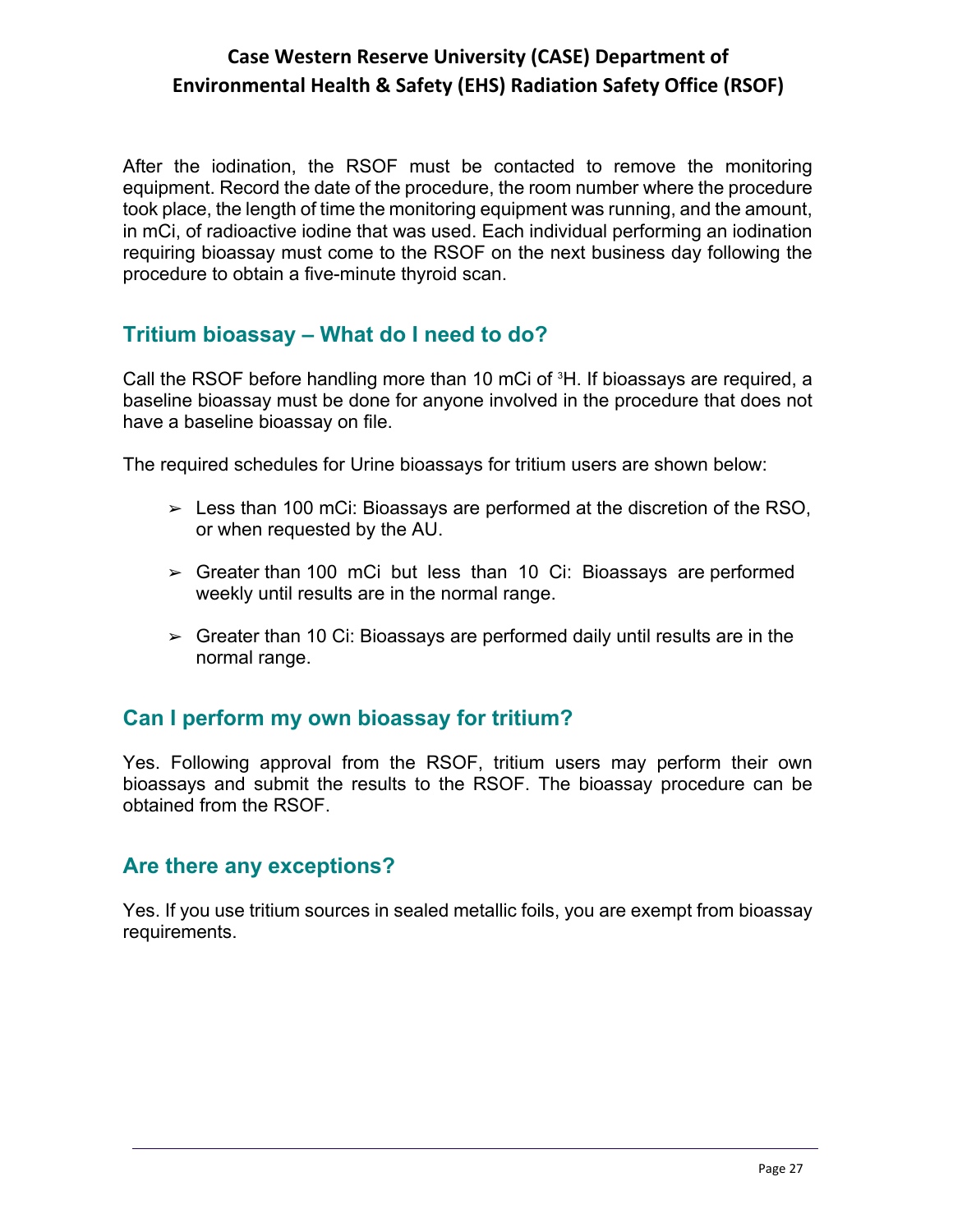# **Record Keeping**

# **Policy**

Record retention must conform to all applicable Federal and State regulations. Records must be kept up-to-date and be readily available for inspection by University administration, federal, and state regulatory authorities. It must be possible from the documentation to establish that all conditions for the safe use of radioactive material (RAM) have been met.



# **Regulatory References**

OAC 3701:1-38-20 - Records

## **What records do I need to keep?**

- $\geq$  Receipts of radioactive material (RAM) in your possession
- $\triangleright$  Waste disposals (RSOF and sewer)
- $\geq$  Transfer and storage, including relevant radiation survey results
- ➢ Incident reports
- $\geq$  Surveys of rooms and equipment
- $\geq$  Package receipt surveys
- $\geq$  Meter calibration record (current)

### **Why do I need to keep these records?**

Records must be kept up-to-date and be readily available for inspection by the University administration, Federal, and State regulatory authorities, as well as the RSOF.

### **How long do I need to keep these records?**

Records of the above items must be maintained until the appropriate federal and state regulatory agencies terminate the University's radioactive material (RAM) license.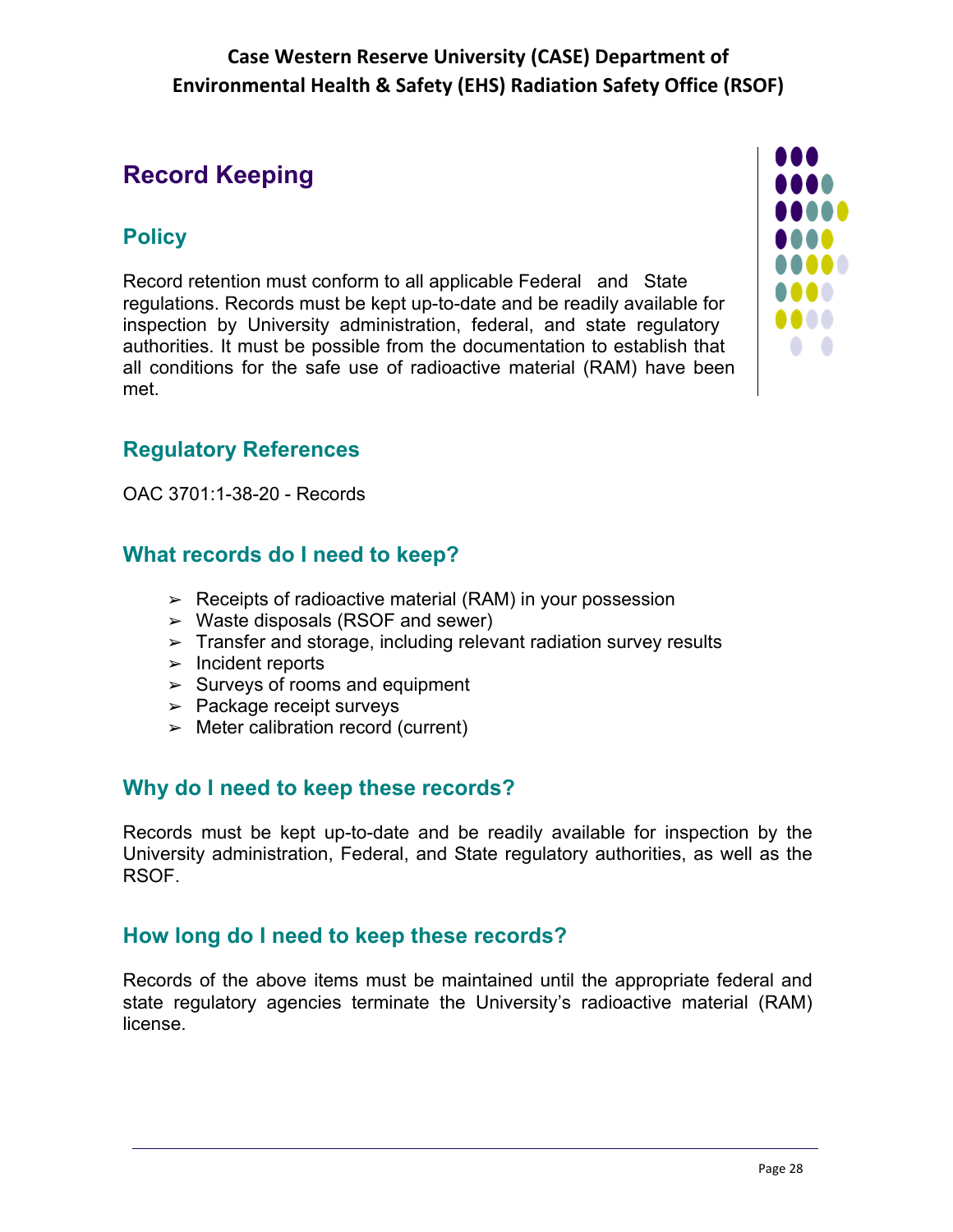# **What if the AU leaves the university?**

All radiation records should be given to the RSOF.

# **Does the RSOF provide any forms?**

The RSOF provides generic isotope inventory sheets which allow you to record information on each isotope shipment, radioactive waste accumulation forms for your waste containers, and laboratory sewer disposal logs. All of these forms can be found on the EHS website https://www.case.edu/ehs under the Radiation Safety link.

#### **What is an RSOF Compliance Review?**

A compliance review by the RSOF is performed for each AU three times per year and consists of two parts: a survey for all rooms that are surveyed by that AU and an audit of all laboratory records. This includes contamination surveys, package receipts, waste disposal records, isotope inventories, survey meter calibration, personnel status and training, and inventory of sealed sources. A copy of the compliance review is then mailed to the AU. The RSOF follows a General Enforcement Policy approved by the Radiation Safety Committee (RSC), which outlines a system of consequences for violations of mandated procedures for the safe use of radioactive material (RAM).

### **What is an Environmental Release Summary?**

As required by the Northeast Ohio Regional Sewer District, an environmental release summary must be submitted by the university. Each laboratory must keep records of how much radioactivity they are disposing via the sanitary sewer system, as well as any chemical hood releases. The RSOF sends a reminder to each AU one week prior to the due date of this report. The form can be completed online in both January and July. The Environmental Release Summary is available on the EHS website https://www.case.edu/ehs under the Radiation Safety link.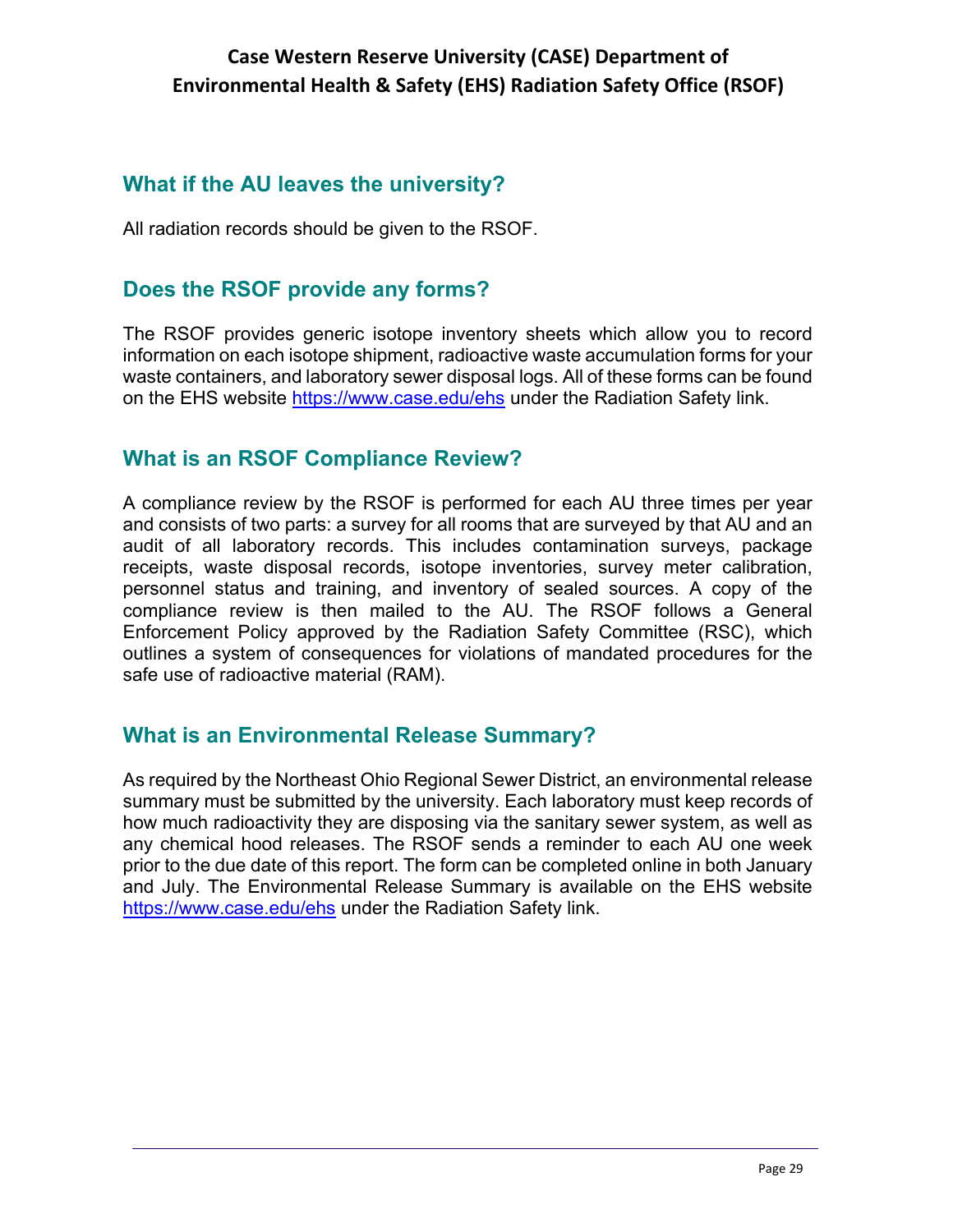# **Survey Meter Maintenance and Calibration**

# **Policy**

AUs are responsible for the annual calibration, maintenance, and repair of their survey meters. Count rate survey meter calibrations are provided by the RSOF as a free service.

# **Regulatory References**

OAC 3701:1-38-14 - Survey and monitoring requirements ODH Broad Scope License

## **What type of calibration can the RSOF do and how long does it take?**

The RSOF has the ability to perform count rate calibrations for survey meters that are used for contamination surveys. This calibration is performed free of charge. When a meter is brought to the RSOF for calibration, the RSOF checks the electronic linearity of the meter and determines meter efficiencies for the isotopes used in the laboratory. This procedure generally takes two to five working days. Also, the meter must have properly charged batteries. The RSOF will call or email the laboratory when the meter has been calibrated and is ready for pick up. It is the responsibility of the laboratory to pick up the meter as well as to ensure that the batteries are fully charged. Meters can be loaned to laboratories on a short- term basis while laboratory meters are being calibrated or repaired. Please inform the RSOF if you need to borrow a meter.

### **What if the meter requires dose rate calibration?**

Meters requiring dose rate calibration cannot be calibrated by the RSOF. Meters requiring dose calibration must be sent to an outside vendor by the AU. If there are any doubts about where to have the meter calibrated, contact the RSOF to obtain this information.

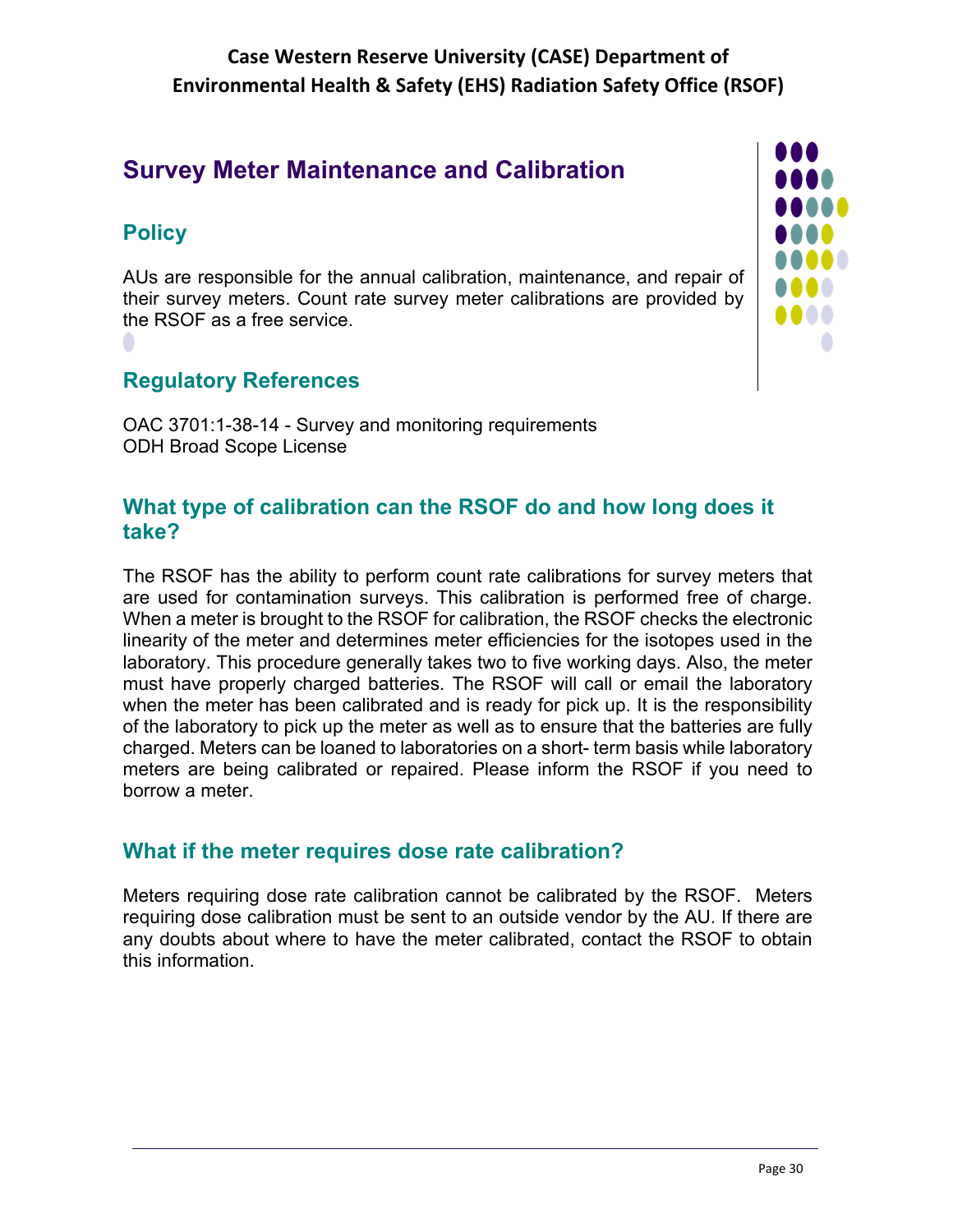## **When do I need to bring the meter for calibration?**

Meters can be bought to the RSOF one or two weeks before their expiration date for calibration. Make sure that the survey meter's batteries are in good working order and that the meter and probe are free from contamination. If the probe is protected with paraffin or plastic caps, these must be removed prior to bringing the meter to the RSOF.

## **What if the meter is not working?**

If the meter is not functioning properly, bring the meter to the RSOF to be checked. Minor repairs such as loose connections or dirty battery connections that can be fixed quickly are carried out by the RSOF. However, AUs must send any meter that needs major repairs to an outside vendor. The AU is responsible for all charges incurred for repair by a commercial vendor and for commercial calibration of meters. The AU is also responsible for having a meter available in their laboratory for survey purposes if their meter is being repaired or calibrated. Under certain circumstances, the RSOF does loan meters to individual laboratories.

## **If an outside vendor has calibrated the meter, does it still need to be brought to the RSOF?**

After an outside vendor has calibrated the meter, bring the meter AND a copy of its calibration certificates to the RSOF for determination of isotope efficiencies since the vendor only checks the electronic linearity of the meter.

### **If a new meter is purchased, what needs to be done?**

If a new meter is purchased, bring it to the RSOF for determination of isotope efficiencies, along with a copy of the calibration certificate from the vendor.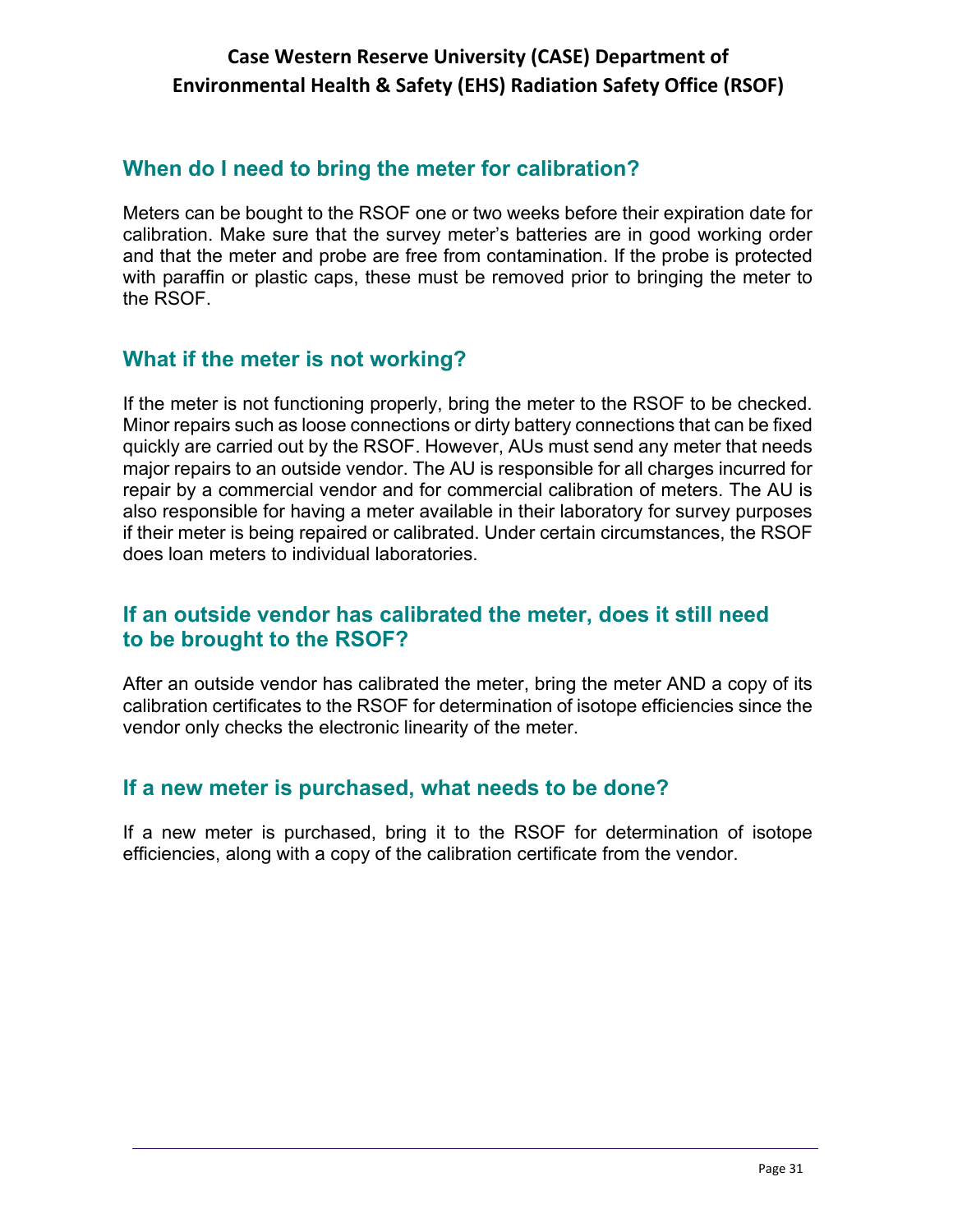## **What precautions should be taken for the survey meter?**

Many laboratories protect the probe of the survey meter with paraffin or plastic caps. This practice is appropriate when using the meter to detect possible contamination occurring during the experiment. However, when carrying out contamination surveys, an *unshielded* probe is used.

Protect the probe from contamination by avoiding contact with surfaces that may be contaminated.

Batteries in the survey meter should be checked every time the meter is used. This is generally done by turning a switch to the BATT position or by pressing the button labeled "Battery Check." If the needle does not reach the "Battery OK" range, the batteries must be replaced immediately to ensure that the meter functions properly. If unsure about any aspect of the survey meter's operation, call the RSOF (216) 368- 2906.

For inactive survey meters, remove the batteries from the meter to prevent damage from corrosion.

Protect the meter from bumps and drops. The crystals in a gamma detector shatter on impact, and GM probe windows can easily become damaged, releasing the gas necessary for the meter to function. Also, the electronics in the meter box can develop loose connections.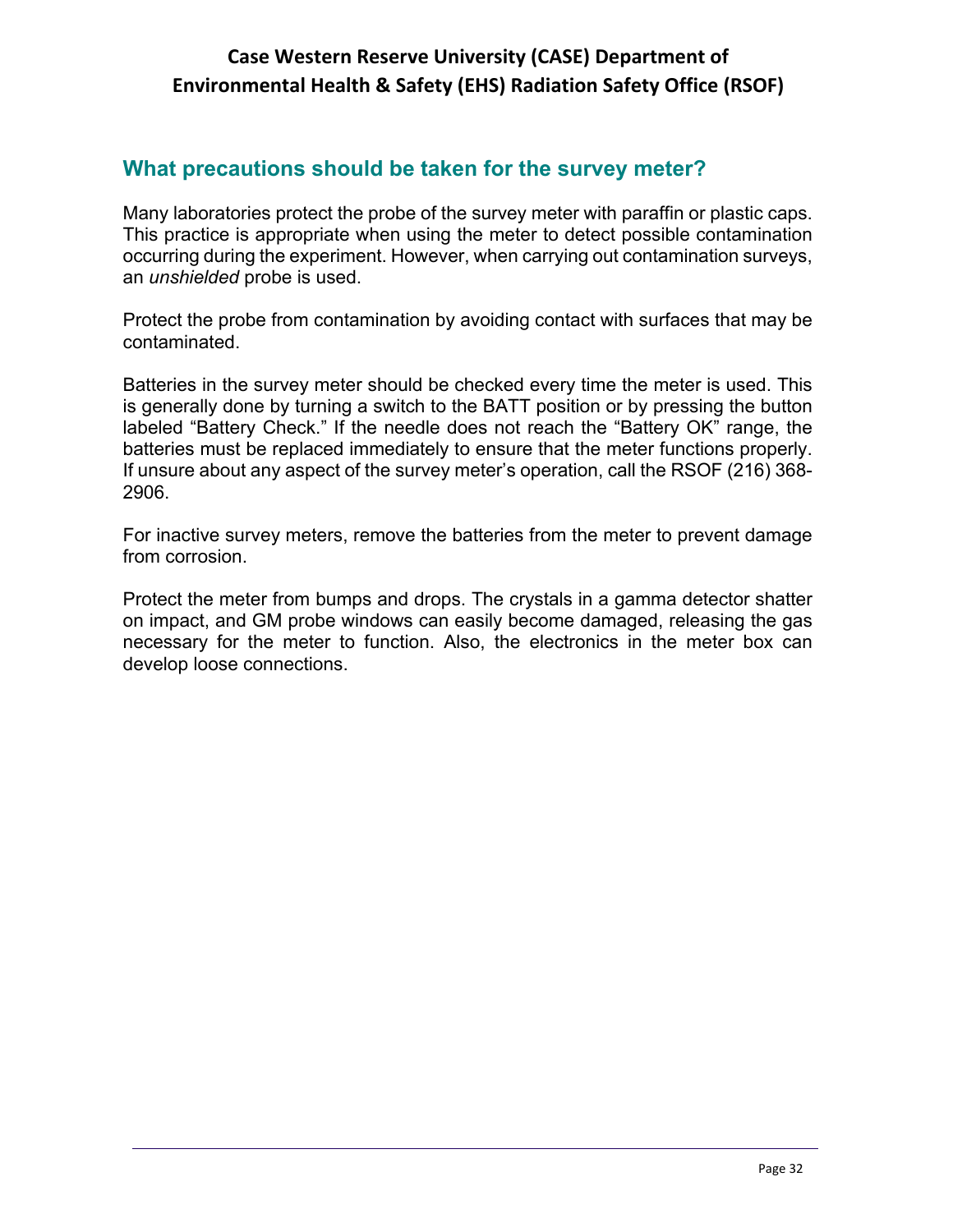# **USE OF RADIOACTIVE MATERIAL Purchase of Radioactive Material (RAM)**

# **Policy**

Radioactive material (RAM) may be purchased only by an AU or a designee listed in the AU's application to use isotopes. The instructions to obtain AU status are provided in the Application for

Use of Radioactive Materials (RAM) for Non-Human Use, available on the EHS website. The Laboratory Personnel List contained in the Application designates individuals who are approved to sign



requisitions for isotope purchases. If there are any changes to this list, please fax an updated list to the RSOF at (216) 368-2236. All radioactive material (RAM) purchases must be approved by the RSOF before the order is processed through the purchasing department.

The AU must be approved to possess the isotope and activity ordered. The activity, when added to the current isotope inventory, cannot exceed the AU's approved possession limit for that isotope.

All acquisitions of radioactive material (RAM) from a vendor must follow the same procedures as if they were purchased. This includes replacement shipments, trial kits, and free samples.

# **Regulatory References**

ODH Broad Scope License

# **How do I purchase radioactive materials (RAM)?**

The RSOF has established the following procedures when ordering radioactive material (RAM).

The RSOF requires that the old CWRU requisition with the signature of the AU or the AU's approved designee be faxed to the RSOF at (216)368-2236 and must have the PeopleSoft requisition number referenced in the body of the requisition. Only the AU's or formally approved designee's signature will be accepted. For clarity, print the name of the AU or designee below the signature. This information can be written on the main body of the requisition. The RSOF maintains a list of individuals authorized to sign isotope orders. If you want to add or delete anyone's name, fax an updated form to the RSOF.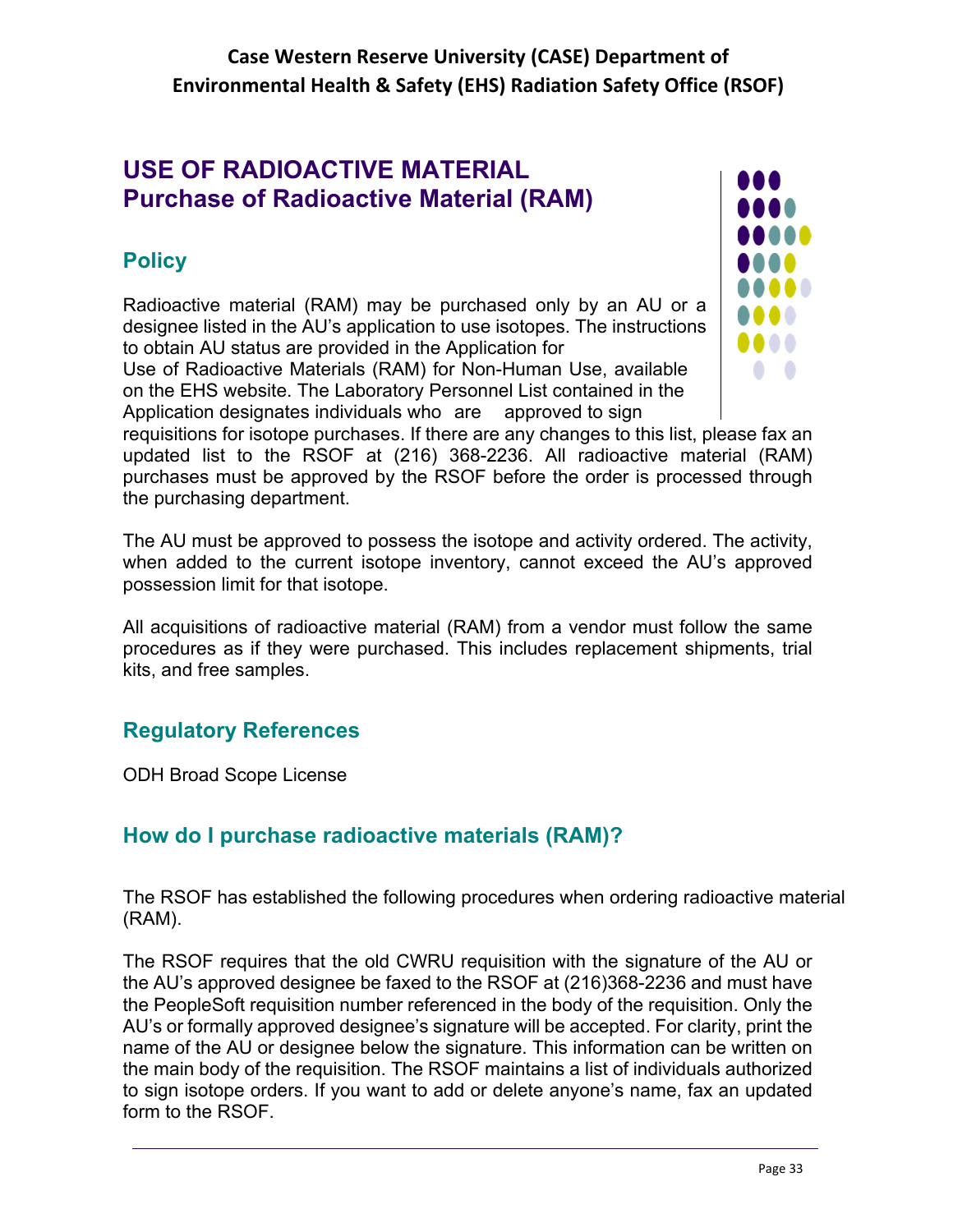In addition to the paper requisition, orders must be submitted through the PeopleSoft system. Include all replacement orders and no-charge samples. The following items must appear on the PeopleSoft requisition:

- $\geq$  the vendor's name and address under Suggested Vendor. Be sure to choose the *radioactive* category and not *glassware* or *chemicals*.
- $\triangleright$  the number of stock vials to order should be placed under Quantity.
- $\triangleright$  the activity to order should be placed under Unit. Activity is expressed in units of millicuries (mCi) or microcuries (µCi), not Becquerels (Bq).
- $\geq$  the catalog number is entered under Catalog Number.
- $\geq$  the isotope and chemical form is written under Description.

Once all of the above steps are completed, the requisition will automatically appear in the RSOF approval work list for final approval.

There is a 2:00 p.m. cut-off time in the RSOF for processing radioactive material (RAM) requisitions that are due the following business day. Requisitions received after 2:00 p.m. are not guaranteed for next day delivery.

Radioactive materials (RAM) cannot be purchased with a University P-Card.

NOTE: Purchase requisitions for radioactive material (RAM) to be ordered or delivered to MetroHealth Medical Center or the VA Medical Center do not require the approval of the Case RSOF. Contact the RSOF at those locations for instructions.

All purchase requisitions are entered into the EHS database. Two copies of the Case RAM Package Receipt Form are generated. The upper portion will display the PI name, number, laboratory location, vendor, catalog number, isotope, activity, requisition number, and date ordered.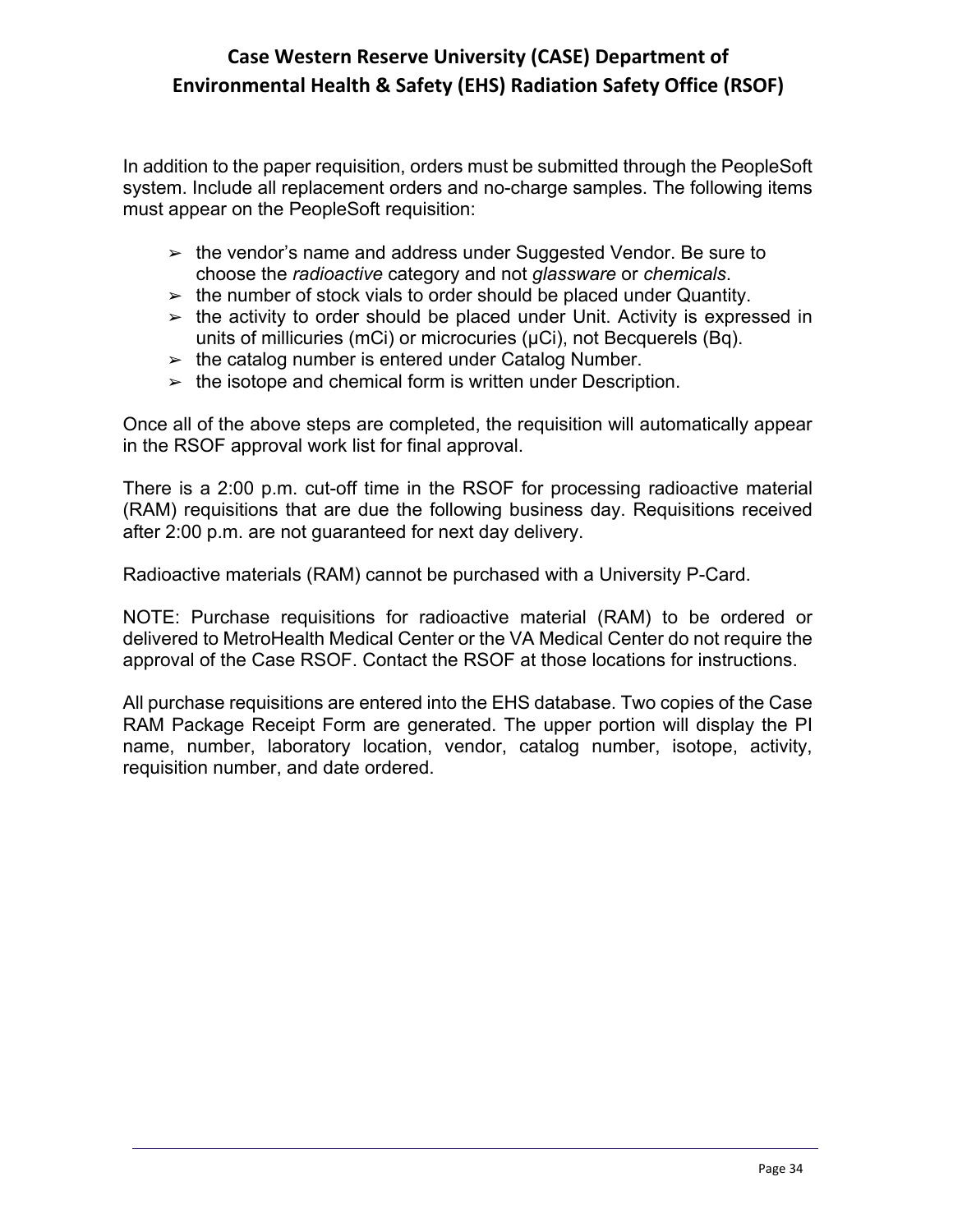## **What do I do with the Purchase Requisition once it's completed?**

**The order must be faxed to the RSOF** at (216) 368-2236. DO NOT fax your order to Purchasing. The RSOF approves many orders for radioactive material (RAM) each day. Therefore, place the order as early in the day as possible to ensure same-day processing.

### **What if I cancel an order?**

Call the RSOF at (216) 368-2906, as well as Purchasing at (216) 368-2560, to cancel the requisition through PeopleSoft. Otherwise, the activity will be assigned to your inventory automatically.

#### **What if I need to order an isotope but the activity of the isotope exceeds the AU possession limit for that isotope?**

Waste counts as inventory, and a waste pick-up can be scheduled to reduce inventory. If approval to increase the AU possession limit for an isotope is needed, call the RSOF (216) 368-2906 for further information.

#### **What if I want to purchase an isotope, but it's not on my license?**

If a required isotope is not on your AU license, an Application Form for Use of the isotope must be requested using the application form that can be found among the Radioactive Materials (RAM) for Non-Human Use forms that are available on the EHS website https://www.case.edu/ehs, See Radiation Safety link. The completed form must then be sent to the RSOF where it will be reviewed by the ARSO and placed on the agenda for the next scheduled Radiation Safety Committee (RSC) meeting. Please be certain that you send your forms to the RSOF two weeks prior to the next scheduled Committee meeting. It is also possible to order the isotope under an AU that is authorized for that isotope and to then work under that AU until the committee approves the application.

### **What if I want to purchase a Sealed Source?**

If you plan to purchase a sealed source, follow the same procedure used for ordering radioactive materials (RAM). Sealed sources include disc sources used for meter calibration, rod sources used as external standards for gamma counters, as well as sources contained in anti-static devices and liquid scintillation counters.

# **What if I want to purchase a Liquid Scintillation Counter (LSC)?**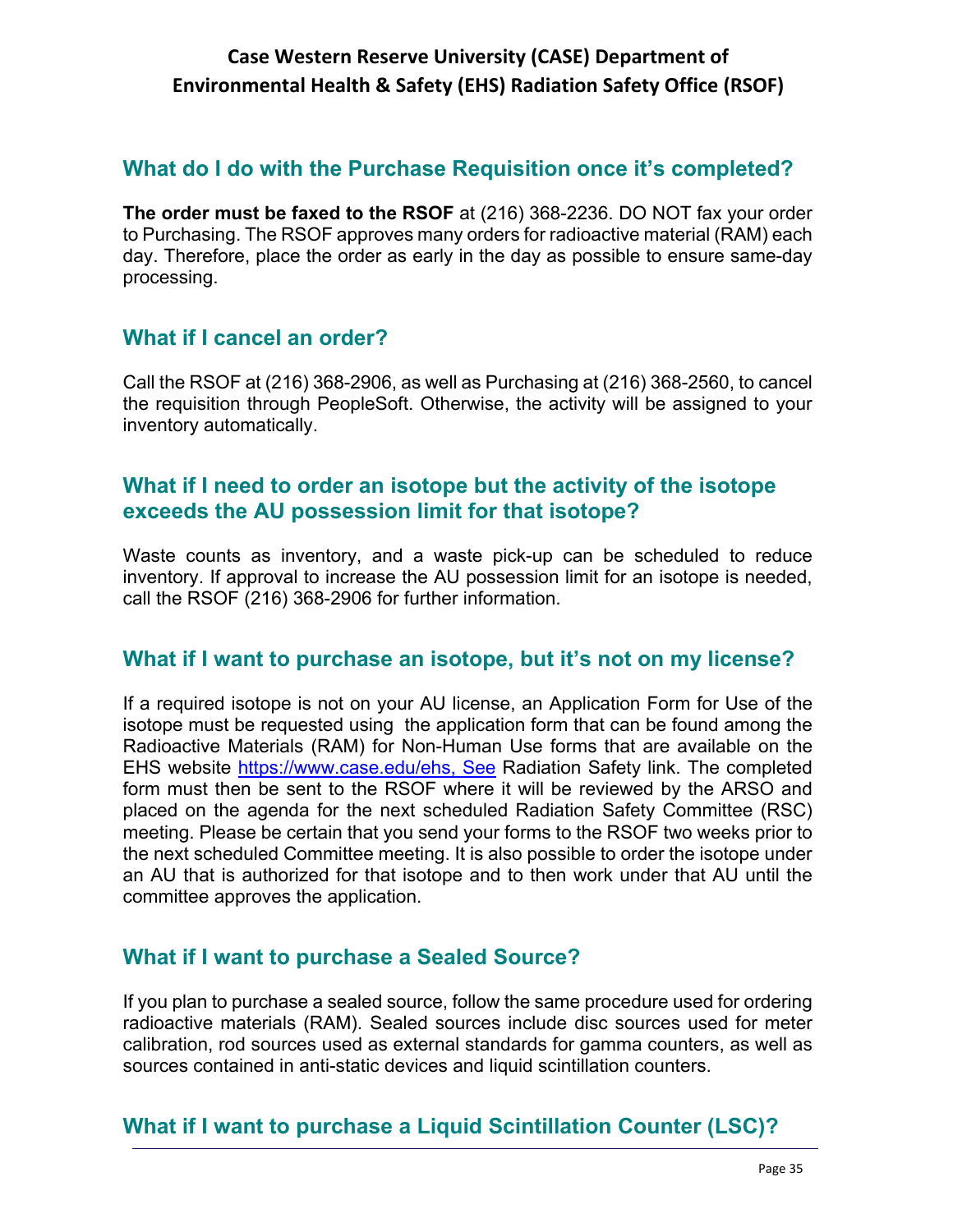Liquid scintillation counters contain an internal radiation source and, therefore, must be processed like all other sealed source-containing radiation packages. Please refer to the "How do I purchase radioactive materials (RAM)" section of this manual.

#### **What if I want to purchase a Gamma Counter?**

Gamma counters are shipped with an external calibration radiation source, and this source must be processed like all other radiation packages. Please refer to the "How do I purchase radioactive materials (RAM)" section of this manual.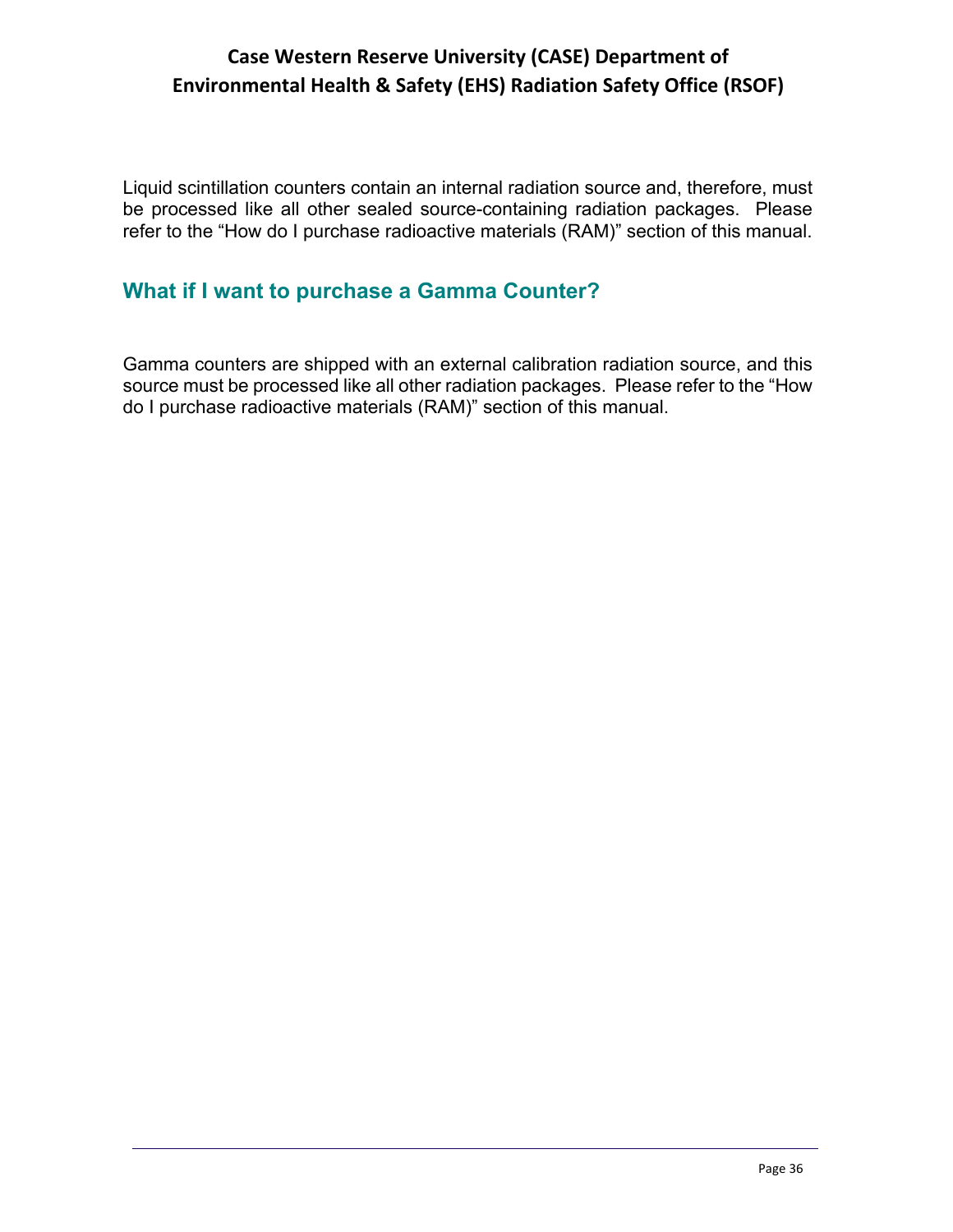# **Receipt of Radioactive Material (RAM)**

# **Policy**

The AU or designee shall survey all radioactive material (RAM) packages and contents upon receipt for contamination and evidence of damage or breakage.

# **Regulatory References**

OAC 3701:1-38-18 - Posting, labeling, and receipt of packages OAC 3701:1-50-17 - Routine determinations 49 CFR 172 – Hazardous Materials Table, Special Provisions, Hazardous Materials Communications, Emergency Response Information, Training Requirements, and Security Plans 49 CFR 173 – Shippers, General Requirements for Shipments and Packaging

# **Package Receipt and Check-In**

When a package of radioactive material (RAM) is received by CWRU Shipping & Receiving, the RSOF is notified. The packing slip, as well as the CASE RAM Package Receipt Form will be attached to the package when it is delivered to the laboratory. A dated inspection label is also attached to the package indicating that it was inspected by the RSOF. If this sticker or the CASE RAM Package Receipt Form is missing, inform the RSOF immediately. If your laboratory orders >1 mCi of radioiodine (I125) or > 10 mCi of Tritium (H3), a label informing you of bioassay requirements will also be attached.

# **The Case RAM Package Receipt Form**

#### *RSOF Package Screening Results*

A specialist from the RSOF will check all received packages for any surface contamination on the outside of the box, as well as measure dose rates on the surface and at three feet (one meter). If surface contamination exceeds 220 dpm/100cm2 , or greater than 0.5 mSv/hr (200mR/hr) at the surface, the package will be held by the RSOF and the laboratory will be contacted. The packing slip attached to the package will also be checked to ensure that the correct isotope and activity has been ordered. A signature and the time and date that the package was checked should be noted on the package along with the purchase order number and the package receipt date.

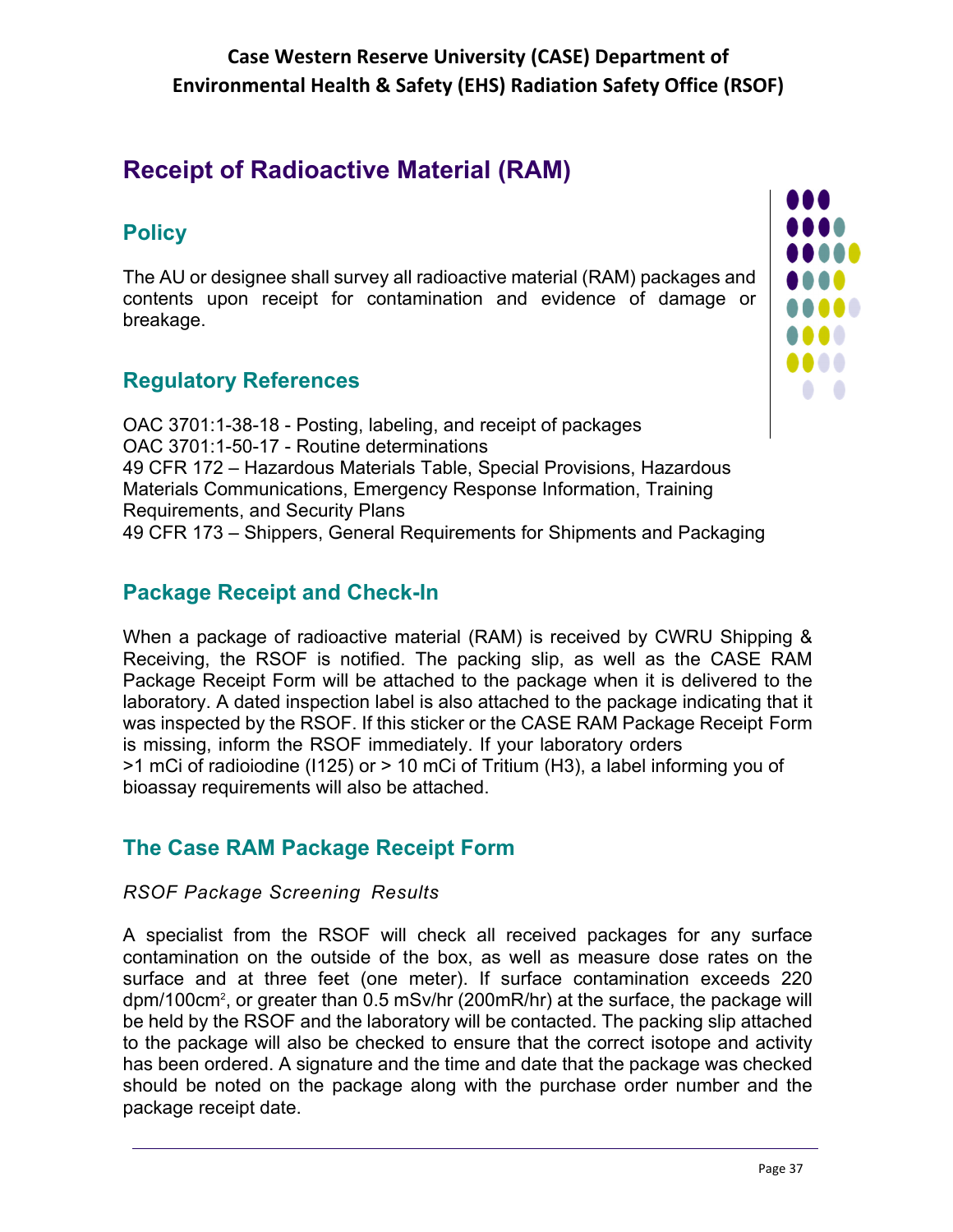#### *Laboratory Responsibilities for Package Survey Results*

The individual receiving the package in the laboratory must complete the laboratory receipt part of the form. *The laboratory MUST survey the package on the same day that the package is received***.** Probe readings, as well as wipe tests, must be performed on the exterior of the box and on the inside of the Styrofoam container containing the stock vial. Please be certain you do not take probe readings if the vial is in the box. If your shipment contains <sup>3</sup>H, only a wipe test is performed. Perform a wipe test on the outside of the stock vial in order to ensure the vial is not leaking. Determine the activity of the wipe with an appropriate counting device. Wipes from a package containing 32P can be checked using a survey meter. Wipes from packages containing any other isotopes must be checked using the LSC. Record the activity in units of dpm/100cm<sup>2</sup>. Please include all survey meter information on the form. Sign your name; record the date that the package was surveyed, and place this form in a notebook for future RSOF compliance reviews.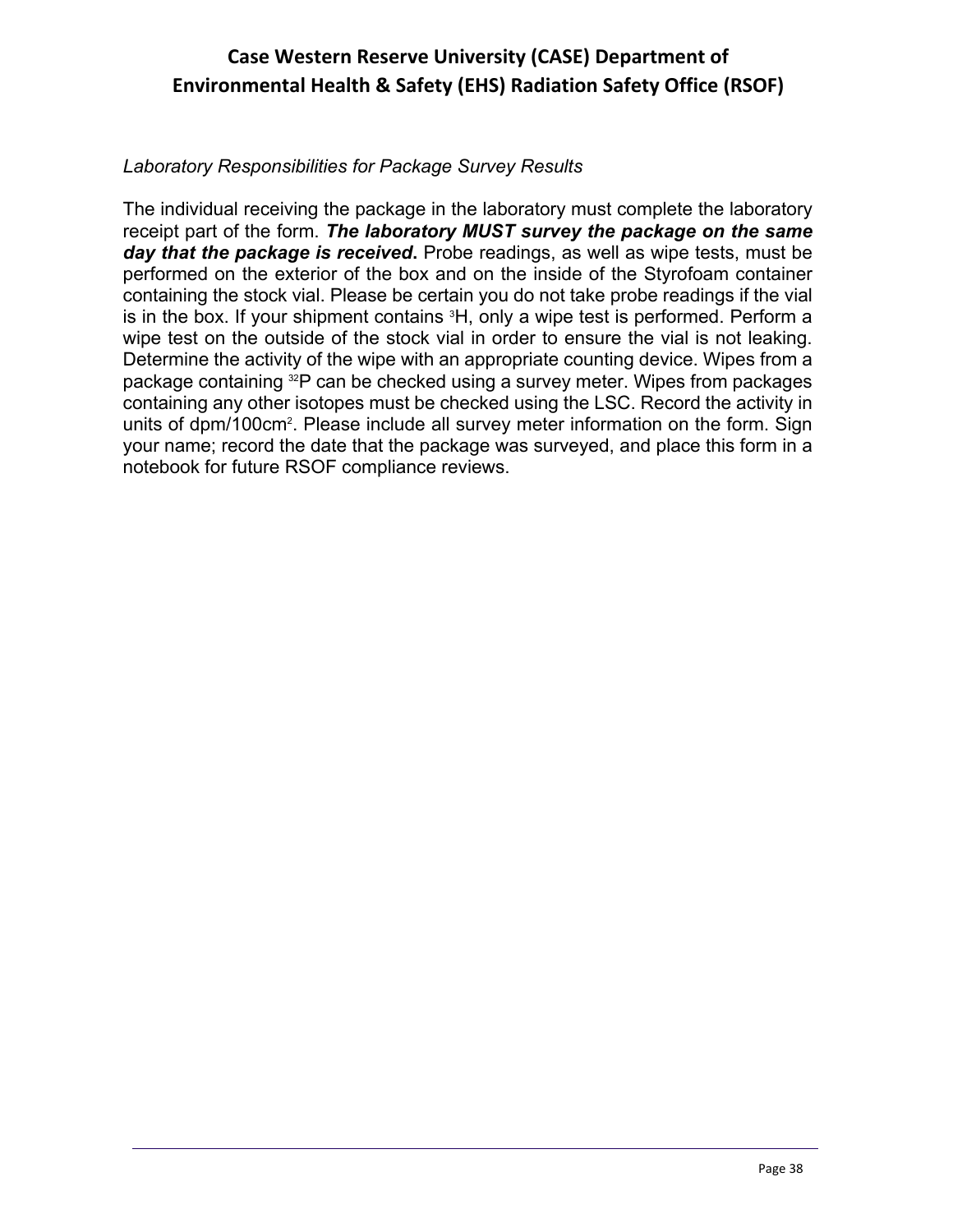# **Transfer of Radioactive Materials (RAM), LSCs, and Sealed Sources**

# **Policy**

The RSOF reviews all procedures for transfer of radioactive materials (RAM), LSCs, and sealed sources to or from an AU, either on campus (internal transfer) or off campus (external transfer). Radioactive materials (RAM) (stock solutions, samples, gels), LSCs, and sealed sources may not be transferred to another AU or location until this review process has been completed.



Transport of radioactive material (RAM) between Case AUs follow ALARA procedures. Those approved for the isotope transfer must proceed in a manner that minimizes exposures and risks from accidental release of radioactive material (RAM).

Transport of radioactive material (RAM) off campus must conform to all applicable State and Federal regulations. It is essential to obtain approval from the RSOF before shipment. **Individuals shipping radioactive material off campus must attend a DOT Hazardous Materials Shipment Training is offered by the Department of Environmental Health & Safety (EHS)**. **Call 216-368.2907 for more information.** 

# **Regulatory References**

OAC 3701:1-50-05 - Transportation of licensed material OAC 3701:1-50-07 - General license: NRC-approved package OAC 3701:1-50-17 - Routine determinations OAC 3701:1-50-25 - Determination of A1 and A2 values for radionuclides ODH Broad Scope License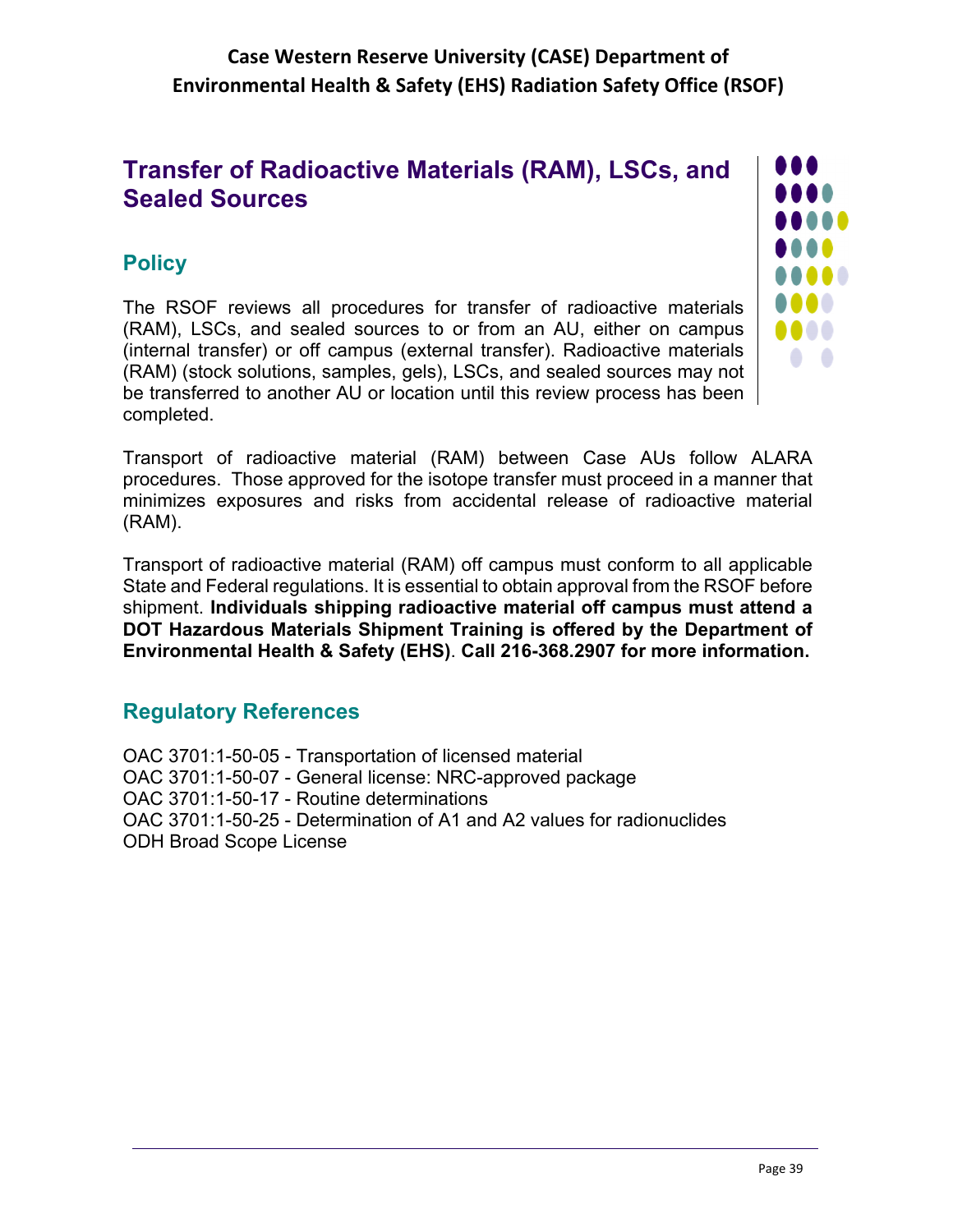## **What if I want to transfer radioactive material (RAM) to another AU at CASE?**

Before initiating an Internal Transfer of radioactive materials (RAM), verify that the receiving AU is authorized to possess the isotope. An Internal Transfer Form must be signed by both the sending and receiving AUs, as well as by the RSOF, **before**  the transfer may proceed. A copy of the form will be returned to both AUs. If the internal transfer will involve the use of a motor vehicle, a Bill of Lading must also be completed. Please call Safety Services at (216) 368-2907 for further instructions. The Internal Transfer Form can be found on the EHS website https://www.case.edu/ehs under the Radiation Safety link.

#### **What if I want to transfer radioactive material (RAM) to someone at another institution, within or outside of the United States?**

Before initiating an External Transfer of Radioactive Material (RAM), an External Transfer Form must be completed and sent to the RSOF. Information provided must include the isotope, activity, and chemical form. A contact telephone and fax number of the receiving institution will help expedite the RSOF process for obtaining approval for the shipment. The shipping address of the receiving institution must also be written on the form. A copy of the form, signed by the RSOF, will be returned to both AUs. **Do not** proceed with the transfer until this form approved by the RSOF is returned to the AU. The External Transfer Form can be found on the EHS website https://www.case.edu/ehs under the Radiation Safety link.

## **What if I'm transferring an LSC to another AU at CASE, or an AU outside of Case?**

Call the RSOF at (216) 368-2906. The RSOF will ask you where the counter is going to be located, as well as the name of the AU to whom the counter is being transferred. If the LSC is being transferred to an AU outside Case, see the section on Safety Clearances for the paperwork that is required. The Safety Clearance Form can be found on the EHS website https://www.case.edu/ehs under the Chemical Safety link. Also, further documentation may be necessary from the receiving institution.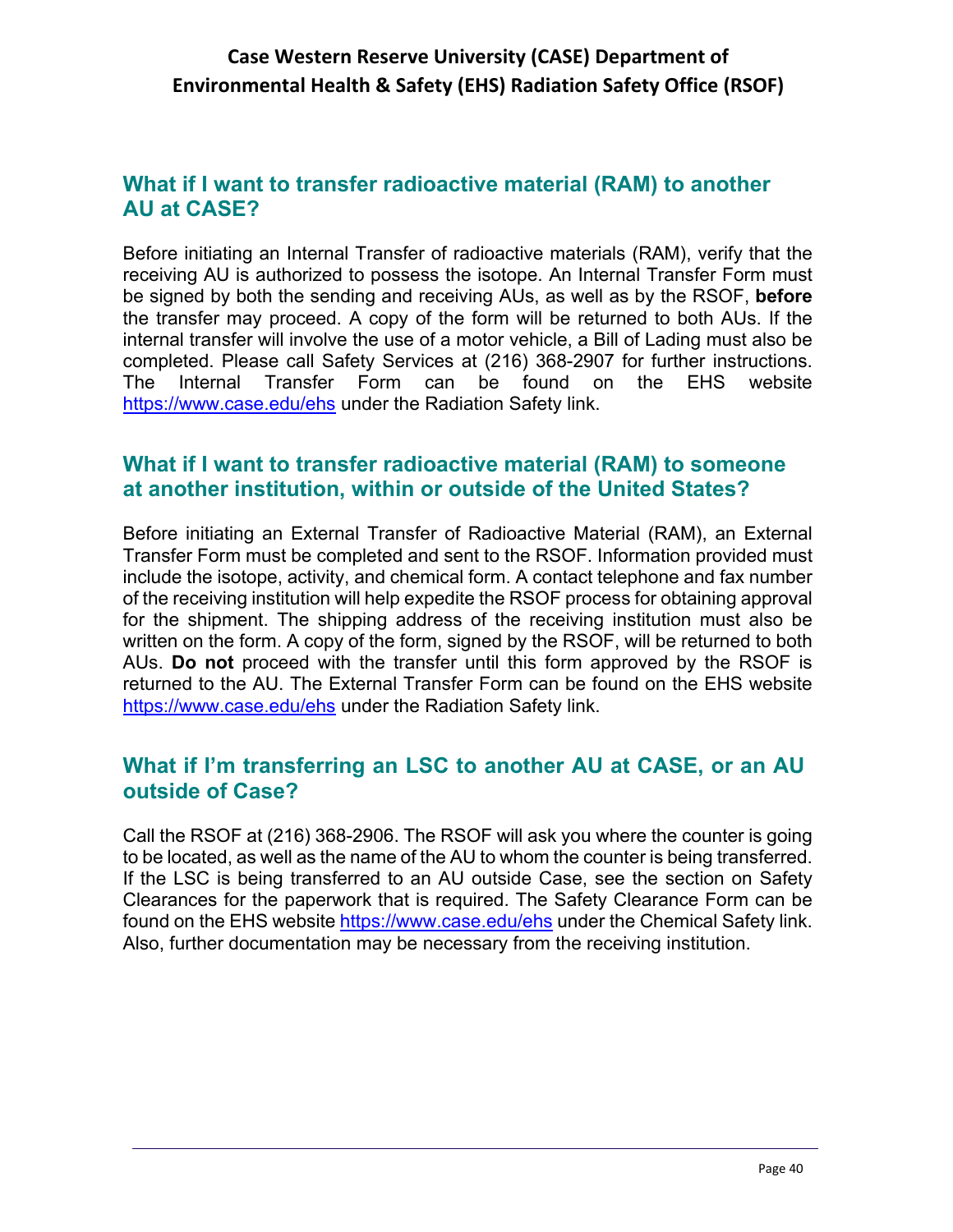## **What if I'm transferring a sealed source to another AU at Case, or an AU outside of Case?**

Call the RSOF at (216) 368-2906. The RSOF will ask you where the sealed source is going to be located, as well as the name of the AU to whom the sealed source is being transferred. If the sealed source is being transferred to an AU outside Case, further documentation may be necessary from the receiving institution.

### **How do I prepare radioactive material (RAM) for shipment?**

Call Safety Services at (216) 368-2907 regarding packaging and labeling requirements. Perform radiation and contamination surveys of the package prior to shipment. Radiation and contamination levels shall not exceed the following:

- $>$  220 dpm/ 100 cm<sup>2</sup> (40 Bq/100 cm<sup>2</sup>) removable contamination,
- $> 0.5$  mRem/hr (0.005 mSv/hr) at any point on the external surface of the package.

Although these limits apply, procedures consistent with ALARA (As Low As Reasonably Achievable), which advocate that no removable contamination exists on package exteriors should be followed. If the dose rate of the package exceeds

0.5 mRem/hr, call the RSOF for additional labeling information.

### **What are the safety precautions when checking in packages?**

RAM packages cannot be delivered to non-rad rooms. If a package is delivered to a room that is NOT authorized to use radioactive material (RAM), it must be moved to an authorized RAM area prior to opening the package.

Wear proper protective clothing. Examples include a buttoned laboratory coat, latex, vinyl, butyl, or nitrile gloves, safety goggles, and a body and ring badge, as needed.

Check for evidence of potential contamination, such as packages that are crushed, wet, or damaged. If there is any evidence of leakage or contamination, contact the RSOF immediately.

Open all packages containing volatile radioactive material (RAM) (S35 and radioiodine (I-125)) in an approved chemical hood.

If there is no evidence of isotope contamination, remove and/or completely deface the trefoil warning labels before disposing of the items as non-radioactive trash.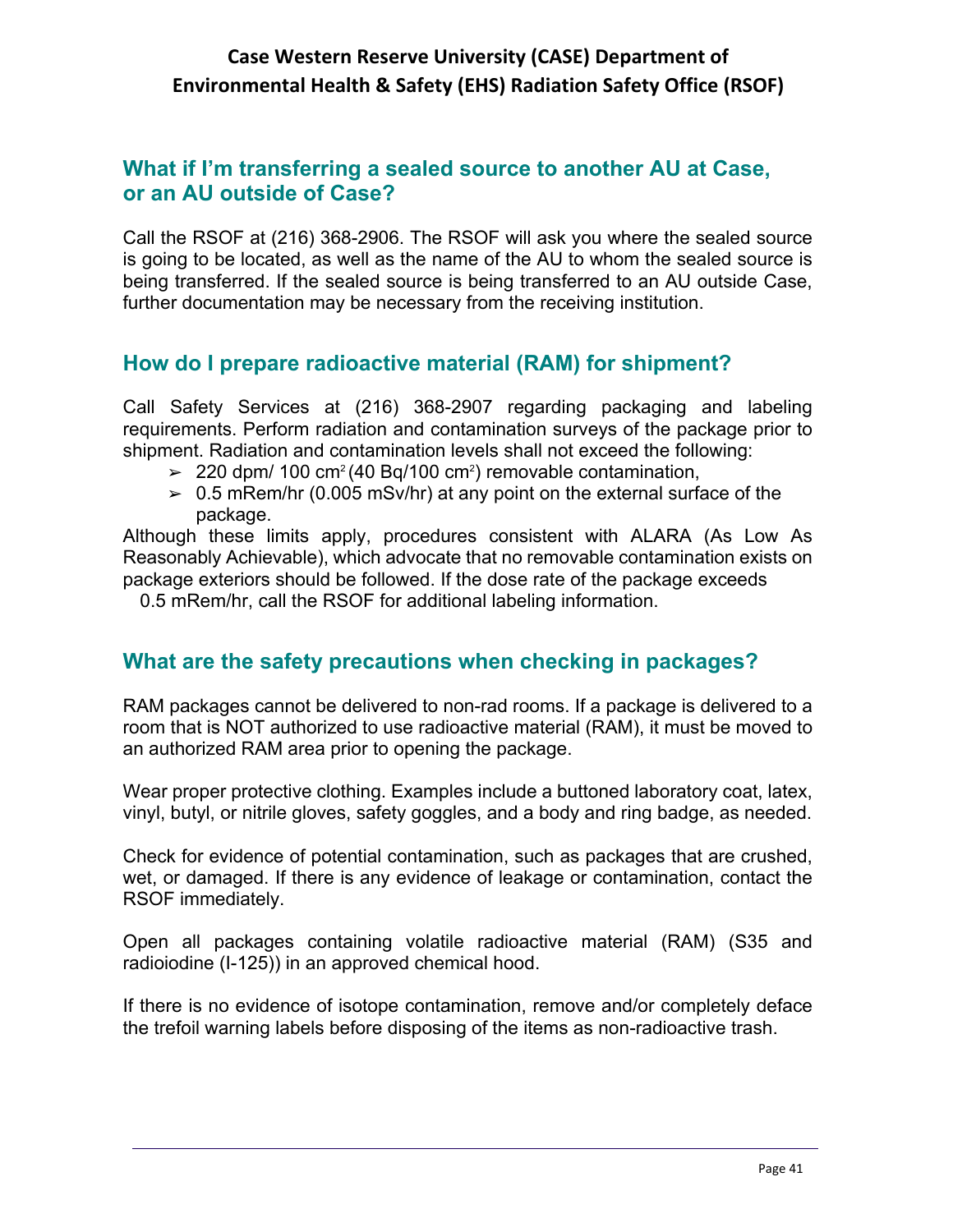# **Radioactive Material (RAM) Incident Response/Reporting**

# **Policy**

All laboratories should have an "Emergency Response Plan" appropriate for their laboratory. Each AU is responsible for making certain that *the RSOF, (216) 368-2906 during office hours (8:30 a.m. – 5:00 p.m.), or Security, (216) 368-3333* after hours, weekends, and holidays is called immediately in the event of:

- $\triangleright$  A major spill, theft, or loss of radioactive material (RAM);
- $\blacktriangleright$  Personnel contamination:
- $\geq$  Contamination outside a restricted area;
- ➢ Accidental ingestion of radioactive material (RAM); or
- $\triangleright$  Accidental disposal of radioactive material (RAM) to the normal trash.

# **Regulatory References**

OAC 3701:1-38-21 - Reports ODH Broad Scope License

# **Are incident response procedures included in the AU application?**

Yes. The AU is required to implement incident response procedures as part of the radioactive material (RAM) use application process. These procedures are included in the application packet that is given to an individual who is applying to use radioactive material (RAM). These procedures are divided into three parts: 1) spill, 2) decontamination, and 3) emergency procedures. All three are included together since they are all used in responding to incidents involving radioactive material (RAM) that are most likely to occur in a laboratory. Response procedures for other laboratory hazards that may be present (i.e. chemical hazards and biological pathogens) are not listed.

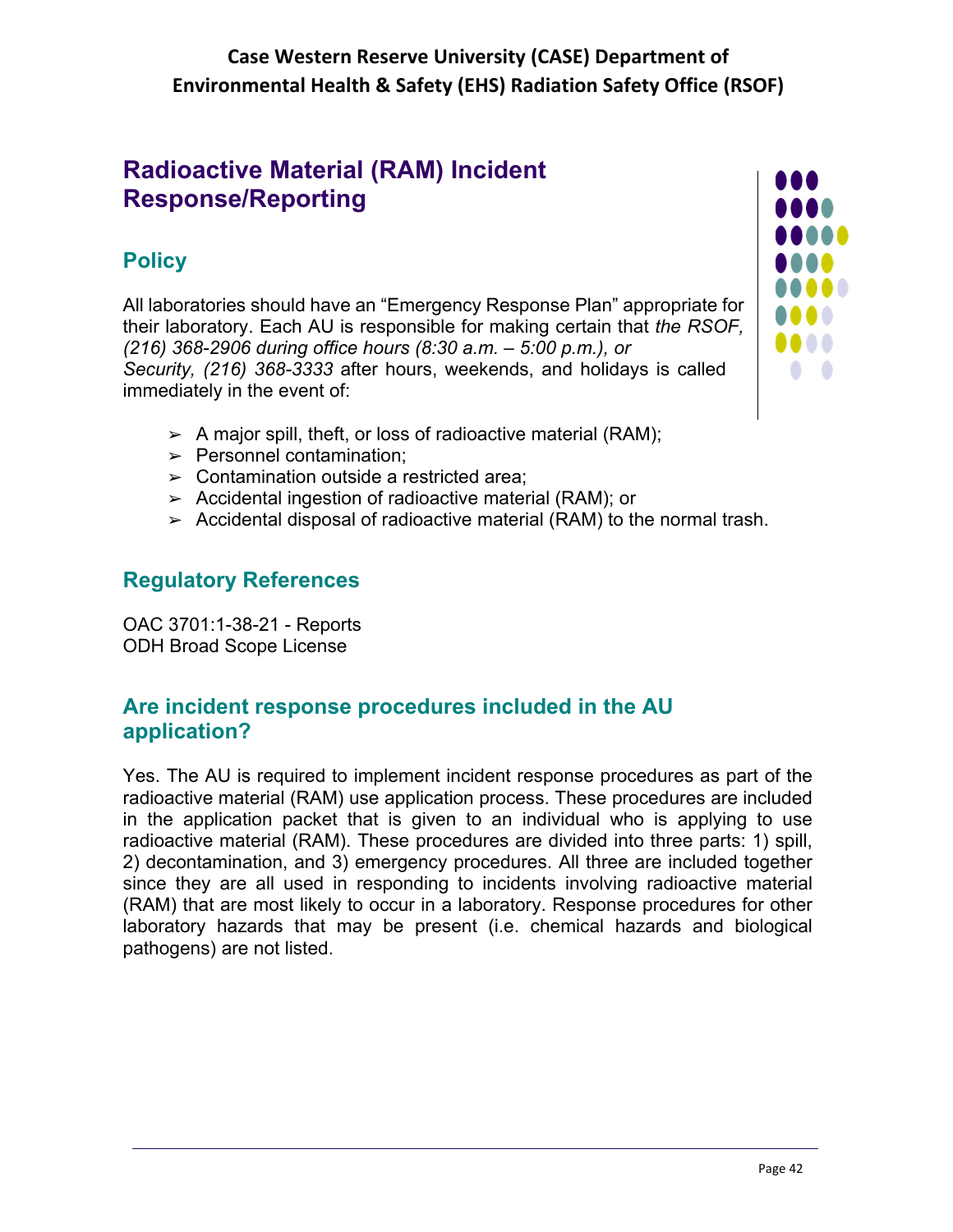# **When do I need to call the RSOF?**

Each AU is responsible for making certain that *the RSOF, (216) 368-2906 during office hours (8:30 a.m. – 5:00 p.m.), or Security, (216) 368-3333* after hours, weekends, and holidays is called immediately in the event of:

- $\triangleright$  A major spill, theft or loss of radioactive material (RAM);
- $\triangleright$  Personnel contamination:
- $\geq$  Contamination outside a restricted area;
- ➢ Accidental ingestion of radioactive material (RAM); or
- $\triangleright$  Accidental disposal of radioactive material (RAM) to the normal trash.

The incidents listed **MUST** be reported to the RSOF. An Incident Report Form must be completed by the AU and sent to the RSOF as soon as possible after the incident. An Incident Report Form can be found on the EHS website https://www.case.edu/ehs under the Radiation Safety link.

The first part of the form includes basic information such as the name of the AU, the date and time of the incident, the date and time it was reported, the location of the incident, and the isotope and activity involved.

The second part of the form consists of a written description that includes how the incident occurred, what caused the incident, the area, personnel, and/or equipment that were contaminated, if any, the current status, and any procedural changes required to prevent a recurrence of the incident.

If the incident involved contamination of an area, personnel, or equipment, a copy of the contamination survey should be attached. This survey should include a diagram of the affected area or equipment and the results of meter and wipe tests indicating contamination levels in "dpm" or "mCi." The original survey should be placed in the AU's file with laboratory survey records. The "Incident Report Form" can be found on the EHS website https://www.case.edu/ehs under the "Radiation Safety" link.

## **How do I know if it is a major or minor spill and how do I make this determination?**

Spill assessment considerations:

- $\blacktriangleright$  Isotope emission characteristics
- $\triangleright$  Radioactive material (RAM) volatility
- $\triangleright$  Quantity of radioactive material (RAM) involved
- $\geq$  Size of contaminated area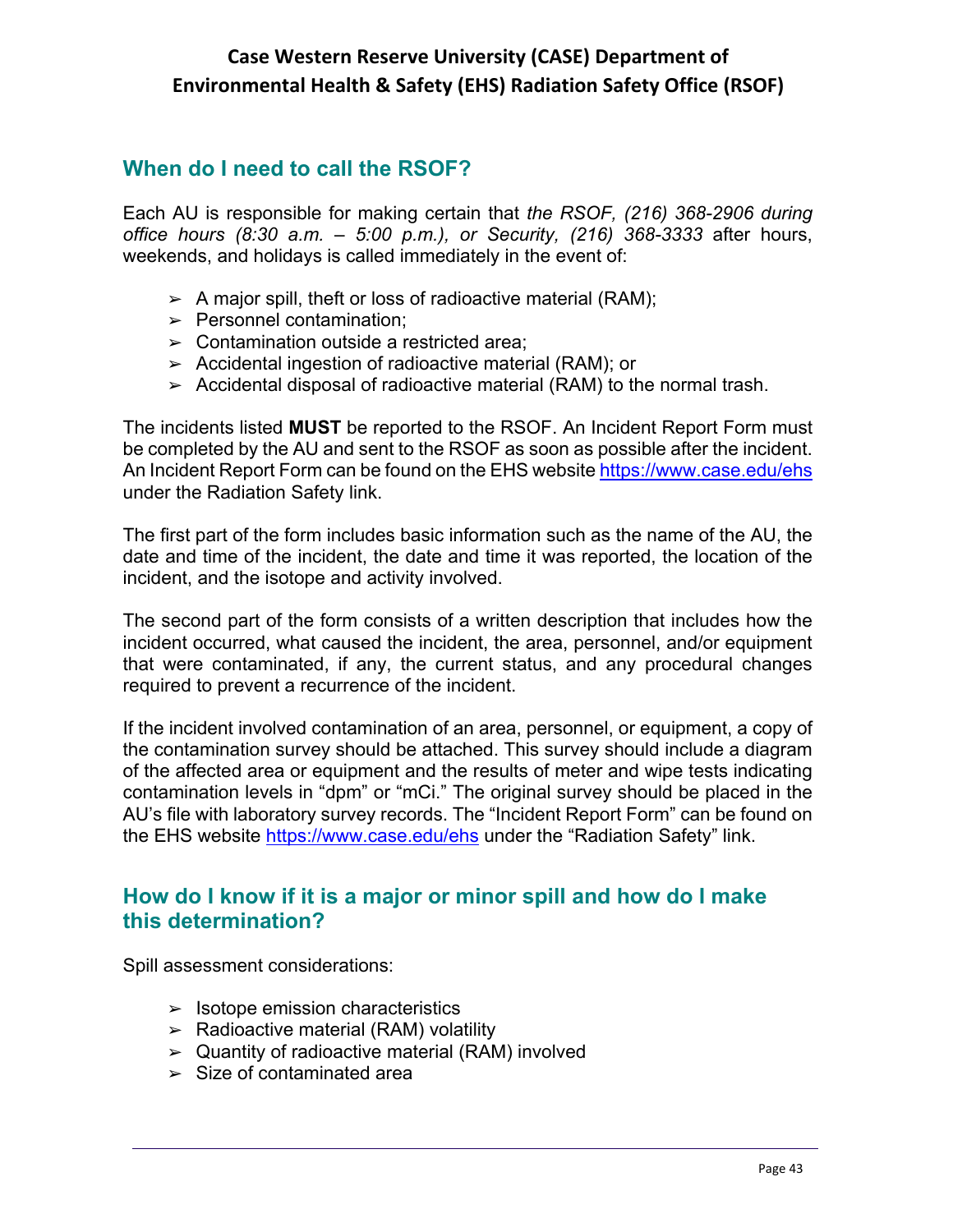- $\geq$  Potential for spreading contamination
- $\geq$  Potential dose external and internal

#### *Minor Spill*

A spill that remains contained that can easily and effectively be cleaned up without assistance from the RSOF, and does not involve personnel contamination.

#### *Major Spill*

A spill that involves contamination of personnel or results in contamination outside of the intended work area that cannot be promptly cleaned up.

#### **What if I determine that it is a minor spill?**

- 1. Survey clothing, hands, and shoes for potential personnel contamination.
- 2. Notify others in the area of a minor radiological spill.
- 3. Remove contaminated bench paper and/or gloves, and dispose of as radioactive waste.
- 4. Decontaminate the work area and survey to verify all contamination has been removed.
- 5. Document incident, attach decontamination results, and place report in the laboratory's Radiation record-keeping binder for future RSOF compliance reviews.

### **What if I determine that it is a major spill?**

- 1. Survey clothing, hands, and shoes for potential personnel contamination.
- 2. Notify others in the area of a major radiological spill.
- 3. During business hours (weekdays 8:30 a.m. 5:00 p.m.) call the RSOF at (216) 368-2906.
- 4. After hours (weekdays 5:00 p.m. 8:30 a.m., weekends, and holidays) call Security at (216) 368-3333 and indicate there is a radiation spill.
- 5. Give Safety or Security your name, the AU's name, location, and telephone number.
- 6. Establish a secure boundary to prevent spreading of contamination.
- 7. Do not leave the area (unless in immediate danger) until initial investigations by safety have been completed.

#### **What if there is a fire or a medical emergency or personal injury?**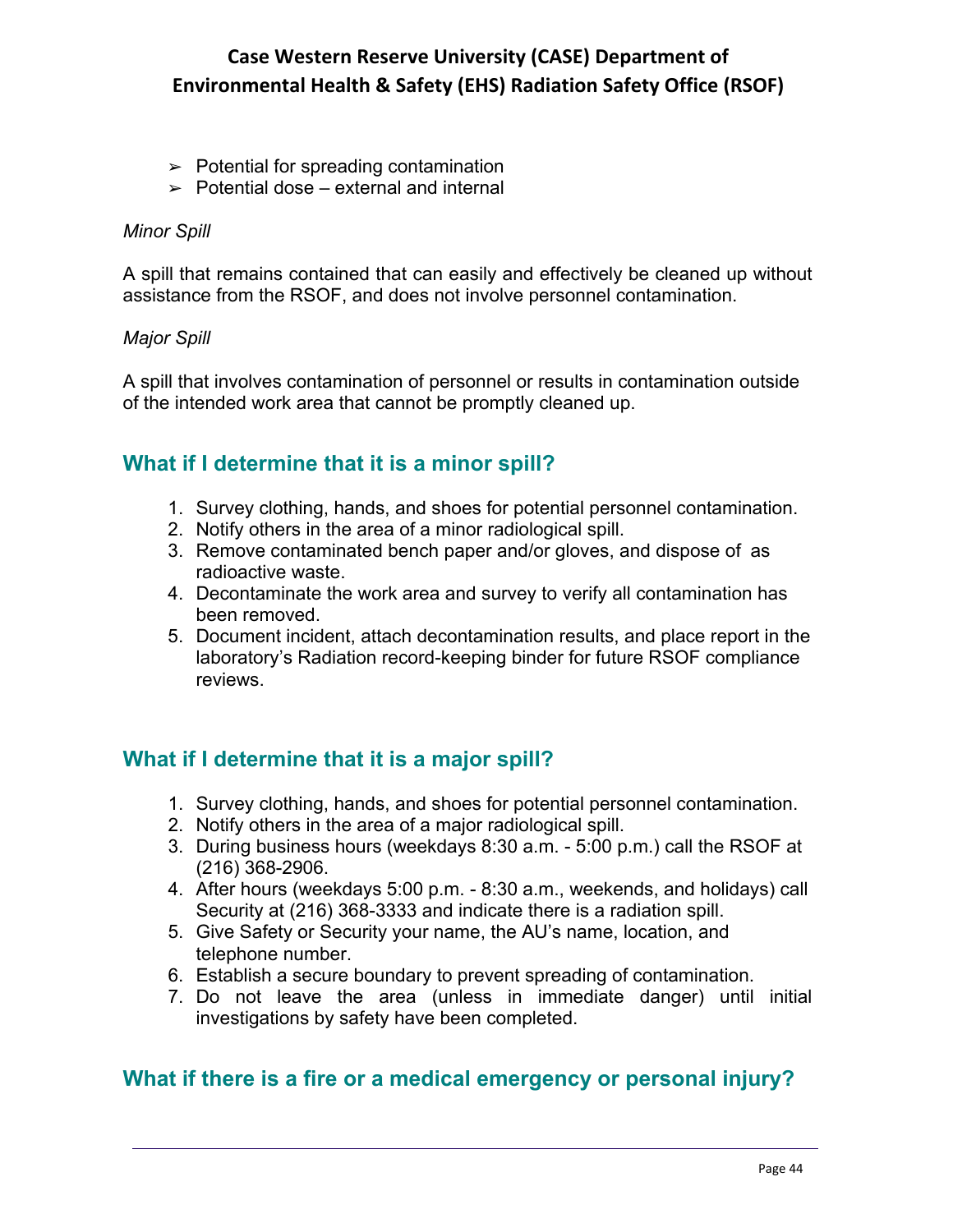#### *In the case of a fire*

Evacuate the area and immediately call Security at (216) 368-3333. Give them your name, your AU's name, and the location of the fire. Security will activate the fire alarm, contact the fire department, and evacuate the building.

#### *In the case of a medical emergency*

Immediately call Security at (216) 368-3333. If radioactive material (RAM) is involved, call the RSOF at (216) 368-2906 **AFTER** Security has been contacted. Give Security and Safety your name, the AU's name, location, telephone number, and type of medical emergency. Do not leave the area (unless in immediate danger) until initial investigations by Safety have been completed.

#### *In the case of personal injury*

Immediately call your Supervisor then call Security at (216) 368-3333. If RAM is involved, call the RSOF at (216) 368-2906 once Security has been called. It is imperative that a medical evaluation be done since the injury would be considered an occupational injury. Go to Health Services, between the hours of 8 a.m. and 4 p.m., to be checked out. If after hours, go to the Emergency Room to be evaluated. Complete the Occupational Injury Report and send it to the RSOF. The Occupational Injury Report can be found on the EHS website https://www.case.edu/ehs on the main page.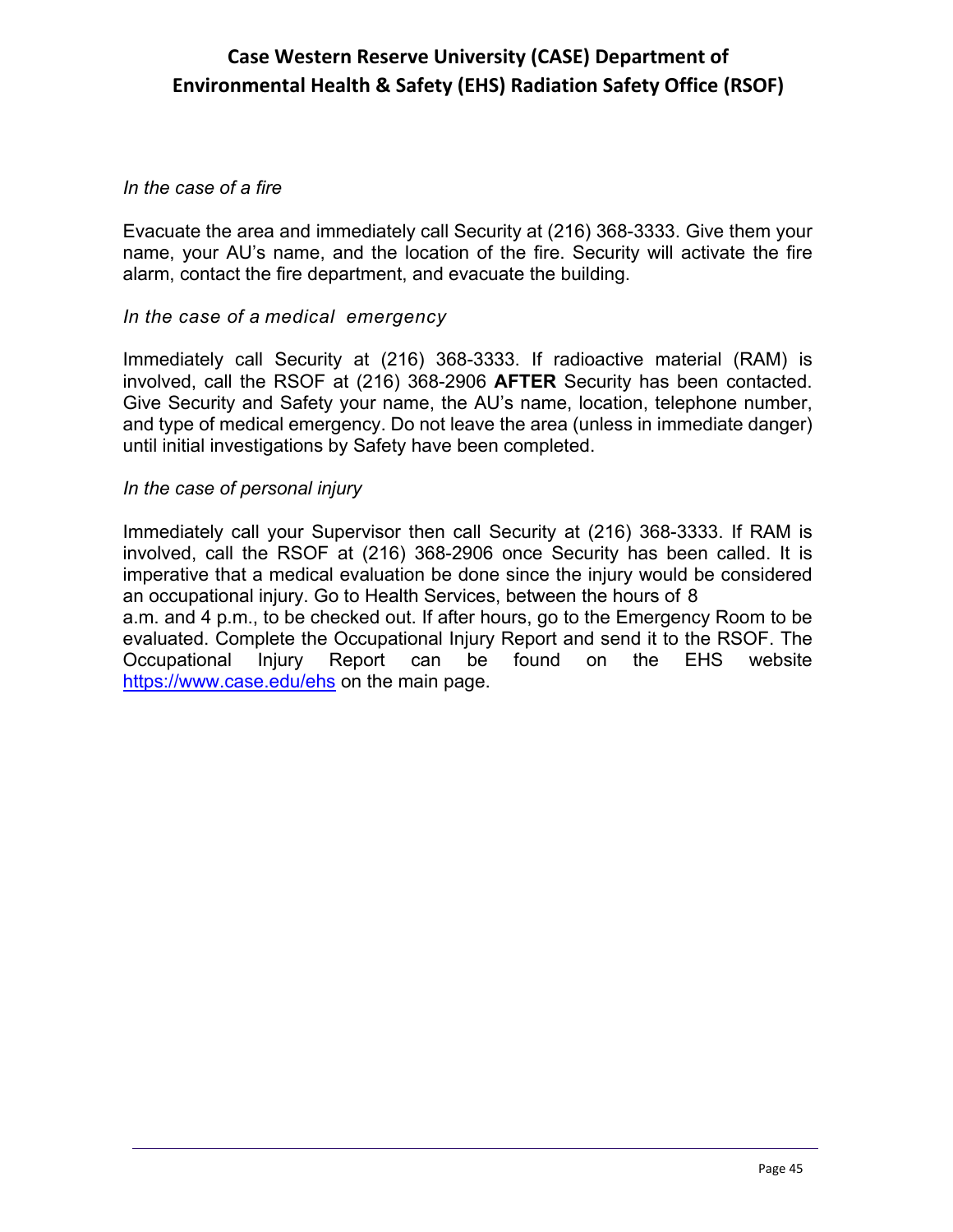# **Security of Radioactive Materials (RAM)**

# **Policy**

Radioactive material (RAM) shall be secured against unauthorized access or removal unless you or someone from the laboratory authorized to use the material is present.

# **Regulatory References**

OAC 3701:1-38-17 - Storage and control of a licensed or registered source of radiation ODH Broad Scope License

# **When does radioactive material (RAM) need to be secured?**

If you or someone from your laboratory authorized to use radioactive material (RAM) is not present. Even if you are in another part of the laboratory, the radioactive material must be in your line of sight. If it is not, it is not considered secured. If you have a stock vial on the bench and are leaving your laboratory even for a few minutes and there is no one else present, the laboratory must be locked or the radioactive material must be placed in a locked refrigerator or in a lockbox that is secured inside the refrigerator. Just placing the container in the refrigerator does not provide adequate security.

### **What type of radioactive material (RAM) needs to be secured?**

Stock vials or stock solutions must be secured when not in use.

#### **Does radioactive waste need to be secured?**

No. Common and accepted practice is not to secure waste to the same degree as other radioactive material (RAM). However, waste is to be kept in the waste area of the laboratory and its activity sensibly minimized.

### **What equipment needs to be secured?**

Equipment containing radioactive material (RAM) (i.e., cabinets, refrigerators, freezers) that are located in hallways must be locked or contain a secured Rad-

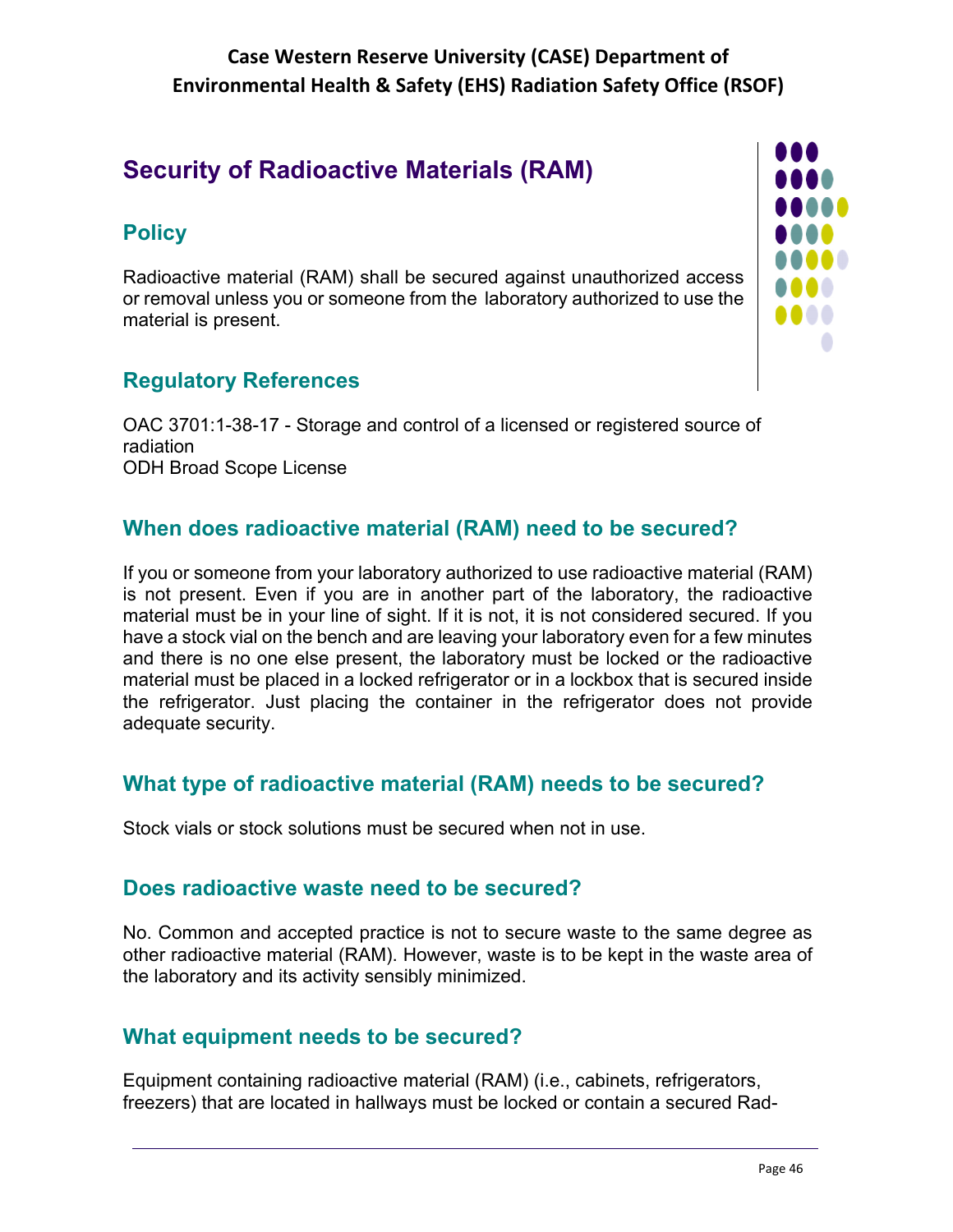Lock Box within. A refrigerator containing a secured Rad-Lock Box should also have a special label posting on the outside of the refrigerator (see section on Posting and Labeling in this manual).

## **What if the equipment doesn't contain radioactive material (RAM)?**

If the labeled equipment (i.e., cabinets, refrigerators, freezers) is not being used for radioactive material (RAM), then the equipment should be decommissioned. For equipment that is used occasionally for radioactive material (RAM) storage, the equipment must be locked even if no radioactive material (RAM) is currently present. An unsecured refrigerator or freezer labeled as radioactive, but which contains no radioactive material (RAM), is considered a security violation as per RSC guidelines. Researchers shall not keep empty stock vial containers labeled radioactive on their laboratory benches. These containers are still considered as unsecured radioactive material unless the label has been defaced.

## **Where can I purchase secure lock boxes?**

Locking acrylic shielding containers with Container Restrainers are available from Research Products International (800.323.9814). If you have one of these containers, please contact the Radiation Safety Office at 368-2906 to obtain a label for your refrigerator indicating that there is a secured locked-box inside.

### **Does the RSOF conduct security checks?**

Yes. Security checks by the RSOF are frequently conducted before and/or after normal working hours to ensure that areas where radioactive material (RAM) is present are properly secured. Normal work hours are between the hours 8:30 a.m. and 6 p.m.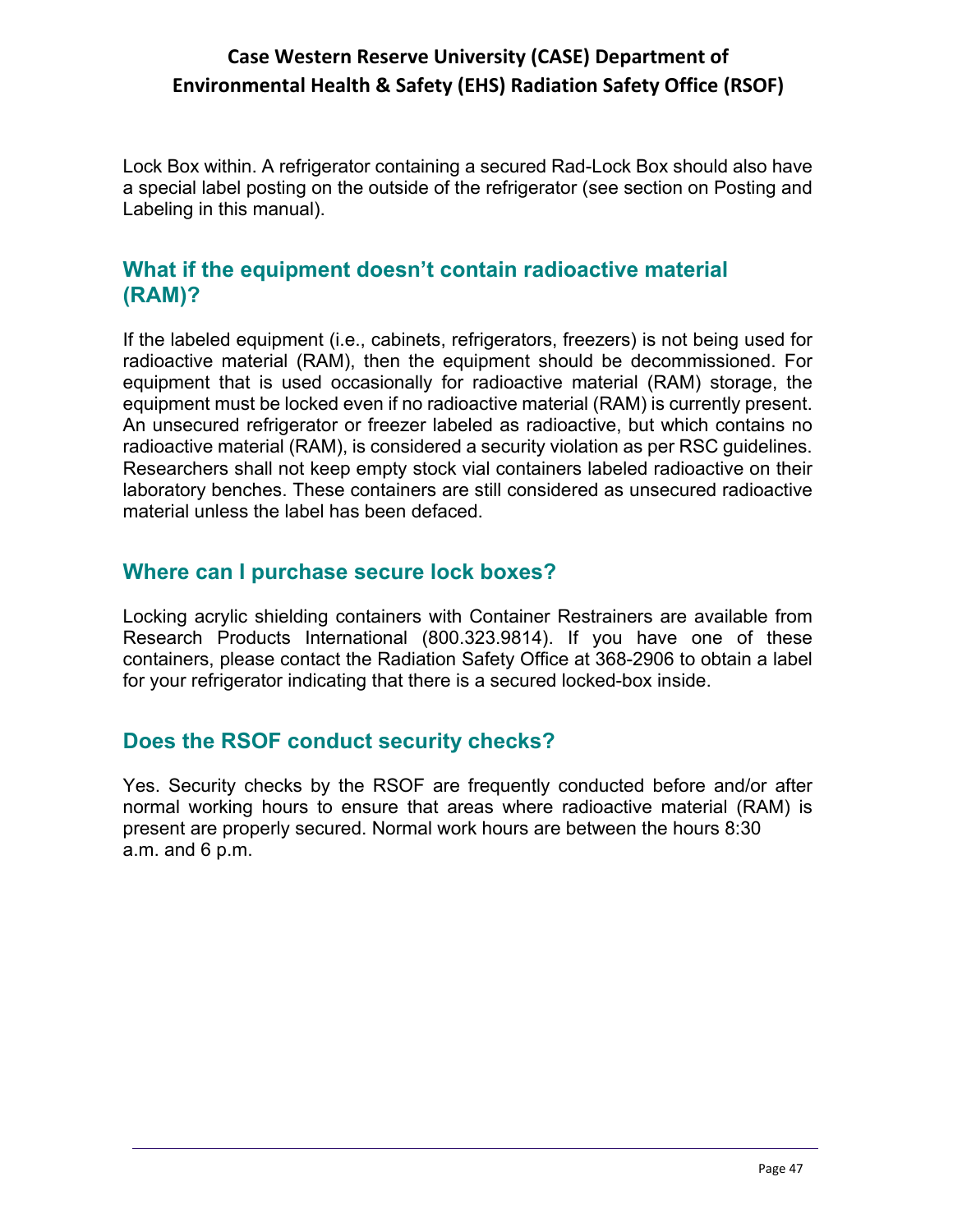# **Uranyl Acetate**

# **Policy**

Uranyl Acetate is not regulated as radioactive material (RAM) under the ODH, but must be disposed as waste by the RSOF.

# **Regulatory References**

40 CFR 261.31 - Hazardous wastes from non-specific sources 40 CFR 261.32 - Hazardous wastes from specific sources

# **Description of Uranyl Acetate**

Uranyl Acetate is a naturally-occurring radioactive material (NORM) that emits alpha  $(\alpha)$ , beta ( $\beta$ ) and gamma  $(\gamma)$  radiation. It is used as a stain for electron microscopy viewing enhancement. Although the radiation associated with the material is far less hazardous than its chemical toxicity, it should be treated as a radioactive hazard.

### **What about external dose?**

One hundred grams of Uranyl Acetate powder has a maximum unshielded dose rate of 0.6 mRem/hr.

Assume you are at 10 cm from this source and working with 25 grams. The maximum dose would be 150 µRem/hr. At 1 meter, the dose rate would be 1.5 µRem/hr. Background radiation is about 1000 µRem/day, or 42 µRem/hr. Therefore, distance exposure at 1 meter from 25 grams results in 4% of natural background.

### **What about skin dose?**

Uranyl Acetate will give a skin dose rate of 6.7 mRem/hr per µCi/cm<sup>2</sup>. The activity of 1 gram of Uranyl Acetate is 2 µCi/g. If one gram were spread over 100 square centimeters, the contact dose rate would be 134 µRem/hr. This is a very low dose rate. Wearing laboratory gloves will provide adequate protection.

# **What is the external radiological hazard from Uranyl Acetate?**

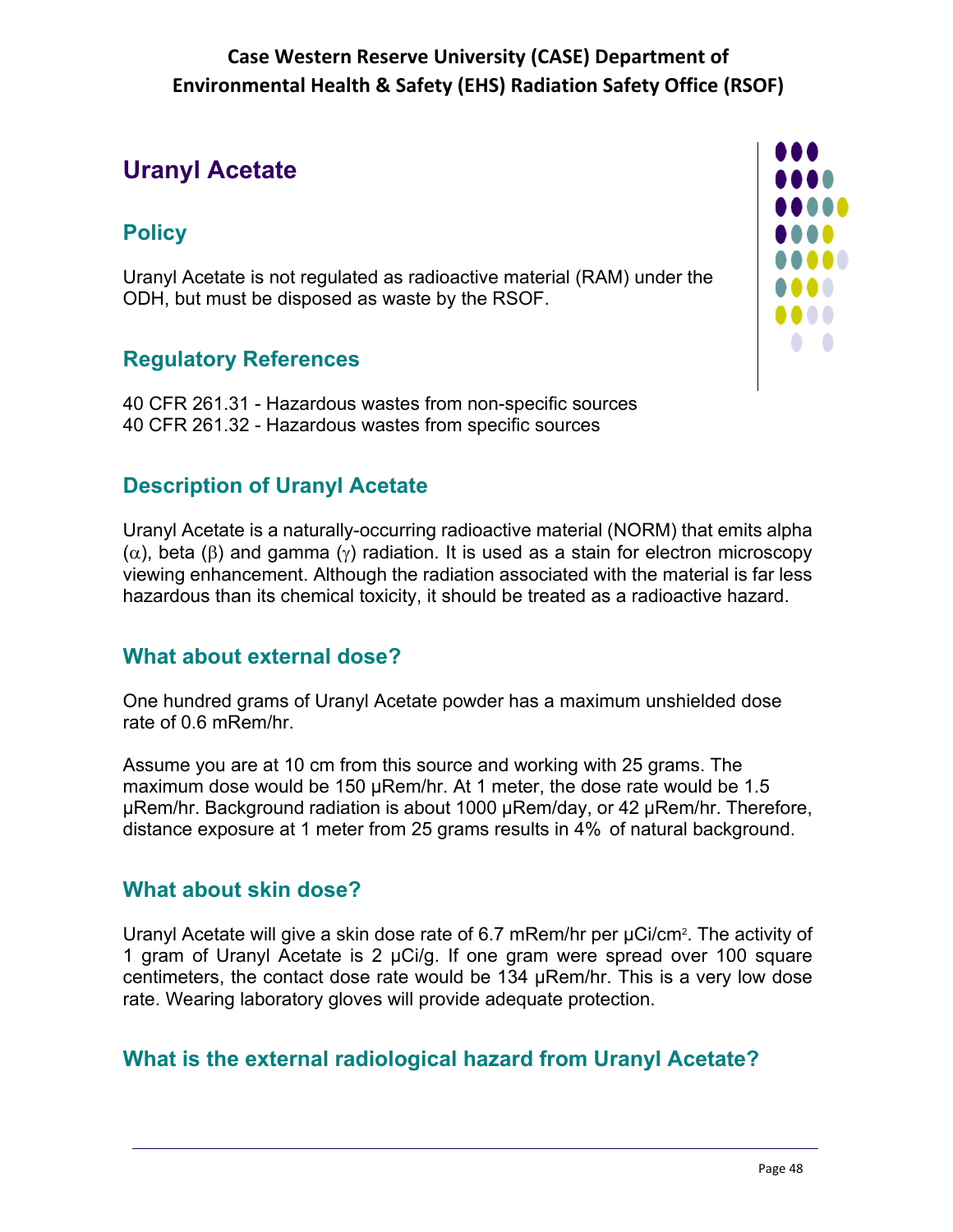The gamma dose at 10 cm from 25 grams is less than or equal to  $(≤)$  150 µRem/hr. So you would have to stay in this radiation field for 667 hours before reaching the public exposure limit of 100 mRem in a year. Skin/finger dose is also low. Assume 1/50 of the allowed extremity occupational exposure value of 50,000 mRem. You would have to have your fingers touching the material for 75 hours to obtain this 1000 mRem dose limit.

### **What is the internal radiological hazard from Uranyl Acetate?**

The stochastic annual limit of intake is 10 µCi. Don't inhale or ingest it. Use it in a chemical hood. Chemical safety procedures will suffice. Follow the safety procedures from the Material Safety Data Sheet (MSDS) for Uranyl Acetate. MSDS" are available on the EHS website https://www.case.edu/ehs under the "MSDS" link.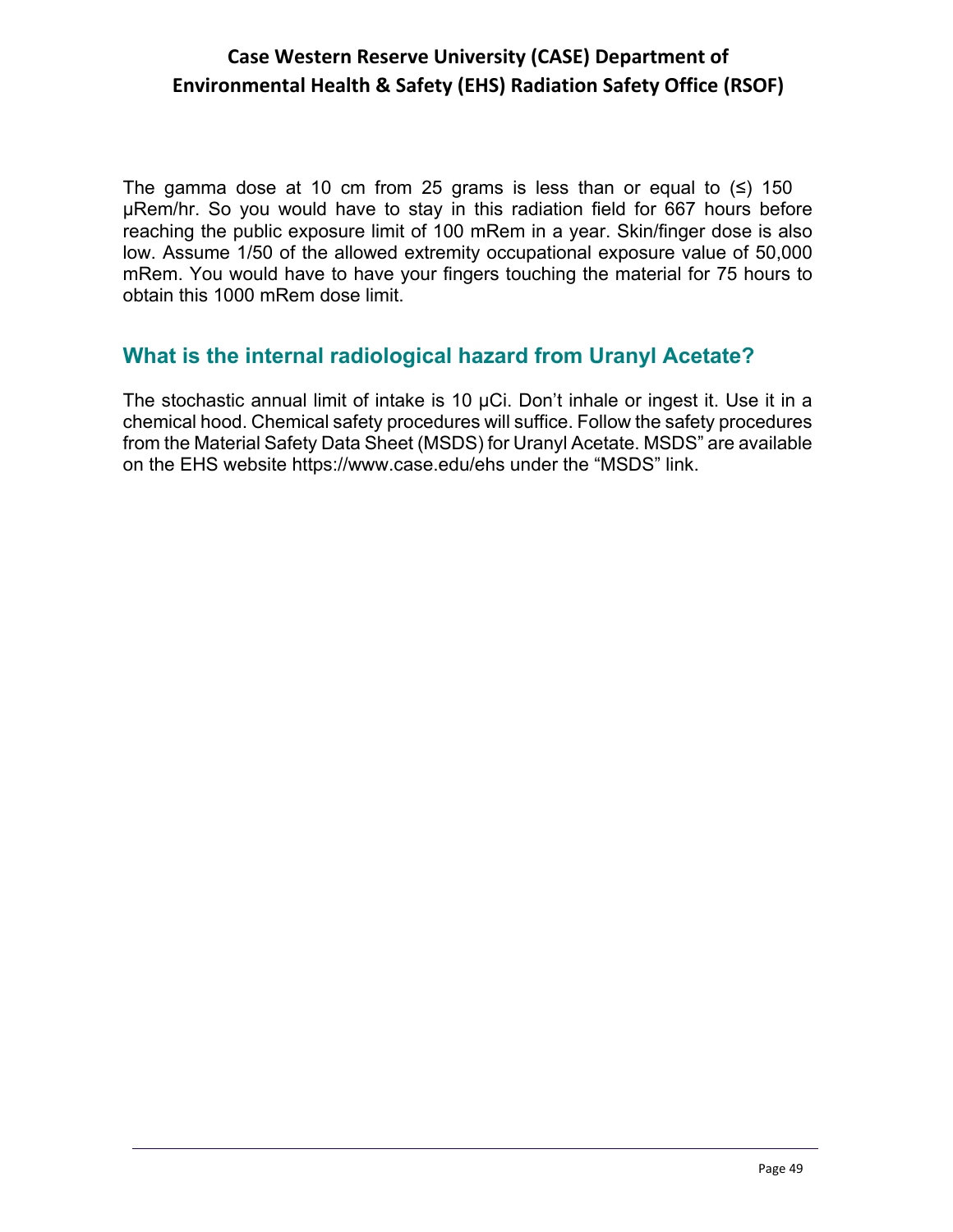# **Isotope and Shielding Requirements**

The following chart is meant as a general guide only. Please call the RSOF at (216) 368-2906 or consult the information sheet that comes with the isotope should you require further information on the specific thickness of the shielding that is required.



| <b>Isotope</b> | <b>Energy</b>          | Shielding               |  |
|----------------|------------------------|-------------------------|--|
| $45$ Ca        | 0.257 MeV beta<br>None |                         |  |
| 51Cr           | 0.320 MeV gamma        | Lead                    |  |
| 14C            | $0.156$ MeV beta       | None                    |  |
| ${}^{36}$ Cl   | 0.710 MeV beta         | Lucite                  |  |
| 125            | 0.035 MeV gamma/X-ray  | Lead                    |  |
| 32P            | 1.71 MeV beta          | Lucite                  |  |
| 33P            | 0.249 MeV beta         | None                    |  |
| $^{22}$ Na     | 1.275 MeV gamma        | Lead                    |  |
|                | 0.546 MeV position     |                         |  |
| Tc-99m         | 0.141 MeV gamma        | Lead                    |  |
| 3H             | 0.019 MeV beta         | None                    |  |
| 35S            | 0.167 MeV beta<br>None |                         |  |
| 86Rb           | 1.77 MeV beta          | Lucite first, then Lead |  |
|                | 1.077 MeV gamma        |                         |  |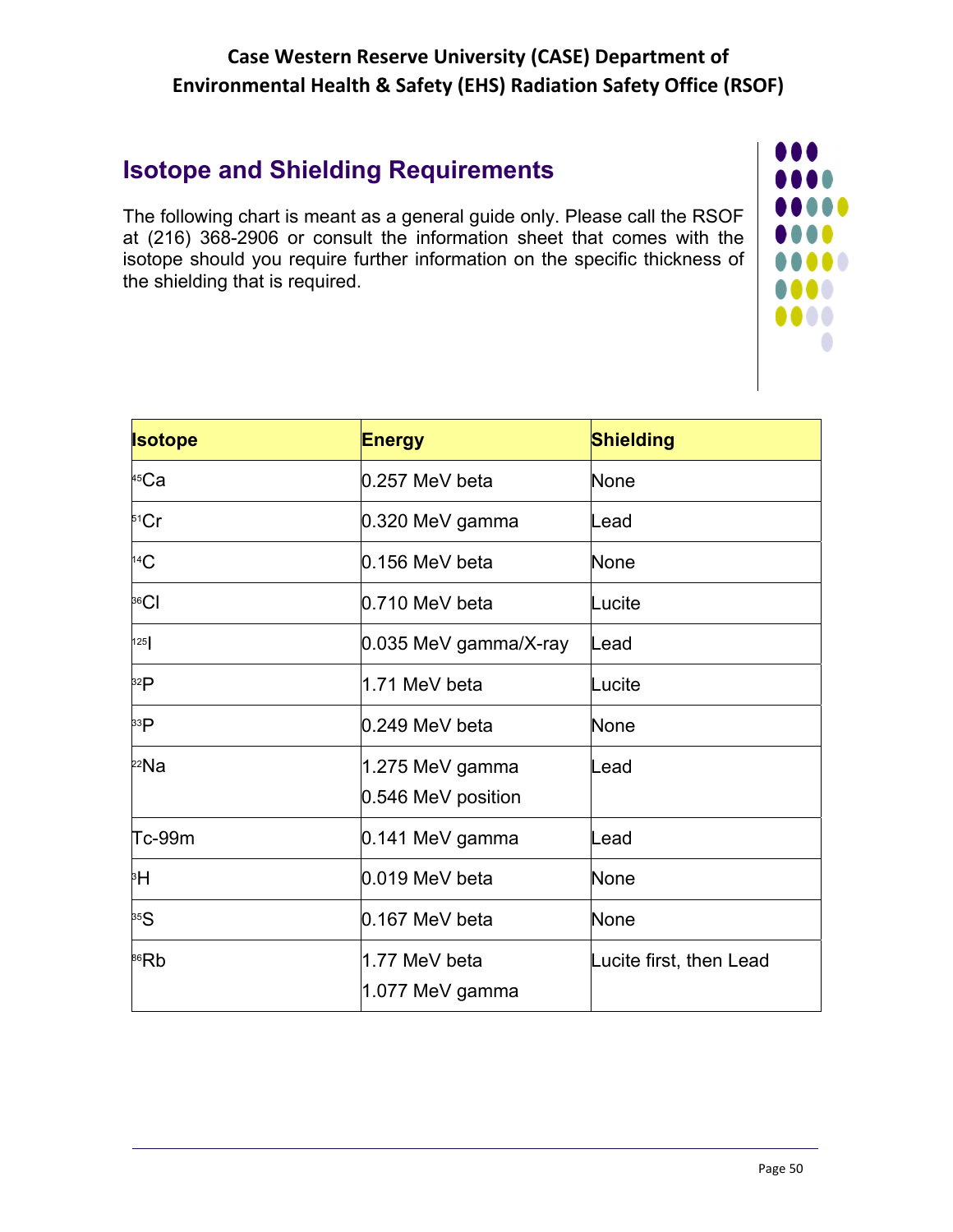# **CLOSING A RADIATION LABORATORY Laboratory Decommissioning**

# **Policy**

AUs are responsible for a final laboratory radiation survey following the last use or storage of radioactive material (RAM) anywhere under their supervision. These areas must be thoroughly checked for removal of radioactive material (RAM) and contamination prior to being returned to general laboratory use. Once a thorough survey has been completed by the laboratory and confirmed by the RSOF, the room is considered decommissioned and released from radiological control with no further use of radioactive material (RAM). The Clearance Request Form from the AU initiates this decommissioning process. This Clearance Request Form and the other forms for laboratory relocation and termination are found on the EHS website, https://www.case.edu/ehs under the Laboratory Safety link. Follow the guidelines noted in the Laboratory Decommission Packet that covers both Chemical and Radiological Decommissioning procedures.



Reg. Guide 8.23, Table 2.1 – Recommended Action Levels for Removable Surface Contamination in Medical Institutions OAC 3701:1-38-02 - Fees for inspection, application, amendment, and renewal of radioactive material sources of radiation OAC 3701:1-38-22 - Decommissioning See all "Multi-Agency Radiation Survey and Site Investigation Manual" (MARSSIM via NRC NUREG-1575, EPA 402-R-97-016) ODH Broad Scope License

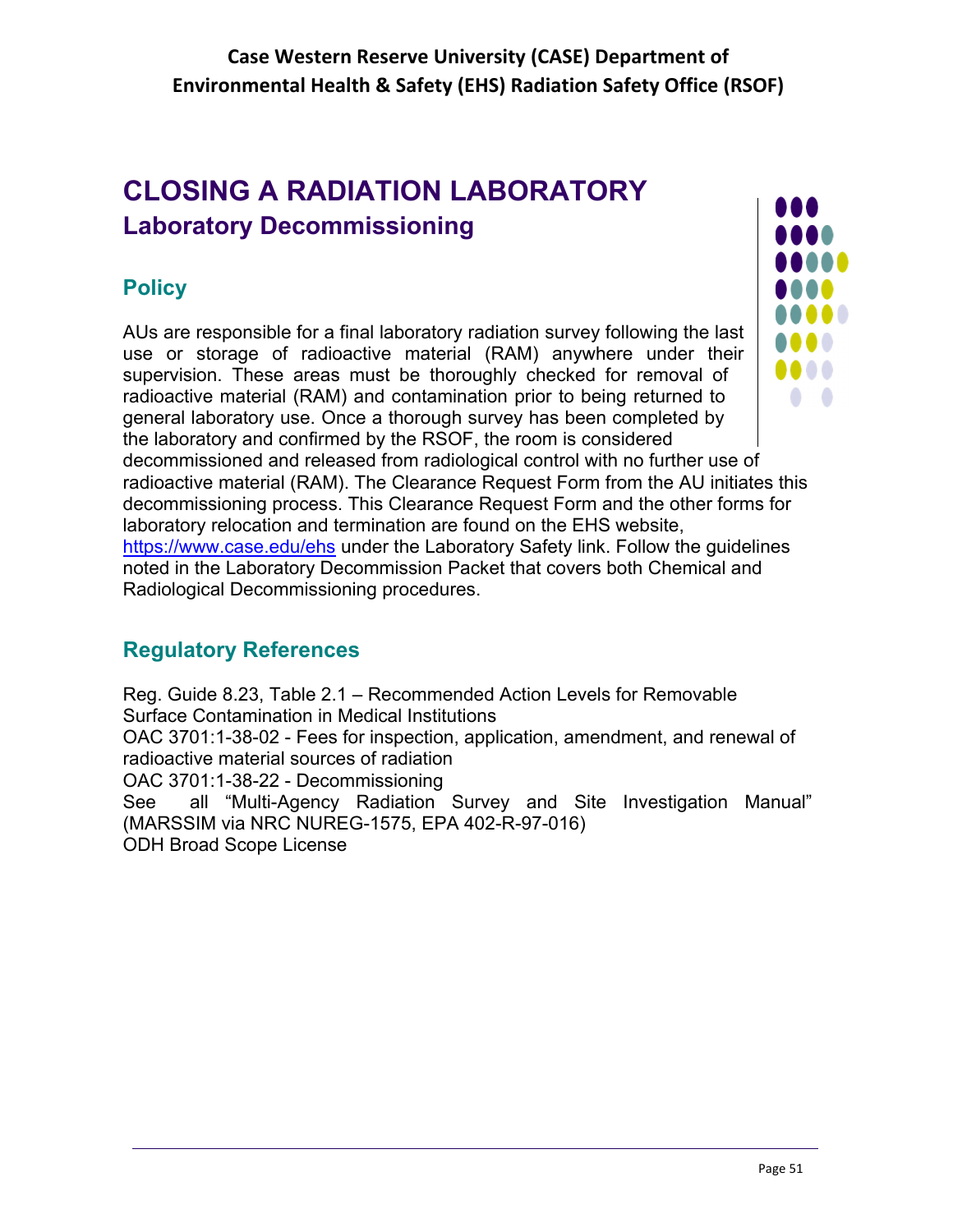# **Radioactive Waste Disposal**

# **Policy**

The AU shall implement an effective radioactive waste management program that includes proper labeling, shielding, minimization, and assurances that disposed materials go into the correct radioactive waste stream.

# **Regulatory References**

OAC 3701:1-38-12 Appendix C – Annual Limits on Intake (ALI) and Derived Air Concentrations (DAC) of Radionuclides for Occupational Exposure, Effluent Concentrations, Concentrations for Release to Sanitary Sewerage OAC 3701:1-38-19 - Waste disposal 40 CFR Part 261 - ID listing of hazardous waste under RCRA 40 CFR Part 302 - Designation, reportable quantities and notification under **CERCLA** 29 CFR Part 1910.1200 - Hazard Communication Standard

### **What does the AU need to do?**

The AU is responsible for obtaining all containers and shielding required for their waste management program, as well as for maintaining written inventory records of the activity of all waste in storage and those wastes removed from the laboratory. Waste bags for dry solids and vials, tags, and waste disposal forms can be obtained from the RSOF at no charge.

### **General waste handling procedures**

Radioactive waste should be separated by type – dry solids, gels, vials, SHARPS, beta plates, liquids, and animals – and by isotope. Dual-label experiments are the only exception. **DO NOT**, under any circumstances, place radioactive waste in the hallways where housekeeping personnel might pick it up.

Liquid radioactive waste should be doubly contained so that leakage from a breach in the primary container is fully contained by the secondary vessel. If you have contaminated waste that is bio-hazardous, contact the RSOF for disposal guidelines.

Radioactive waste placed in biohazard bags will **not** be accepted for pickup by the RSOF.

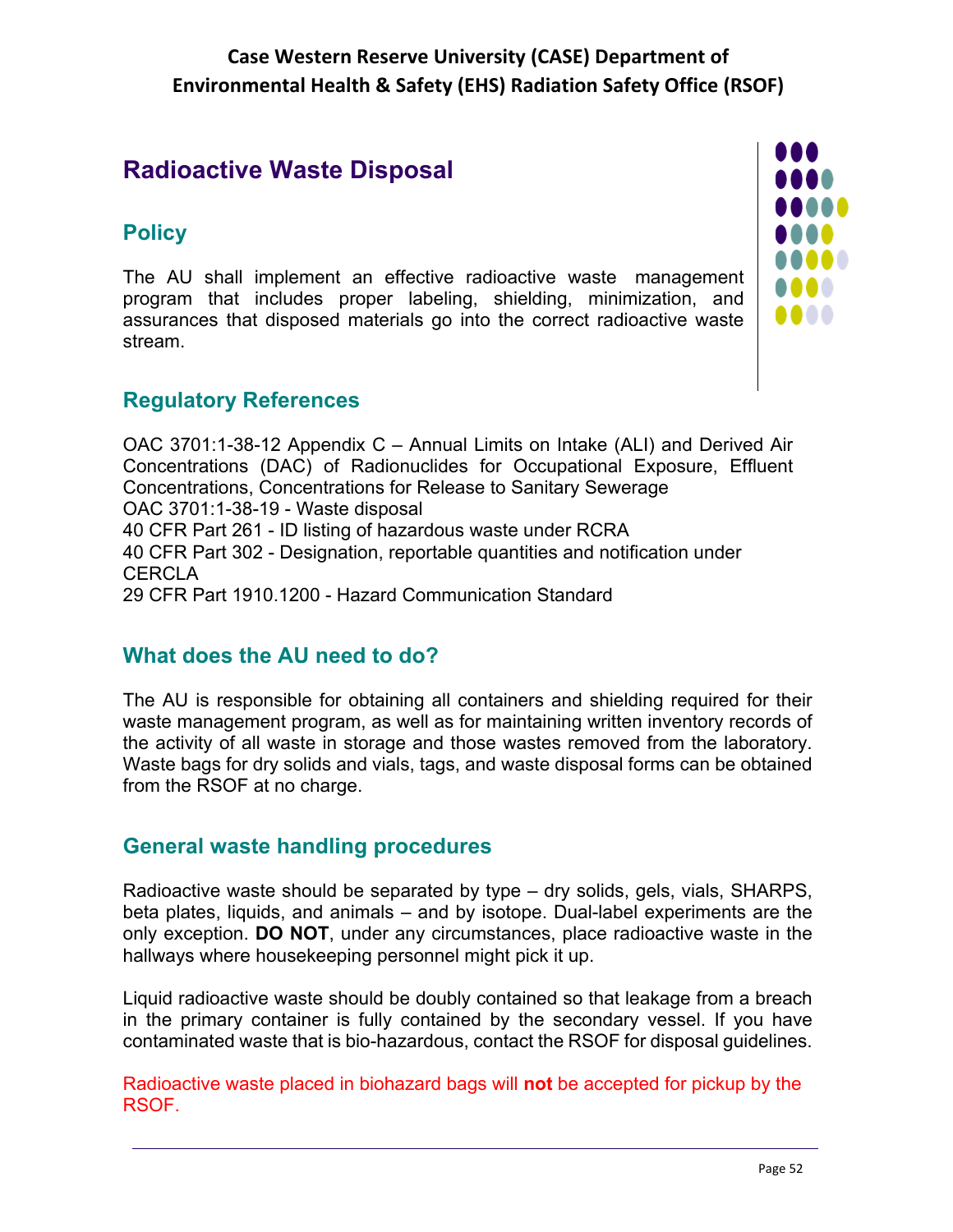Dose rates from any radioactive waste container should not significantly exceed background radiation levels. Any container used to store radioactive waste should be prominently labeled with a radiation trefoil sign. This will alert housekeeping personnel that it is a radioactive waste container and not an ordinary trash container.

#### **How do I schedule a waste pickup?**

Before waste can be picked up from the laboratory, a Radioactive Waste Disposal Form with decay-corrected activities must be completed and faxed, emailed or hand delivered to the RSOF. Also, if you have liquid or vial waste, a Disposal Listing for Liquid Waste form must also be completed for *each* bottle of liquid waste and each bag of vials. The liquid and vial waste should be listed on the Radioactive Waste Disposal form as well and faxed to the RSOF at (216) 368-2236. The waste sheet will be reviewed before arranging a pickup date to verify that the activity disposed of is reasonable based on the existing (decay-corrected) inventory for the laboratory.

Disposal activity in mCi should be expressed in decimals and not exponents (i.e. if you have 1.0  $\mu$ Ci of waste, it should be written as 0.001 mCi, and not 1x10<sup>-3</sup> mCi).

During the waste pickup, an EHS specialist will bring a copy of the RAM Inventory for laboratory personnel to update and return to the RSOF. This will allow the laboratory to update its inventory by eliminating those items that were disposed.

If the laboratory needs waste bags, tags, or forms, list them on the Radioactive Waste Disposal form and the EHS specialist will bring these items to the laboratory during the waste pickup.

EHS personnel are careful to protect the campus community while waste is transported from laboratories to our waste facility. Our personnel try to use service elevators whenever possible.

When EHS must use public elevators, we will notify elevator users that may enter that there is waste in the cart. If the elevator already has passengers, we will more than likely just wait for the next car, unless we are invited into the elevator.

We will push the cart without wearing laboratory coats or gloves because waste is doubly contained within the cart, just as any laboratory samples are, when transported.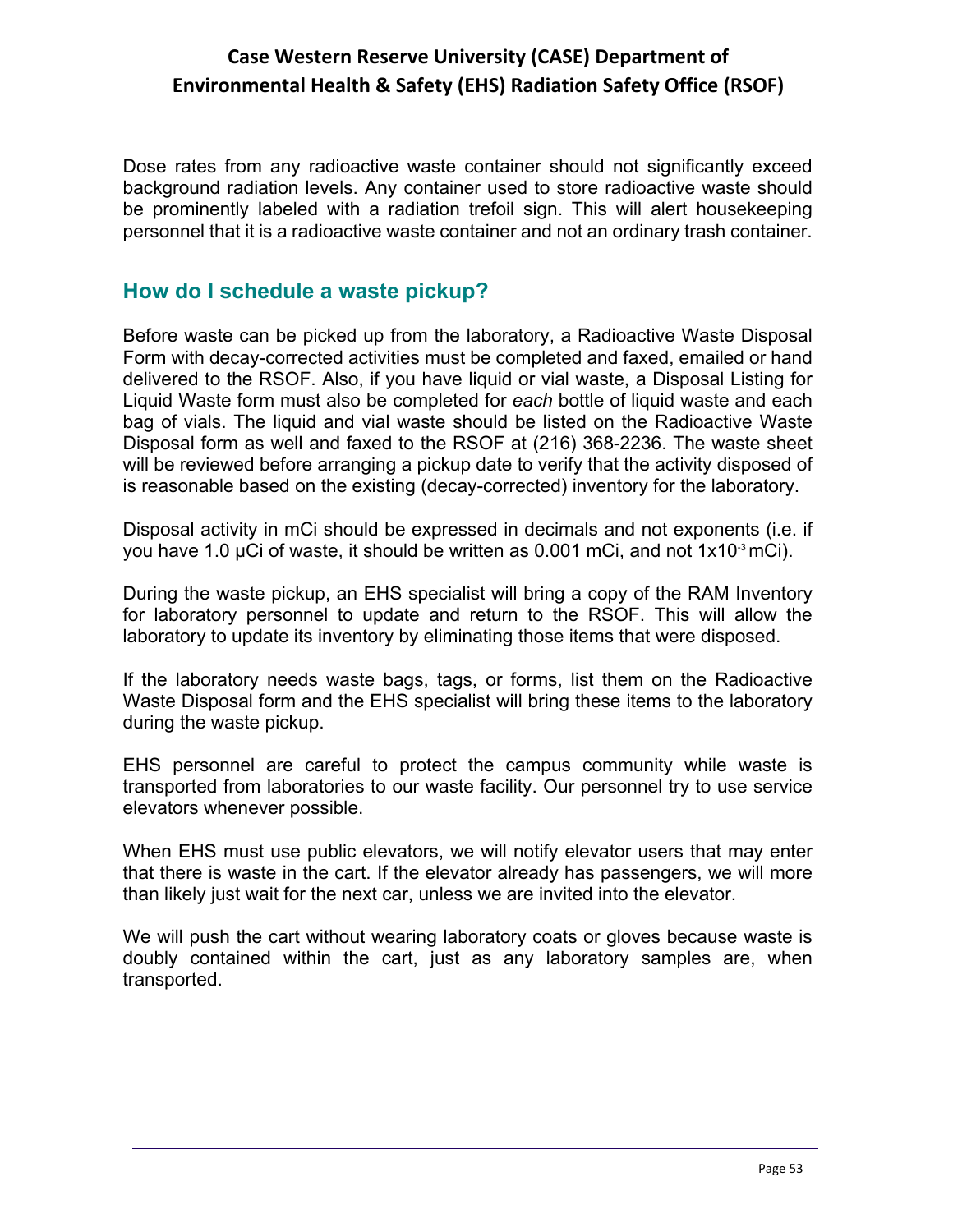# **Types of Radioactive Waste**

#### *Dry Waste*

This category of waste consists of anything that has come into contact with radioactive material (RAM) such as disposable laboratory ware, gloves, stock vials with a total volume of < 2.0 mL, bench paper and polyacrylamide gels.

Dry waste should be placed in yellow Radiation labeled trash bags. These bags can be obtained free of charge from the RSOF. Any temporary waste containers (bench bags) should be emptied into the appropriate permanent waste container at the end of each working day. The date of disposal, the isotope and activity of the waste should be entered on a log sheet that posted on or near the waste container.

Radioactive waste placed in biohazard bags will **not** be accepted for pickup by the RSOF.

#### *SHARPS*

SHARPS include discarded hypodermic needles, syringes, scalpel blades; cannulas, coverslips, microscope slides, all pipettes (glass or plastic) and pipette tips, test tubes, glass Petri dishes, and other materials designed for use in biological, etiological, bacteriological or tissue culture work capable of causing puncture wounds or cuts; broken glass or any other item capable of causing puncture wounds or cuts.

Radioactive waste classified as SHARPS **MUST NOT** be mixed with dry solid materials, but must be contained in puncture-proof/rigid containers.

All contaminated SHARPS, needles, syringes and scalpel blades; and all materials designed for use in biological, etiological, bacteriological or tissue culture work capable of causing puncture wounds or cuts must be placed in red rigid SHARPS containers and marked with the isotope, activity, date of closure, and AU name. *All contaminated radiological SHARPS must be soaked in a 20% bleach solution for 24 hours and then drained prior to pickup***.** The bleach can be drained into a Radiation sink (following the activity restriction guidelines for liquids) with the activity and isotope written on the Sewer Disposal Log (available on the EHS website https://www.case.edu/ehs under the Radiation Safety link).

All other SHARPS (such as broken glassware) which **are not** biologically contaminated may be discarded in red SHARPS containers OR in puncture-proof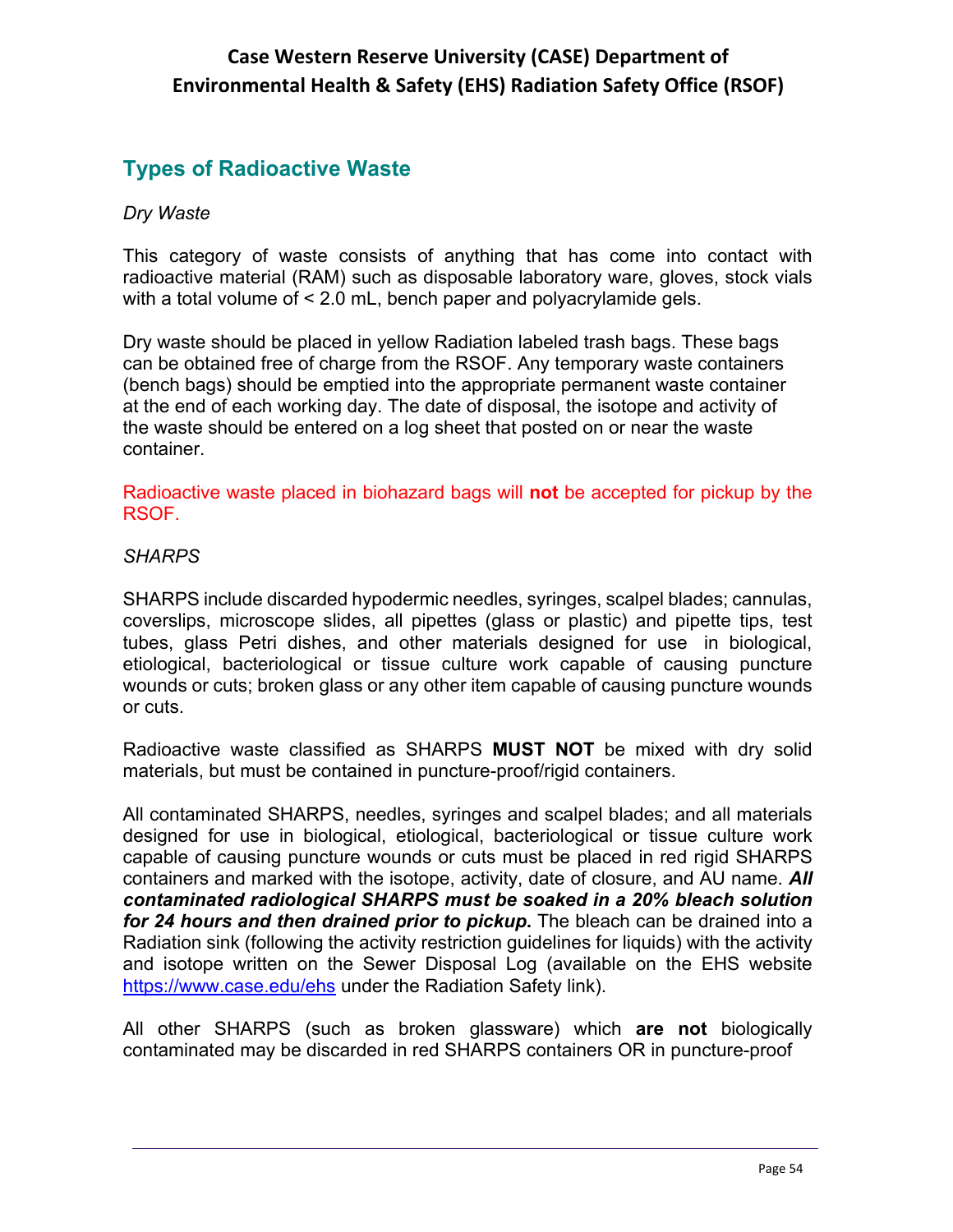containers labeled "SHARPS" and marked with the isotope, activity, date of closure, and AU name.

#### *Liquid Scintillation Vials*

These are vials containing or formerly contained scintillation fluids, as well as background vials. The type and amount of scintillation fluid used should be written on the liquid waste sheet.

Glass or plastic liquid scintillation vials should be double bagged in solid yellow plastic bags, provided by the RSOF free of charge. Vials placed in larger bags will not be accepted for waste pickup. Vial waste should be double bagged due to the added weight of the scintillation fluid and inner bag leakage. The RSOF does not accept bulk liquid scintillation fluid.

**Do not** mix dry waste with scintillation vials. Vial waste should be composed of scintillation vials ONLY. Sterilized Bactec vials and sterilized blood-containing vials, or vials containing other aqueous non-scintillation fluids should be placed in a separate container and appropriately labeled.

#### *Bactec Vials*

Bactec vials are ampules containing 14C used in clinical applications. Collect and dispose of Bactec vials in the same fashion as liquid scintillation vials. Indicate that they are Bactec vials on the Radioactive Waste Disposal form. Bactec vials must be autoclaved prior to pick-up by the Radiation Safety Office (RSOF). A certificate indicating that the vials have been autoclaved should be attached to the waste pickup form.

#### *Beta Plate Mats*

Beta plate mats should be double bagged in solid yellow bags. Do not mix beta plate mats with scintillation vials.

#### *Liquid Waste*

No liquid radioactive waste may be disposed into the sanitary sewer system unless it meets all federal, state, local, and university regulations governing disposal of chemicals into the sanitary sewer system. The activity restrictions for each AU are as follows:

- $\geq 20$  µCi per day for <sup>3</sup>H
- $>$  20 µCi per day for <sup>14</sup>C, and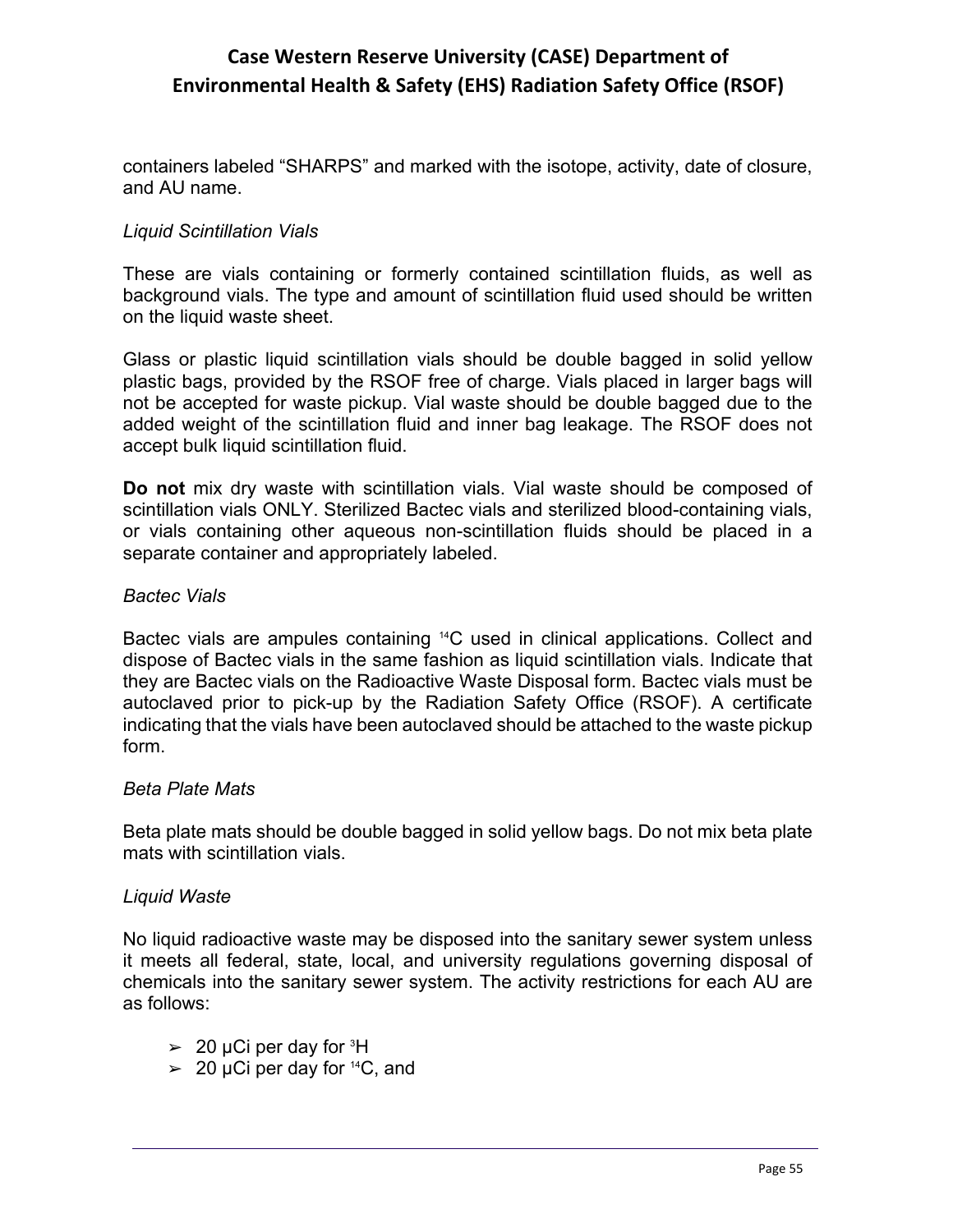➢ 7 µCi total per day for all other isotopes combined. ("Total" means these isotopic limit values are additive. For example, 2  $\mu$ Ci of  $^{32}P$  and 5  $\mu$ Ci of  $^{35}S$ is the limit, not 7 µCi of each.)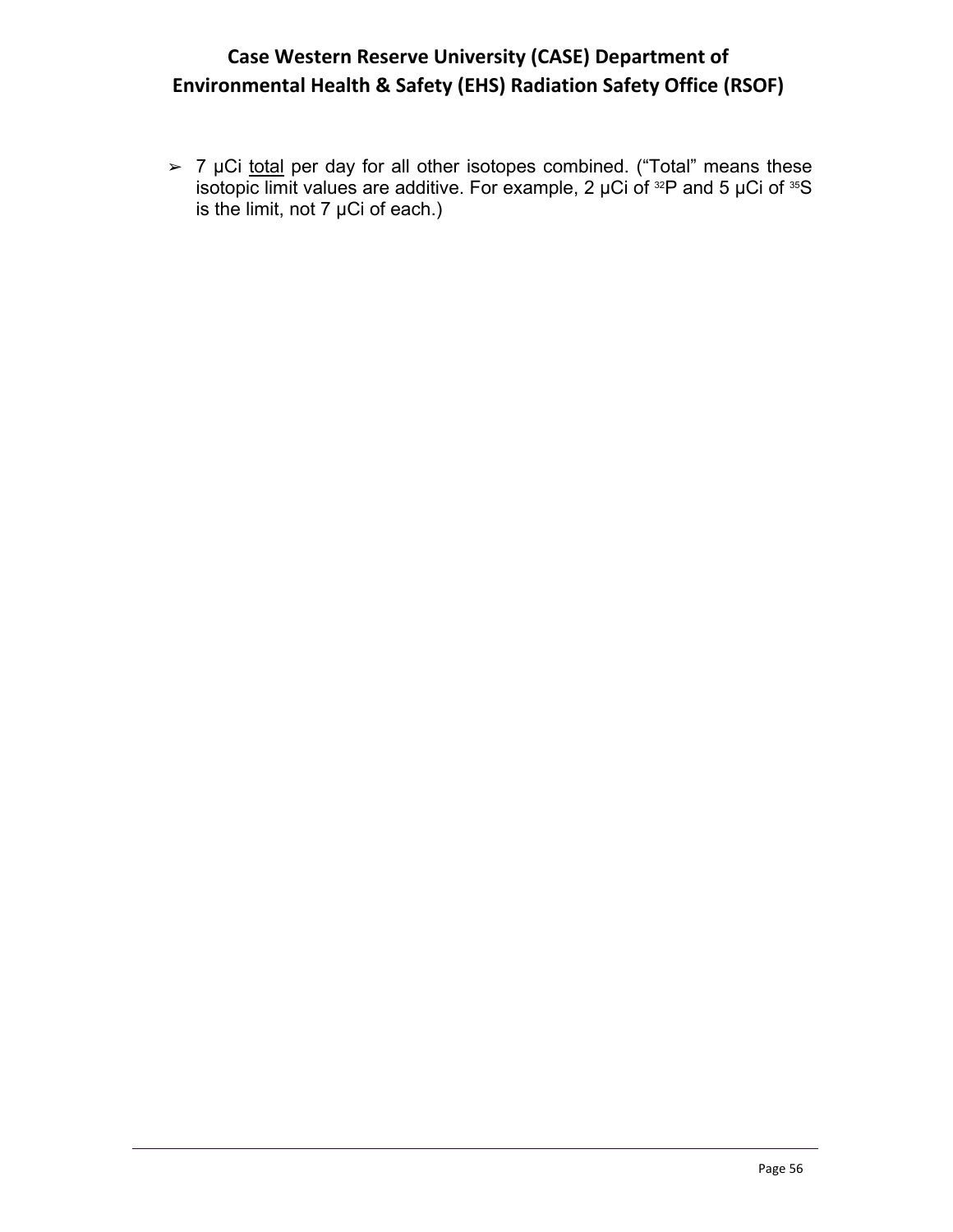Liquid disposed into laboratory sinks enters the sanitary system and must meet EPA/RCRA requirements for disposal to groundwater. Therefore, it must be water soluble or readily dispersible in water, the pH must be between 5 and 10, and it cannot contain any regulated chemicals. Consult the Laboratory Safety Manual or contact the RSOF with any questions about regulated chemicals in buffer solutions.

The AU is responsible for maintaining a record of all quantities of radioactive liquids disposed into the sewer system. The isotope, activity, chemical form, and date of disposal must be specified on the sewer disposal form (available on the EHS website https://www.case.edu/ehs under the Radiation Safety link), which should be posted at or near the sink where the waste is being disposed. (See the section on Record Keeping). Any change in the disposal protocol must be approved by the RSOF.

Liquid waste not disposed of via laboratory sinks is given to the RSOF for disposal. For each bottle of liquid waste, a separate Disposal Listing for Liquid Radioactive Waste form must be completed. This form provides information regarding the isotope, activity, date, chemical constituents, pH, and chemical form. This applies to all liquids whether or not they contain regulated chemicals.

Perform a wipe survey on the outside of the liquid waste container to make certain it is not contaminated and that the container's lid has been tightened. Liquid waste should be placed in recyclable containers that can be returned to the laboratory by the RSOF. These containers should be made of heavy gauge plastic with not more than a 20-liter capacity. Judgment should be used in the selection of plastics since organic chemicals dissolve many. Some containers that are relatively inert and have good chemical resistance to toluene, other phenyls, esters, ketones, and alcohols are unmodified polypropylene, polytetrafluoroethylene (Teflon), and polytriflourochloroethylene.

The RSOF will not accept liquid waste that has been placed in glass containers. Contact the RSOF if you have any questions about the type of container to use for your liquid radioactive waste or if your liquid waste contains any regulated chemicals.

#### *Lead Pigs and Bricks*

Lead is a regulated material and cannot be disposed of as normal trash. It must be surveyed and free of contamination before it can be picked up by the RSOF. The inner lead lining of a lead pig must first be removed from the plastic container and surveyed prior to RSOF pickup. Any radiation label must be completely defaced before the plastic container is disposed as regular trash. If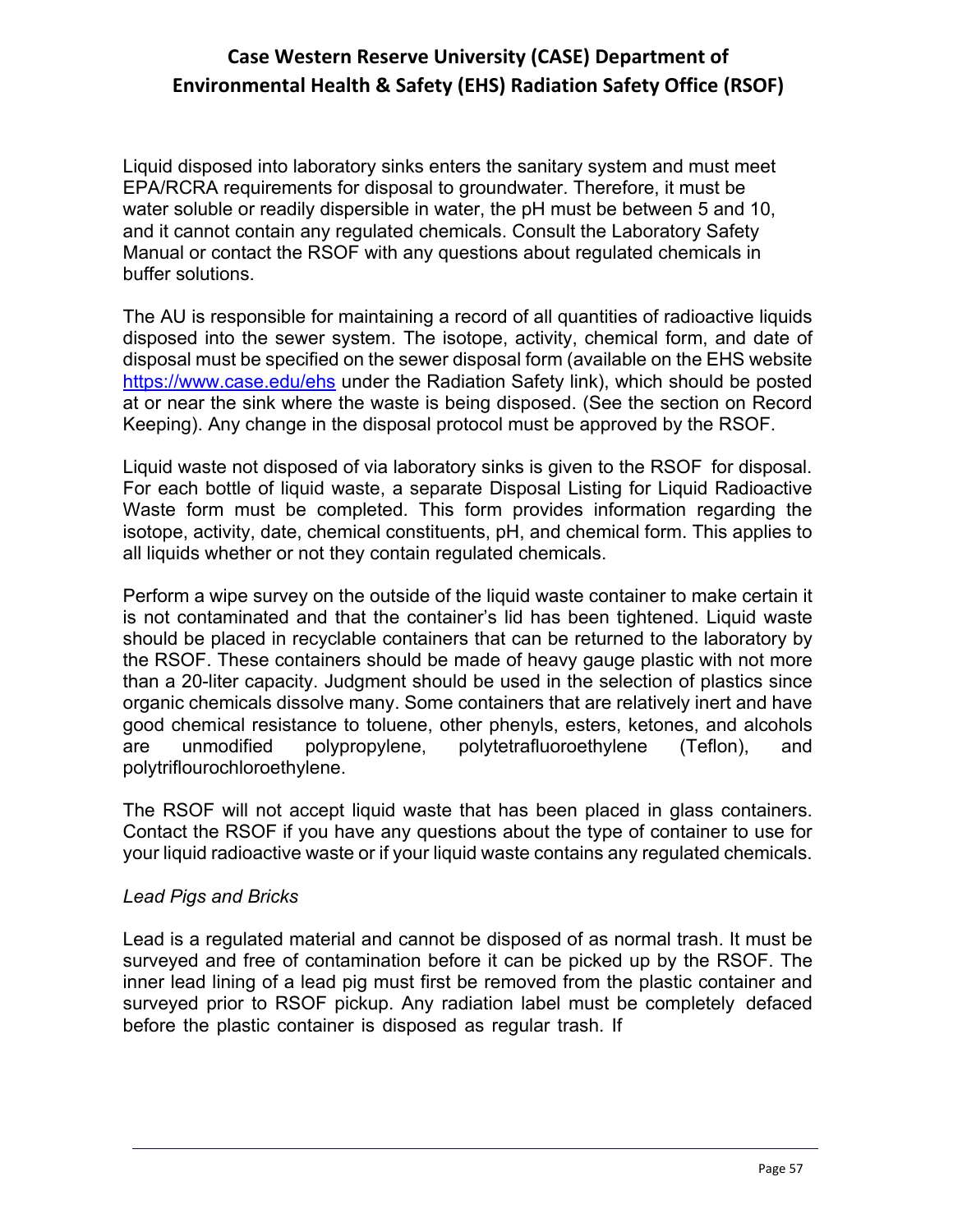your laboratory has lead to pick up, indicate this on the Radioactive Waste Disposal form.

#### *Uranyl Compounds*

NORM (Naturally-Occurring Radioactve Material) Uranyl compounds are treated as chemical waste. All uranium-containing compounds are picked up and disposed of by Chemical Safety. This includes liquid, dry/solid waste, and Uranyl Acetate/nitrate in powder form.

Fill out the Hazardous Waste Disposal form and turn it to EHS Chemical Safety. Bag and tag as you would for dry/solid or liquid hazardous waste (white tag).

#### *Sealed Sources*

If you want to dispose of a sealed source, contact the RSOF at (216) 368-2906.

## **Radioactive Animal Waste**

Radioactive animal waste can include carcasses, bedding and excreta, animal blood, animal SHARPS, as well as animal waste containing etiologic agents.

#### *Carcasses (including tissue and viscera)*

Research personnel are to place all carcasses in the -20ºC freezer of the Animal Resource Center (ARC). They are to be double-bagged in yellow Radiation waste bags. Each bag is to be tagged with the standard radioactive waste tag. An item number is to be written on the tag that corresponds to the item number assigned on the log sheet that is posted at the entrance to the freezer. All isotopes contained in a carcass within a bag must be identified as well as their maximum activities. Carcasses containing single but different isotopes should be bagged separately. If more than one isotope has been administered to an animal, the longest-lived isotope will usually dictate the final disposal method. Activities of each isotope will be clearly stated. If the carcass contains  ${}^{3}H$  or  ${}^{14}C$ , the maximum specific activity of any carcass, averaged over the entire carcass, in units of µCi/gm, is to be entered on the log sheet and tag. Inform the RSOF regarding

disposal so that the activity can be accounted for on the EHS database.

#### *Bedding and Excreta*

Handle animal bedding and excreta in the same manner as carcasses, with one exception: there is no need to determine the specific activity of <sup>3</sup>H or <sup>14</sup>C content. (The specific activity rule pertaining to disposal applies only to carcasses, not bedding or excreta). Animal bedding and excreta is double-bagged in a yellow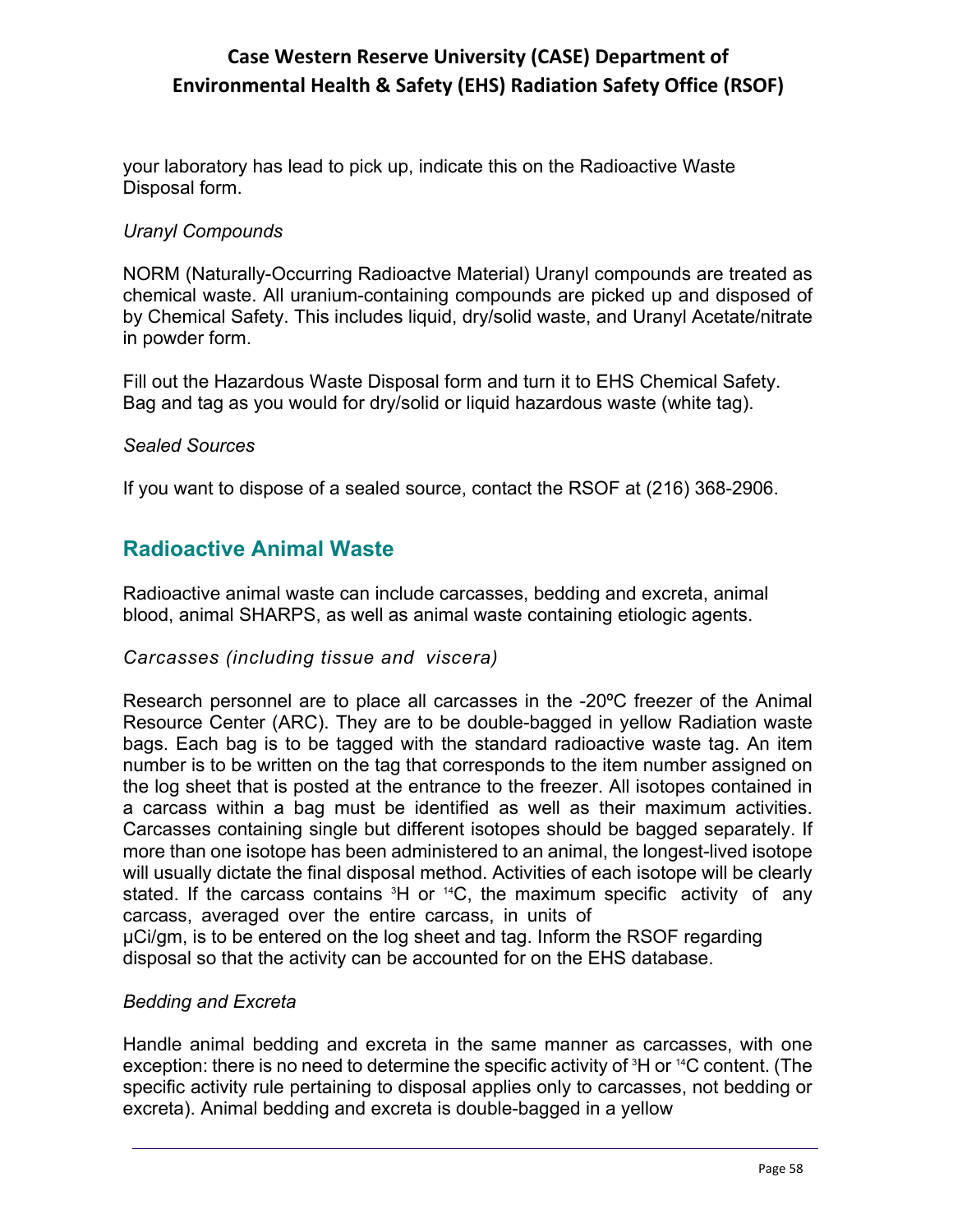Radiation waste bags, labeled, and identified on the entry log sheet as to isotope, activity, and date, and placed in the -20ºC freezer in the ARC. Inform the RSOF regarding disposal so that the activity can be accounted for on the EHS database.

#### *Animal Blood*

Animal blood can be disposed of into the laboratory Radiation labeled sink after sterilization by adjusting to 20% with bleach solution. The criteria for radioisotope drain disposal are the same as for a laboratory sewer disposal. If these daily activity disposal limits are exceeded, the blood is to be neutralized and held for pickup by the RSOF in a single container. Tubes or vials that contained blood are to be rinsed with a 20% bleach solution and disposed of as dry radioactive waste.

#### *Animal SHARPS*

All contaminated radiological SHARPS must be placed in a red rigid SHARPS container and held for pickup by the RSOF.

## **Radioactive Waste Containing Infectious Material**

Infectious material is defined as any materials containing animal or human bacteria, viruses, and parasites.

Investigators generating radioactive waste containing infectious material will be required to store this waste in yellow bags that are marked with biohazard waste labels until this waste is properly decontaminated to avoid the possibility of accidental submittal of infectious and radioactive waste for disposal. All potential generators of radioactive waste containing infectious material will be warned that radioactive and infectious waste cannot be submitted for disposal. For mixed waste that is infectious and radioactive, the purple bag must be used for waste storage. If this procedure is necessary, specific training will be supplied by the Department of Environmental Health & Safety (EHS) on how to handle this type of waste.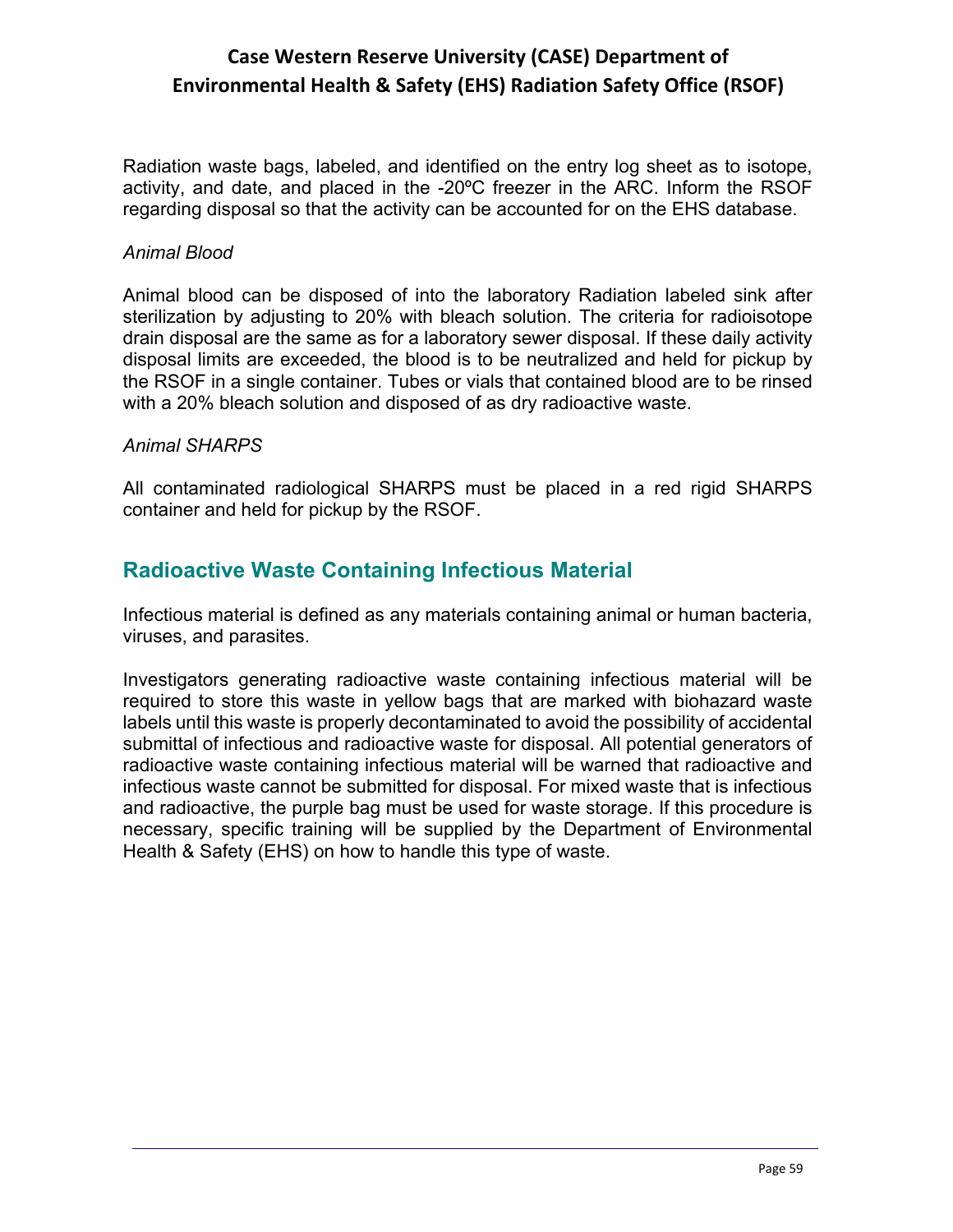# **Laboratory Contamination Surveys/ Decontamination Guidelines**

# **Policy**

AUs shall perform contamination surveys and document the results in appropriate units for all areas where radioactive material (RAM) is used or stored under their supervision. The RSOF will conduct periodic surveys and compliance reviews to assure proper use of all radioactive material (RAM), as well as assist laboratory personnel on how to perform decontamination procedures.



# **Regulatory References**

OAC 3701:1-38-11 - Radiation protection standards, general provisions OAC 3701:1-38-20 - Records NRC Regulatory Guide 8.23 – Radiation Safety Surveys at Medical Institutions ODH Broad Scope License

# **When do I need to perform laboratory surveys?**

Any laboratory containing radioactive material (RAM) is required to perform and document a contamination survey monthly. However, when more than 200 µCi are used regularly, then documented full laboratory surveys are required weekly. If more than 200 µCi are used only occasionally, a documented post- experimental survey of the work area will suffice in lieu of a weekly full-laboratory survey.

# **What if I have isotopes in storage but do not actively use them?**

#### *Inactive*

The Radiation Safety Office (RSOF) has an *Inactive* classification for laboratories that do not need to possess or use radioactive material in the foreseeable future. If you wish to become inactive the following procedure must be completed: Send a letter of intent to the RSOF. This can be either a fax or an email. You will be contacted by the RSOF indicating the steps that must be taken to make your laboratory inactive.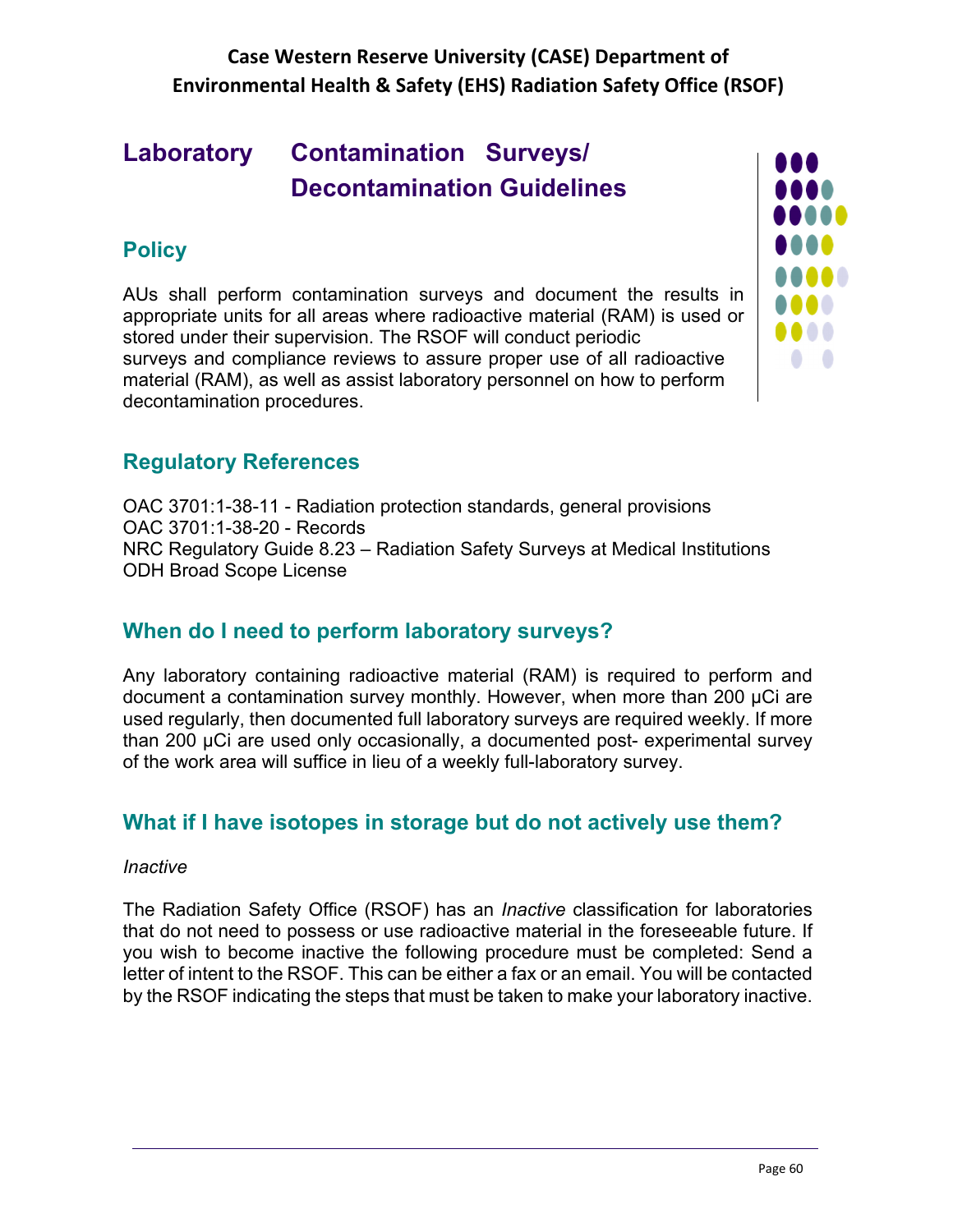If you wish to reactivate the laboratory for radioactive use, the following steps must be followed: Send a letter to the RSOF requesting reactivation. This can be either a fax (216-368-2236) or an email (arso@case.edu) to the Assistant RSO.

Send updated room maps with survey locations, as well as an updated protocol. Verify that survey meters are within annual calibration. Verify that radiation workers, ancillary radiation workers, and the AU were retrained within the past year. Obtain required personnel dosimeter for all radiation workers.

After the steps outlined above have been completed and reviewed by the Radiation Safety Committee, the RSOF will activate your rooms for radioactive material use.

#### *Storage Mode*

Storage mode is for an Authorized User (AU) who wishes to remain active with or without radioactive material inventory for a period greater than 6 calendar months. Storage mode means that the AU has chosen to maintain their laboratory in immediate readiness for isotope usage, even if they have no active inventory (short lived isotope users). Therefore, survey meters must be kept in calibration, training for all involved personnel must be kept up to date, and protocols need to be reviewed and updated every 5 years. The RSOF will continue surveying the laboratory.

AUs must also, at 6 month intervals, send a notification to the RSOF that states: No isotope use has occurred in the laboratory, and the AU has checked all isotope stocks to ensure that no loss of radioactive material has occurred. This notification is collected during compliance reviews.

If you wish to place your laboratory into this status, send an email to the Assistant RSO (arso@case.edu) stating that you wish to go into Storage mode. Resumption of isotope use shall not occur until and unless an email requesting active status is sent to the RSOF. The laboratory will then be required to perform contamination surveys as outlined in their protocol.

#### **PLEASE NOTE!**

Laboratories are welcome to go into storage mode if they are sure they will not use radioactive material for 6 months or more. Such laboratories must be thoroughly surveyed by the AU before entering and after leaving storage mode (Pre-storage Mode Survey and Post-Storage Mode Survey) regardless of whether there are isotopes in the laboratory.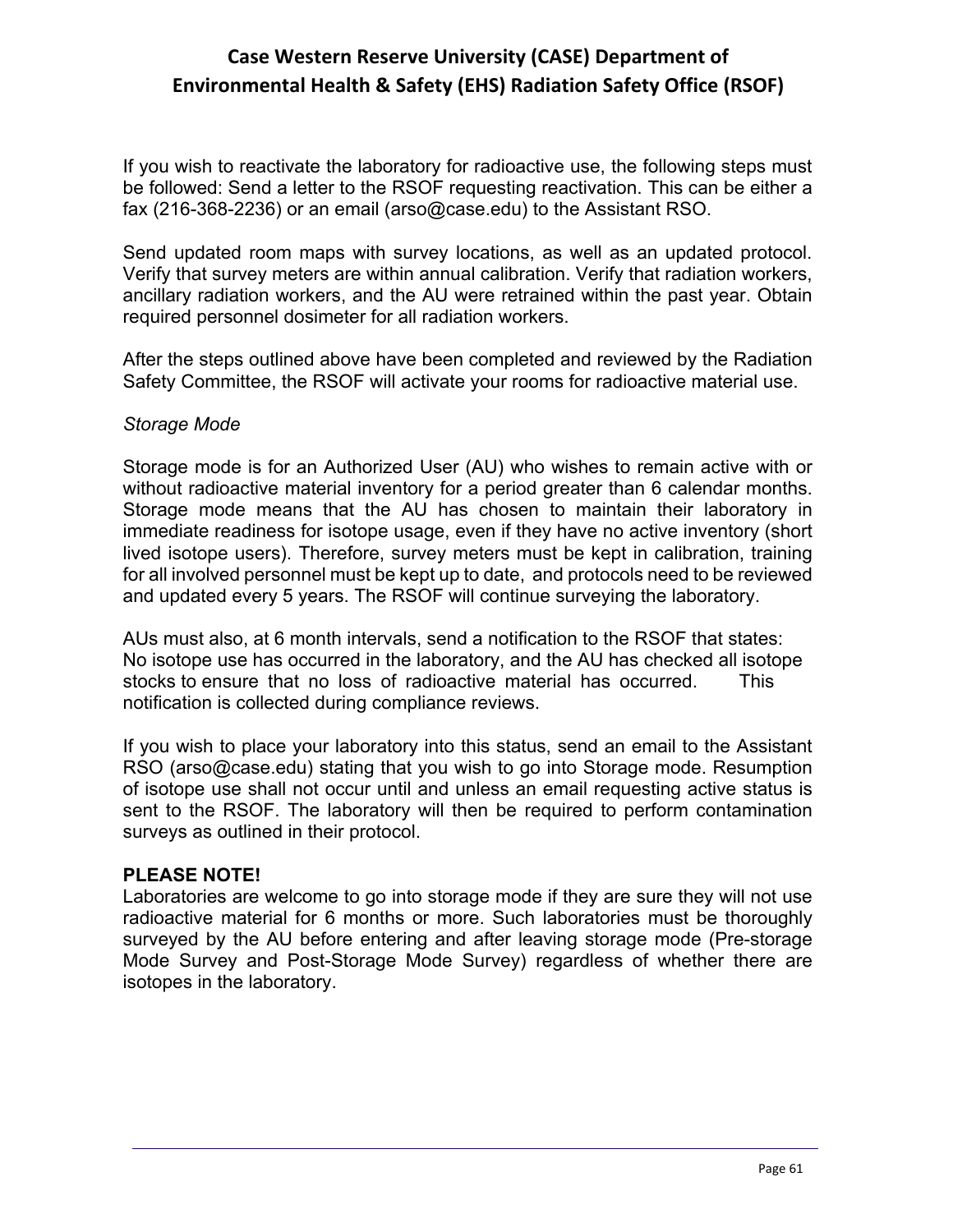## **What if my laboratory does not currently have RAM, but I still want to keep the room as a RAM-active room?**

The room must be posted and surveyed monthly even if the laboratory doesn't have RAM. If the AU decides to use radioactive material (RAM), contact the RSOF so the room can be posted with the appropriate signage and labels.

### **What documentation do I need?**

Survey documentation shall include meter efficiencies and confirm that limits for removable contamination or restricted area exposure rates are not exceeded (see the Posting and Labeling section of this manual for definitions of restricted areas). All records require both count rate measurements with an appropriate, calibrated survey meter and wipe tests performed to identify removable contamination. If your laboratory uses only <sup>3</sup>H, only a wipe test needs to be performed. Attach the wipe test results to the room survey map.

# **What items do I need before I perform a contamination survey?**

These procedures are intended as a guideline for performing a standard laboratory survey, and may vary from laboratory to laboratory.

Gather all necessary items, including:

- $\geq$  maps of the survey area for marking locations of probe readings and wipe locations.
- $\geq$  an appropriately calibrated meter. Check the batteries every time the meter is used.
- $\triangleright$  material for performing the wipe test, such as cotton swabs, tissue, or filter paper.
- $\geq$  vials in which to place the wipes.
- $\geq$  tweezers to allow handling of the wipes without cross-contaminating the samples.
- $\geq$  liquid Scintillation Counter (LSC) to analyze the wipes.

### **Should I perform a meter survey, a wipe test, or both?**

The following chart was created to assist you in selecting the best method and instrument for performing contamination surveys: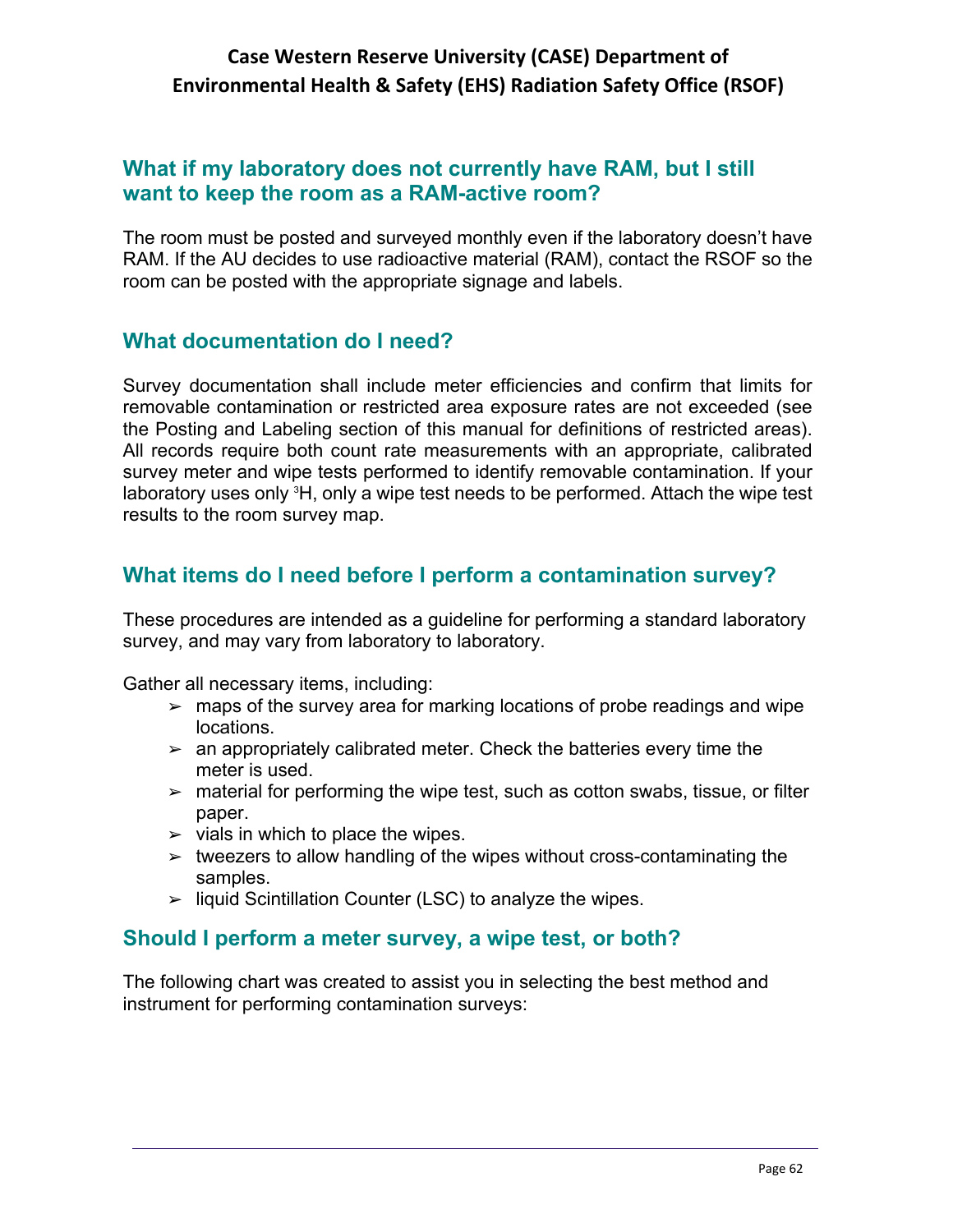| <b>Nuclide</b>   | Radiation<br><b>Emitter</b> | <b>Energy, keV</b> | <b>Contamination</b><br><b>Survey Technique</b> |
|------------------|-----------------------------|--------------------|-------------------------------------------------|
|                  |                             |                    |                                                 |
| 14C              | $\beta$ (Beta)              | 156                | $WL + SG$                                       |
| 36 <sub>CI</sub> |                             | 714                | $WG + SG$                                       |
| 51Cr             | y (Gamma)                   | 320                | $WL + SN$                                       |
| 3H               |                             | 18.6               | WL                                              |
| 125              |                             | 35                 | WL + SN                                         |
| $22$ Na          | $\beta/\gamma/\gamma$       | 545/1275/511       | WG + SG                                         |
| 32P              |                             | 1710               | $WG + SG$                                       |
| 33P              |                             | 248                | WL + SG                                         |
| 86Rb             | $\beta/\gamma$              | 1780/1078          | $WG + SG$                                       |
| 35S              |                             | 167                | WL + SG                                         |

\* See key below

W = WIPE to check for removable contamination

S = SURVEY with meter (Geiger-Mueller (GM) or Sodium Iodide (NaI)) for fixed contamination L

= run on LSC

G = use GM or "sandwich" probe N

= use NaI or "sandwich" probe

Example: WL + SG means to perform a smear to *wipe* the surface and count the smear with a *liquid scintillation counter*, plus perform a meter *survey* for fixed contamination using a *GM probe*.

When checking for removable contamination, you should always perform a wipe. When checking for fixed contamination, the total radiation from the surface is measured with a hand-held instrument then the removable component is subtracted from this, if appropriate.

The sandwich probe (beta-gamma sandwich detector) combines a plastic scintillator to detect beta with a Sodium Iodide crystal to detect gamma. The Ludlum Model 44- 21 is the common model used at the university.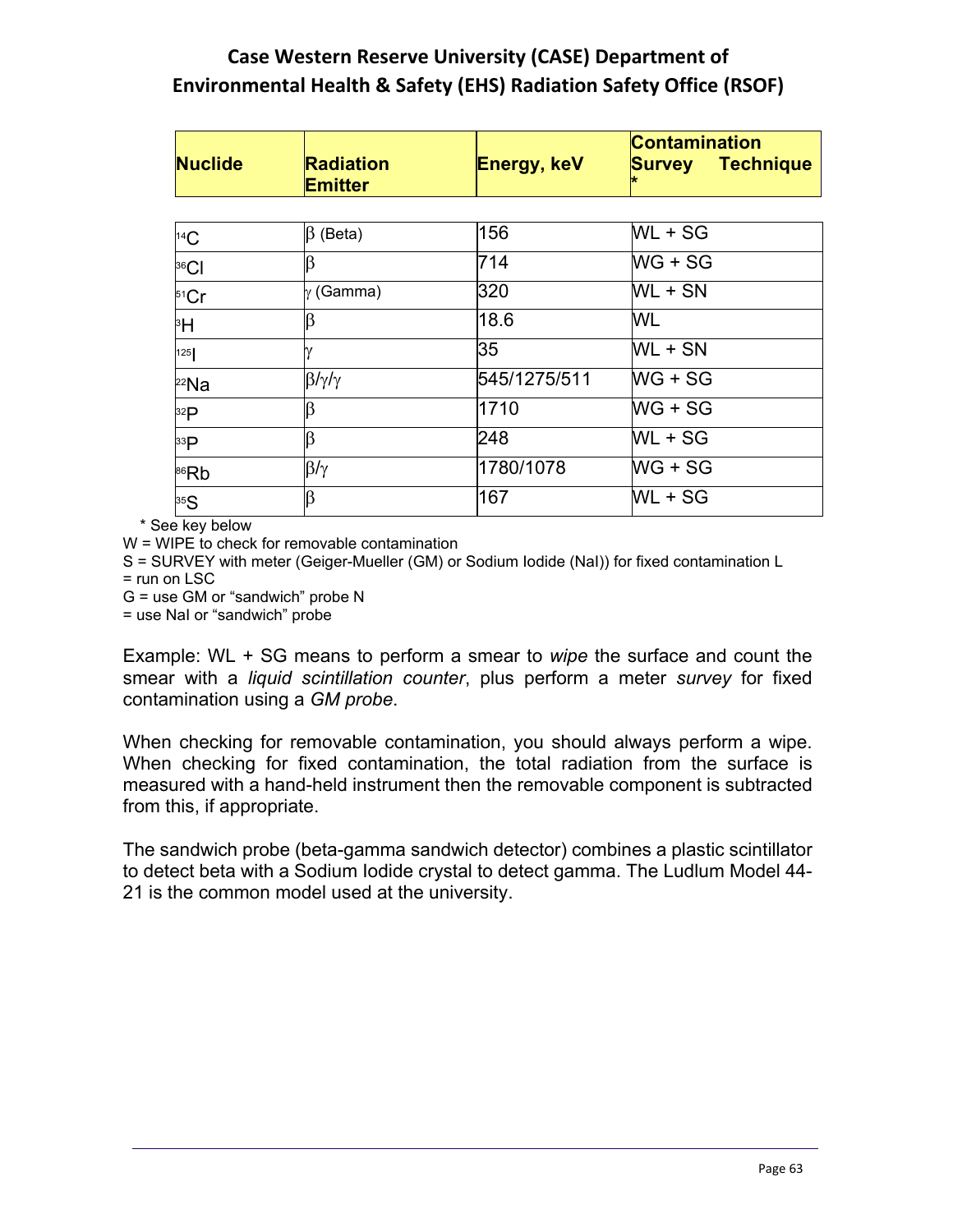# **How do I perform a meter survey?**

When surveying a laboratory with a survey meter, concentrate on regions where radioactive material (RAM) has been used. Do not overlook areas where radiation users may have inadvertently walked or items that they may have touched. Hold the meter as close to the surface as possible without touching it to avoid contaminating the meter. Move the meter slowly and deliberately along laboratory benches, near selected floor regions, radioactive material (RAM) work areas, all small equipment, sinks, refrigerators and freezers, telephones, light switches and doorknobs. Also pay close attention to laboratory coats, waste areas, and containers for both radioactive and normal trash.

**All meter surveys should be performed with an unshielded probe**. Meter surveys performed with a probe covered with parafilm, saran wrap, or a meter cap will not be valid. Probe efficiencies are calculated by the RSOF using an unshielded probe.

#### *What do I need to write down?*

Record the make, model, serial number, and calibration date of the survey meter on your survey sheet. Record the count rates in counts per minute (cpm) for all locations on the survey data sheet. Convert all count rates from cpm to disintegrations per minute (dpm). The cpm to dpm calculation, as well as the isotope efficiencies, can be found on the tag that is attached to your meter. Identify those areas that show count rates greater than (>) 220 dpm after background subtraction. Record the isotope that caused the contamination next to the count rate, decontaminate the radioactive area, re-wipe the area to ensure it is no longer contaminated, and attach all results to the original survey.

### **How do I perform a wipe test?**

Perform a wipe test of the laboratory, including the areas indicated previously. Also, take wipes of regions where high counts were found with the survey meter. Wipes may be wetted with alcohol or distilled water to increase their lifting ability. Typical wipe tests should be performed over a 100 cm<sup>2</sup> area.

#### *What do I need to write down?*

Record on the room map the locations of the wipe tests and the area wiped. Take wipes of broad areas initially but remember that for determination of contamination, wipes of small should be taken as well. Load wipes in the appropriate radioactivity counter (Liquid Scintillation Counter for beta emitters and a Gamma counter for gamma emitters). All results must be converted to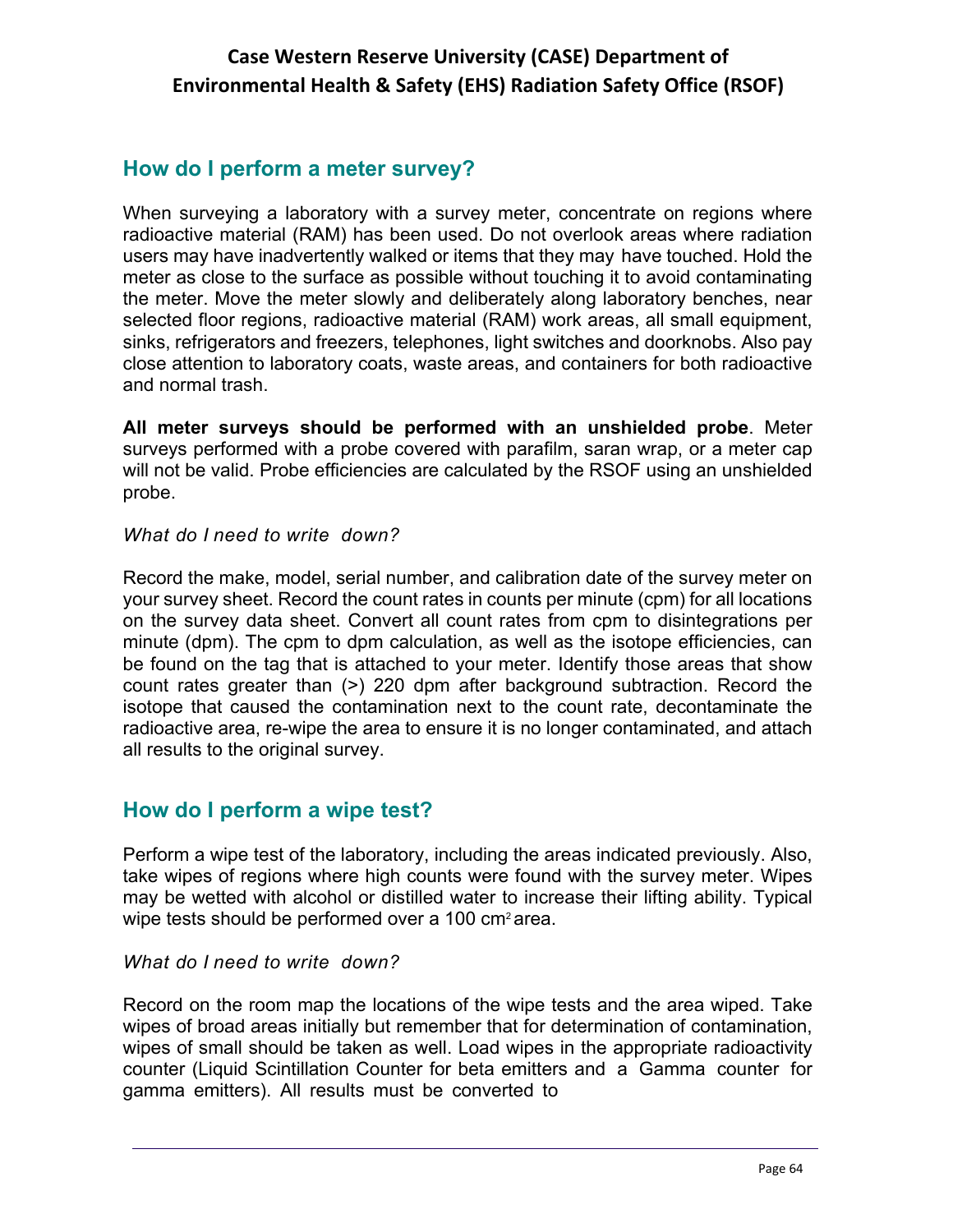units of dpm per 100 cm<sup>2</sup> or in  $\mu$ Ci/100 cm<sup>2</sup>. It is understood that this represents net dpm (i.e. after background has been subtracted). If your radioactivity counter is not programmed to convert cpm to dpm, refer to the manual that is provided with the counter for the isotope efficiencies, and record them on your survey sheet.

A blank consisting of a clean wipe along with the same volume of scintillation fluid used for your sample wipes should be run along with your wipe samples.

If the results verify there is contamination (greater than  $(>)$  220 dpm), record the isotope that caused the contamination, decontaminate that area, re-wipe, and attach the results to the original survey.

### **Can I use my survey meter to run my wipes instead of an LSC?**

If your laboratory uses only  $^{32}P$ ,  $^{22}Na$ ,  $^{36}Cl$ , or  $^{86}Rb$ , a survey meter may be used to count your wipes. However, if you use <sup>32</sup>P, <sup>22</sup>Na, <sup>36</sup>Cl, or <sup>86</sup>Rb in addition to other isotopes, you must use the LSC. If you use a portable survey meter, record the Make, Model, Serial Number, and the meters calibration date on the survey sheet. Record the count rates in cpm for all locations on the survey data sheet. Convert cpm to dpm. The cpm to dpm calculation, as well as the isotope efficiencies, can be found on the tag that is attached to your meter. Identify those areas that show count rates greater than (>) 220 dpm after background subtraction. Also record next to the count rate the isotope that caused the contamination, and the results of new wipes after decontamination of that area. Attach all results to the original survey.

#### **What is fixed contamination and how do I know?**

Fixed, or non-removable, contamination can result when radioactive material (RAM) has been absorbed into a material and can only be detected by a survey meter and is not found on wipes. The area should be labeled with isotope, activity, and the date. Shield the area if possible until isotope decays. If has a short half-life, resurvey the non- removable contamination and update label until the isotope has completely decayed.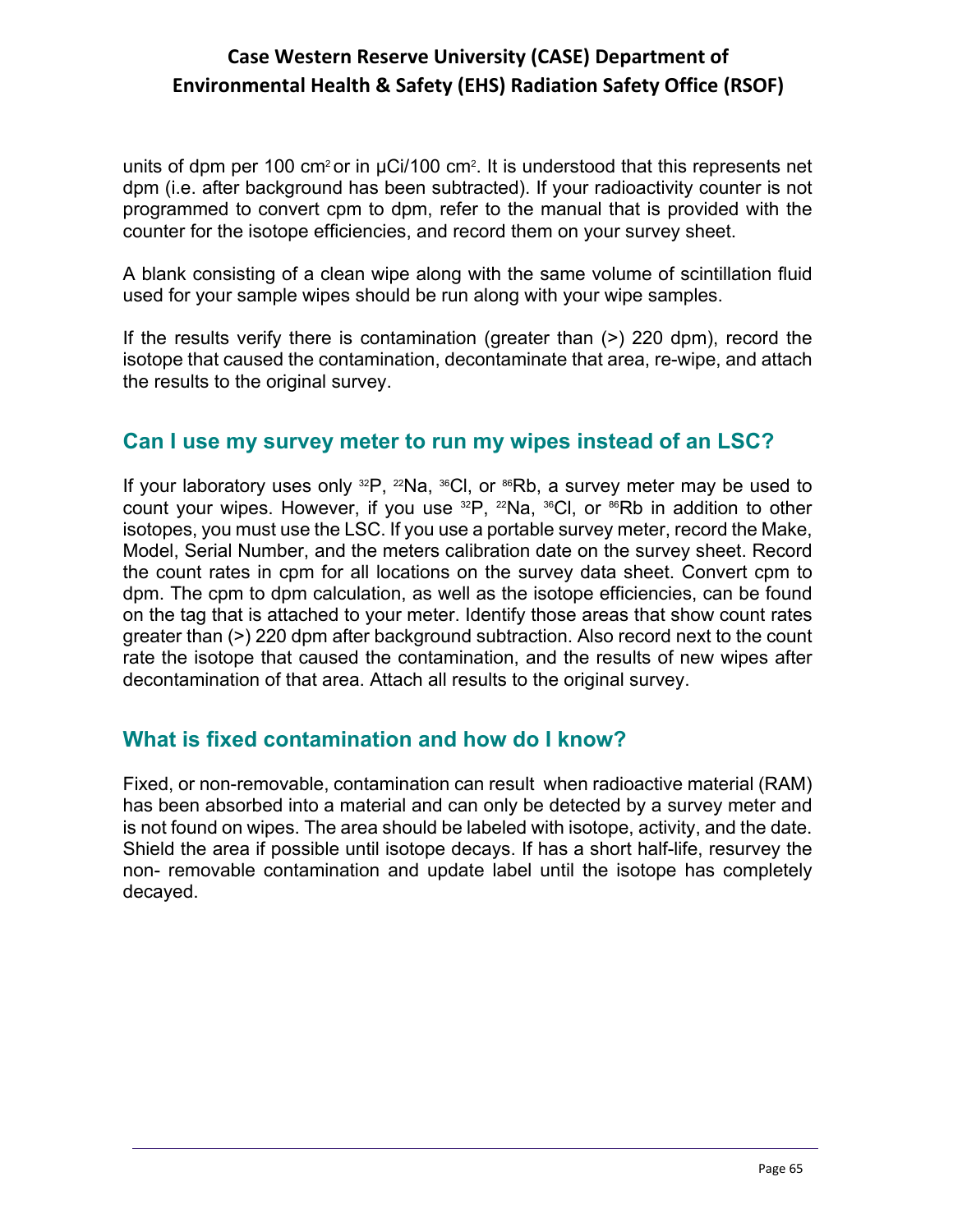# **Decontamination Procedures: How do I do it?**

#### **Please refer to the definitions of a minor spill and a major spill in this manual.**

#### *Floor Decontamination*

- ➢ Put on appropriate PPE (double gloves, booties, laboratory coat, goggles) before entering areas where there may be contamination.
- $\geq$  Define the outer boundary of the contaminated area and mark off with tape.
- $\geq$  Clean from the outer edge of the contamination and work inward.
- $\geq$  Use a spray solution and wipe up with paper towels or other absorbent material to remove as much removable contamination as possible.
- $\geq$  Using soap and water can clean up low activity spills not containing hazardous materials. After aliquoting the wastewater, it may be disposed down the sanitary sewer, provided the activity does not exceed daily sewer disposal limits. Be sure to log the isotope and activity on the sewer disposal log.
- $\geq$  For large activity spills, shielding may be required to reduce radiation exposures. The use of tongs will minimize hand exposure.
- $\geq$  While cleaning towards the center area, check newly cleaned areas for loose contamination before walking or kneeling in these areas. Bench paper may be placed over these areas to prevent spread of the contamination to new areas of the laboratory.
- $\geq$  Tape off and shield any areas where the contamination cannot be easily removed by further decontamination efforts.
- $\triangleright$  Re-survey area.
- $\triangleright$  Wash until removable contamination is gone if possible.
- $\triangleright$  When wipe tests confirm only fixed contamination remains, appropriately shield the contaminated area and label with isotope, activity and date.
- $\geq$  Document that the area has been decontaminated and place the results in the laboratory notebook along with the initial survey.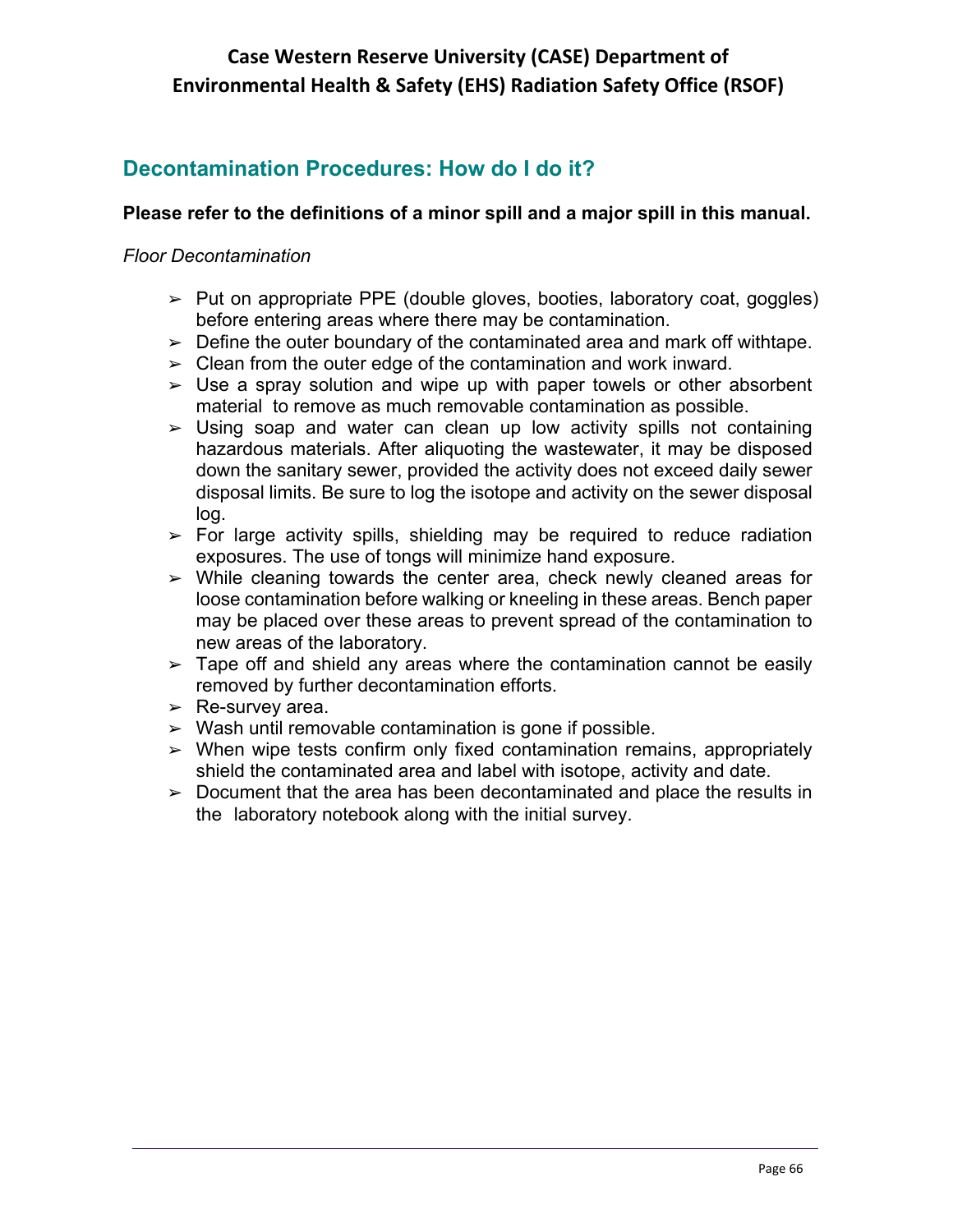#### *Equipment Decontamination*

- $\triangleright$  Use a spray solution and wipe up with paper towels or other absorbent material to remove as much removable contamination as possible. Be cautious not to flood the area with cleanser since it will wash the contamination into cracks, which will be difficult to decontaminate.
- $\geq$  Using soap and water can clean up low activity spills not containing hazardous materials. After aliquoting the wastewater, it may be disposed down the sanitary sewer provided the activity does not exceed daily sewer disposal limits. Be sure to log the isotope and activity on the sewer disposal log.
- $\triangleright$  Wash until removable contamination is gone.
- $\geq$  Re-survey the equipment.
- $\geq$  Wash until removable contamination is gone.
- $\triangleright$  When wipe tests confirm only fixed contamination remains, appropriately shield the contaminated area and label with isotope, activity and date.
- $\geq$  Document that the area has been decontaminated and place in the laboratory notebook along with the initial survey.

#### *Chemical Hood Decontamination*

- $\geq$  Ensure that the chemical hood is running.
- $\geq$  Remove items from the hood and place them on clean bench paper outside of the hood, segregating contaminated items.
- ➢ **Volatile isotopes should be placed into bags and sealed before removing them from the hood.**
- $\geq$  Cut out and remove contaminated bench paper from the hood and remove the remaining bench paper. Place contaminated paper with dry radiation waste.
- $\geq$  Check floor area for contamination from transporting contaminated items.
- $\geq$  Using soap and water can clean up low activity spills not containing hazardous materials. After aliquoting the wastewater, it may be disposed down the sanitary sewer, provided the activity does not exceed daily sewer disposal limits limit (found in this manual). Be sure to log the isotope and activity on the sewer disposal log.
- $\geq$  Re-survey the chemical hood. Check the backside of the hood sash as well as the walls of the hood for additional contamination.
- $\triangleright$  Wash until removable contamination is gone.
- $\triangleright$  When wipe tests confirm only fixed contamination remains, appropriately shield the contaminated area and label with isotope, activity and date. Short-lived isotopes may be left for decay; long-lived isotopes may require destructive removal and replacement by the RSOF.
- $\geq$  Document that the area has been decontaminated and place in the laboratory notebook along with the initial survey.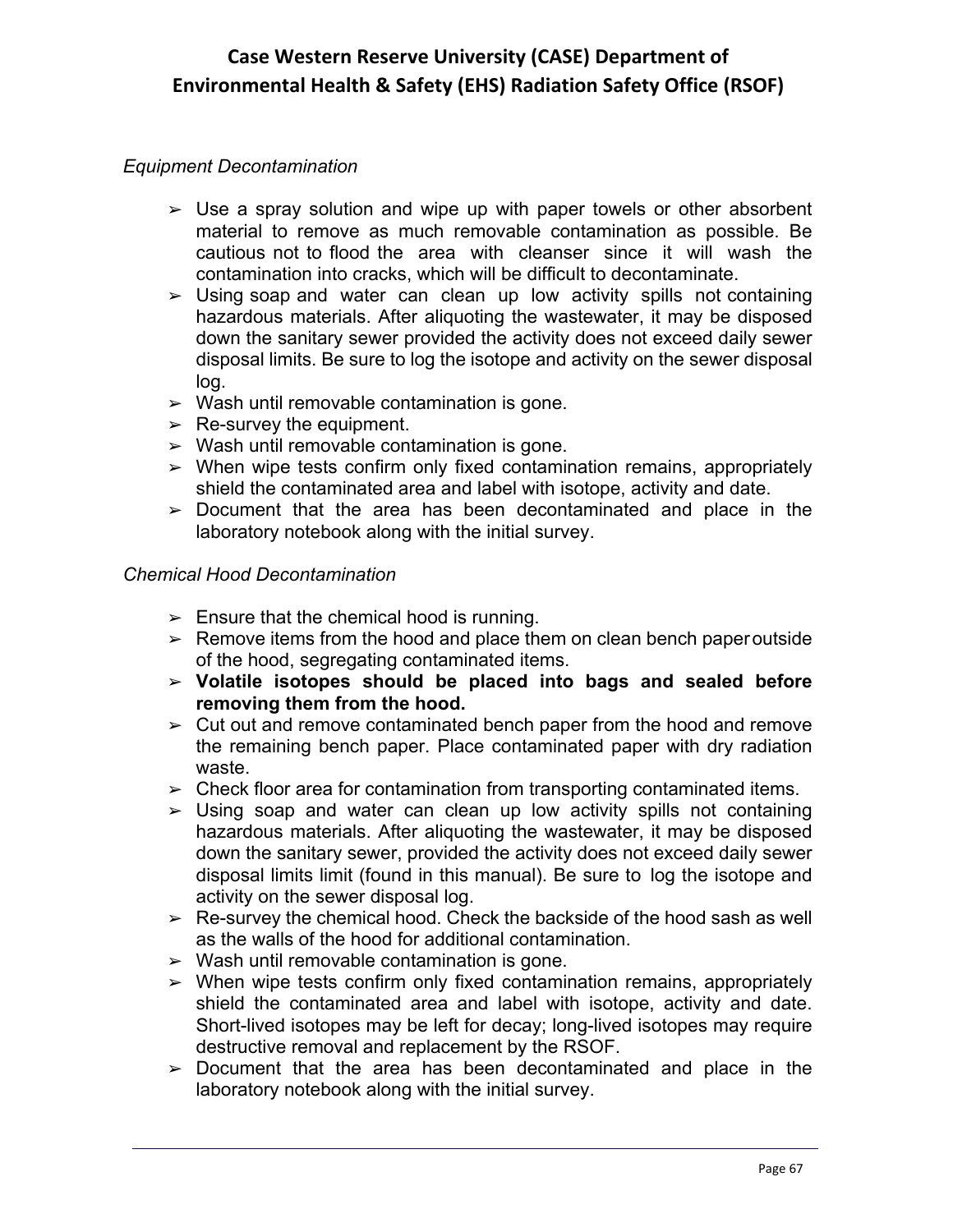#### *Clothing Decontamination*

- $\geq$  Remove all contaminated clothing carefully to avoid or minimize contaminating your skin.
- $\geq$  Check your skin for possible contamination. Decontaminate the skin as indicated below before continuing with clothing decontamination.
- $\geq$  Determine approximate activity on the clothing.
- $\triangleright$  If clothing contamination is less than the daily sewer disposal limit, wash the clothing with soap and water in the sink, recording the sewer disposal activity.
- $\triangleright$  Re-survey the clothing.
- $\geq$  If the clothing contamination is more than the daily sewer disposal limit and cannot be easily cleaned, the clothing will have to be held for decay or disposed as radioactive waste.
- $\geq$  Complete an Incident Report and place it in the laboratory's records for future RSOF compliance reviews. The Incident Report can be found on the EHS website https://www.case.edu/ehs under the Radiation Safety link.

#### *Skin Decontamination*

- $\geq$  Contact the RSOF (216) 368-2906.
- $\triangleright$  Wash contaminated area with mild soap and rinse with running tepid water (or wetted towels).
- $\geq$  Do not abrade or scrub the skin.
- $\geq$  Survey after each washing and drying for cleaning efficiency.
- $\triangleright$  When washing with soap and water no longer reduces the contamination, record the remaining activity on the skin and apply lotion to keep the skin moist and help loosen the contamination. Apply a bandage over the area to sweat out contamination. Monitor the area each day until the contamination is gone. Survey the bandage and dispose of it as RAM waste, if necessary.
- $\geq$  Complete an Incident Report and place it in the laboratory's records for future RSOF compliance reviews. The Incident Report can be found on the EHS website https://www.case.edu/ehs under the Radiation Safety link.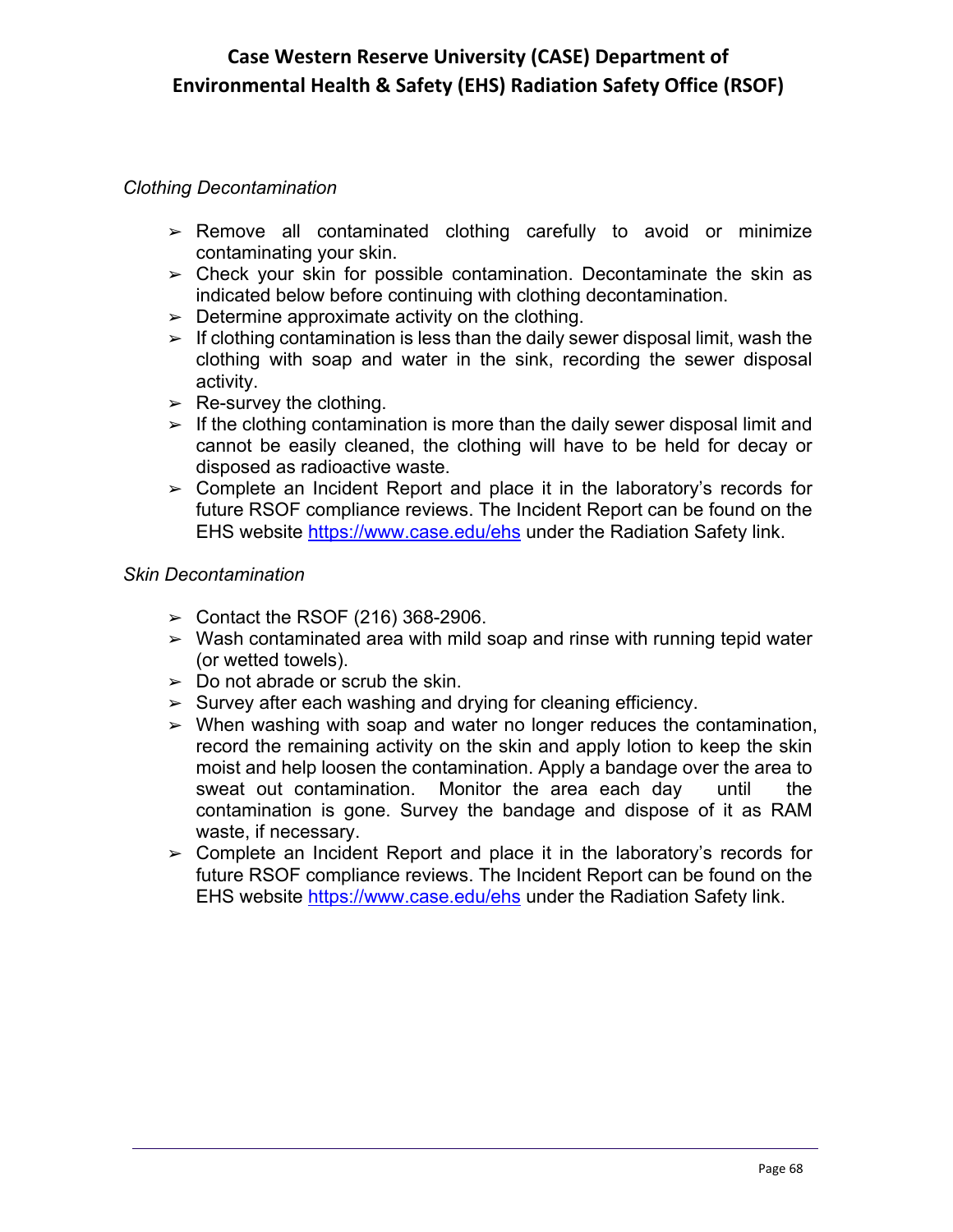# **Clearance Requests for Radiation Equipment or Rooms**

# **Policy**

AUs or laboratory personnel needing to have equipment or laboratory areas cleared for maintenance or disposal must submit a Clearance Request form prior to the equipment leaving the laboratory or any maintenance work on laboratory areas. The RSOF, as well as Safety Services, will respond to this request to ensure no potential radiological



or biological/ pathogenic contamination exists on the equipment or in the specified laboratory area. The Safety Clearance Form can be found on the EHS website https://www.case.edu/ehs on the main page.

# **Regulatory References**

Regulatory Guide 8.23 - Radiation Safety Surveys at Medical Institutions OAC 3701:1-38-22 - Decommissioning

# **How do I dispose of equipment that was used for radioactive material (RAM)?**

If the equipment has a Case tag on it, call Equipment Accounting at (216) 368- 4281. They will complete a disposal form and send it to the Facility Operations/ Customer Services Department, which will then complete and submit a Clearance Request form to EHS. If the equipment does not have a Case tag on it, submit a Clearance Request Form to EHS.

A member from the RSOF as well as Safety Services will inspect the equipment prior to release. The laboratory may be given specific instructions on cleaning of the equipment for radiological, as well as biological/chemical contamination. If you are disposing of a Liquid Scintillation Counter (LSC), the manufacturer should be contacted to arrange for removal of the sealed source. The source can either be disposed by the manufacturer or transferred to the RSOF for disposal. Please contact the RSOF prior to disposing of an LSC.